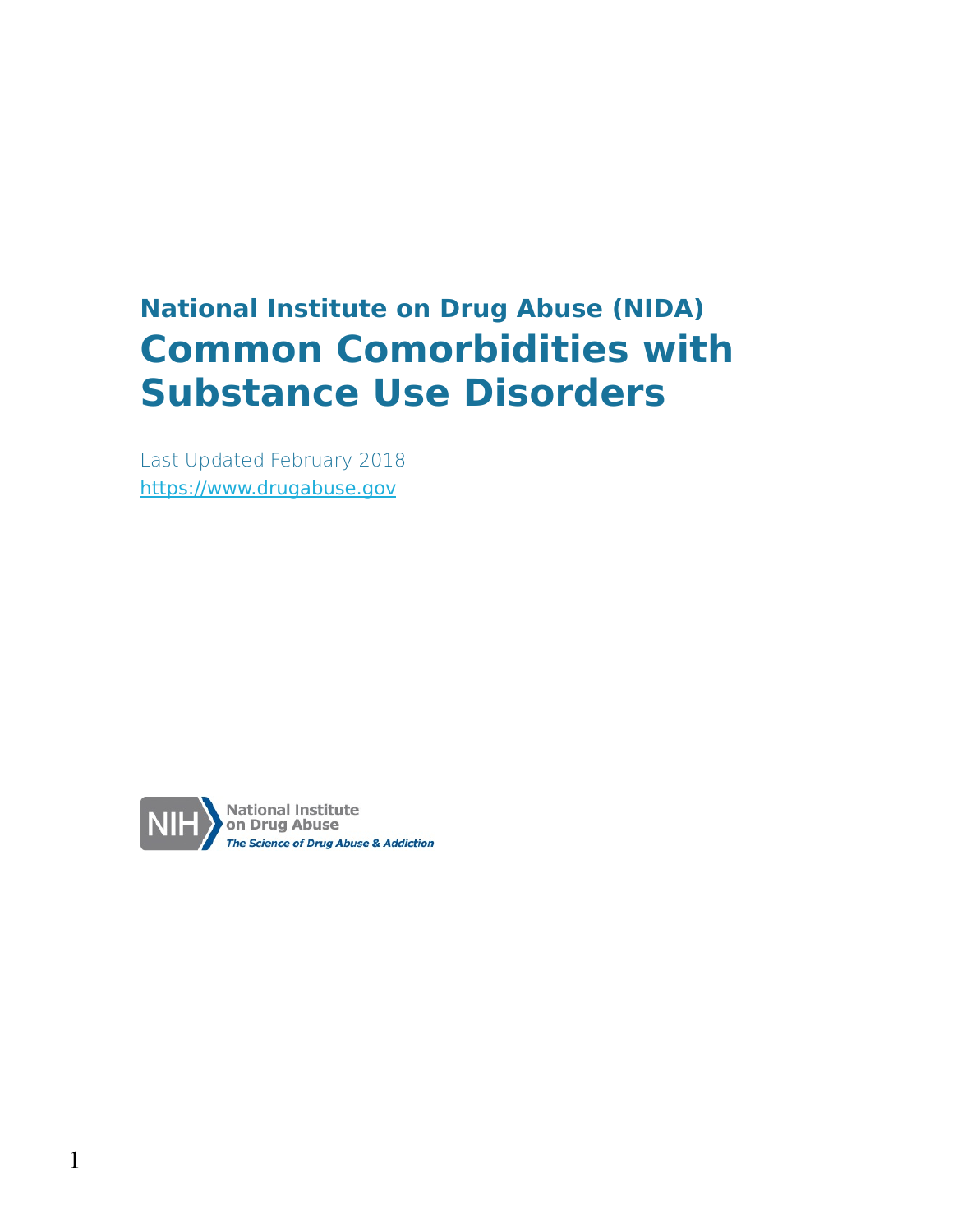## **Table of Contents**

#### **Common Comorbidities with Substance Use Disorders**

**Introduction** 

Part 1: The Connection Between Substance Use Disorders and Mental Illness

Why is there comorbidity between substance use disorders and mental illnesses?

What are some approaches to diagnosis?

What are the treatments for comorbid substance use disorder and mental health conditions?

Part 2: Co-occurring Substance Use Disorder and Physical Comorbidities

Part 3: The Connection between Substance Use Disorders and HIV

Why is HIV screening important?

What are some methods for HIV prevention and treatment for individuals with substance use disorders?

How can we achieve an AIDS-free generation?

Part 4: Barriers to Comprehensive Treatment for Individuals with Co-Occurring Disorders

Where can I get more scientific information on comorbid substance use disorder, mental illness, and medical conditions?

**References**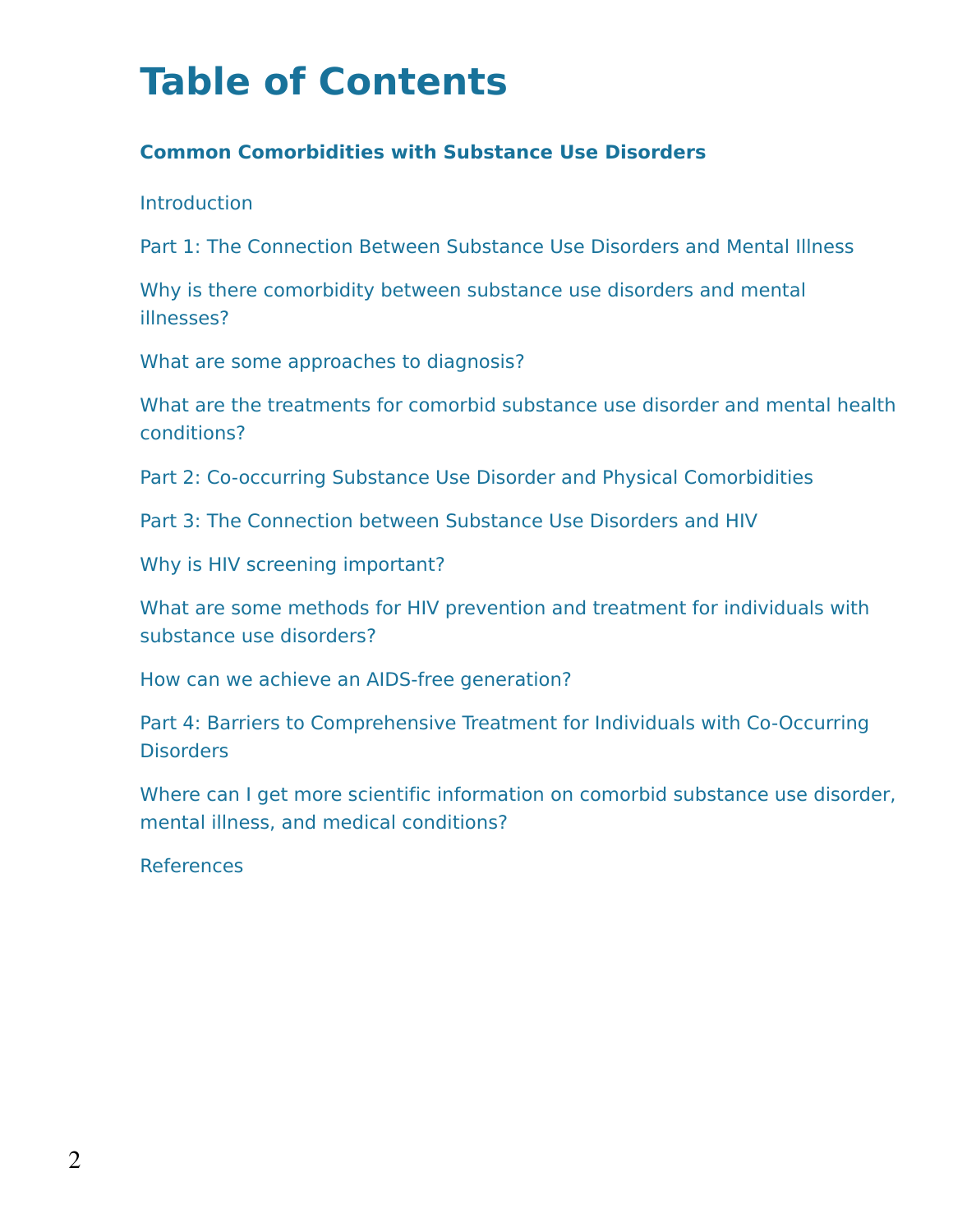## **Introduction**

When two disorders or illnesses occur in the same person, simultaneously or sequentially, they are described as comorbid.<sup>[1](https://www.drugabuse.gov/publications/research-reports/common-comorbidities-substance-use-disorders/references)</sup> Comorbidity also implies that the illnesses interact, affecting the course and prognosis of both. $1.2$  This research report provides information on the state of the science in the comorbidity of substance use disorders with mental illness and physical health conditions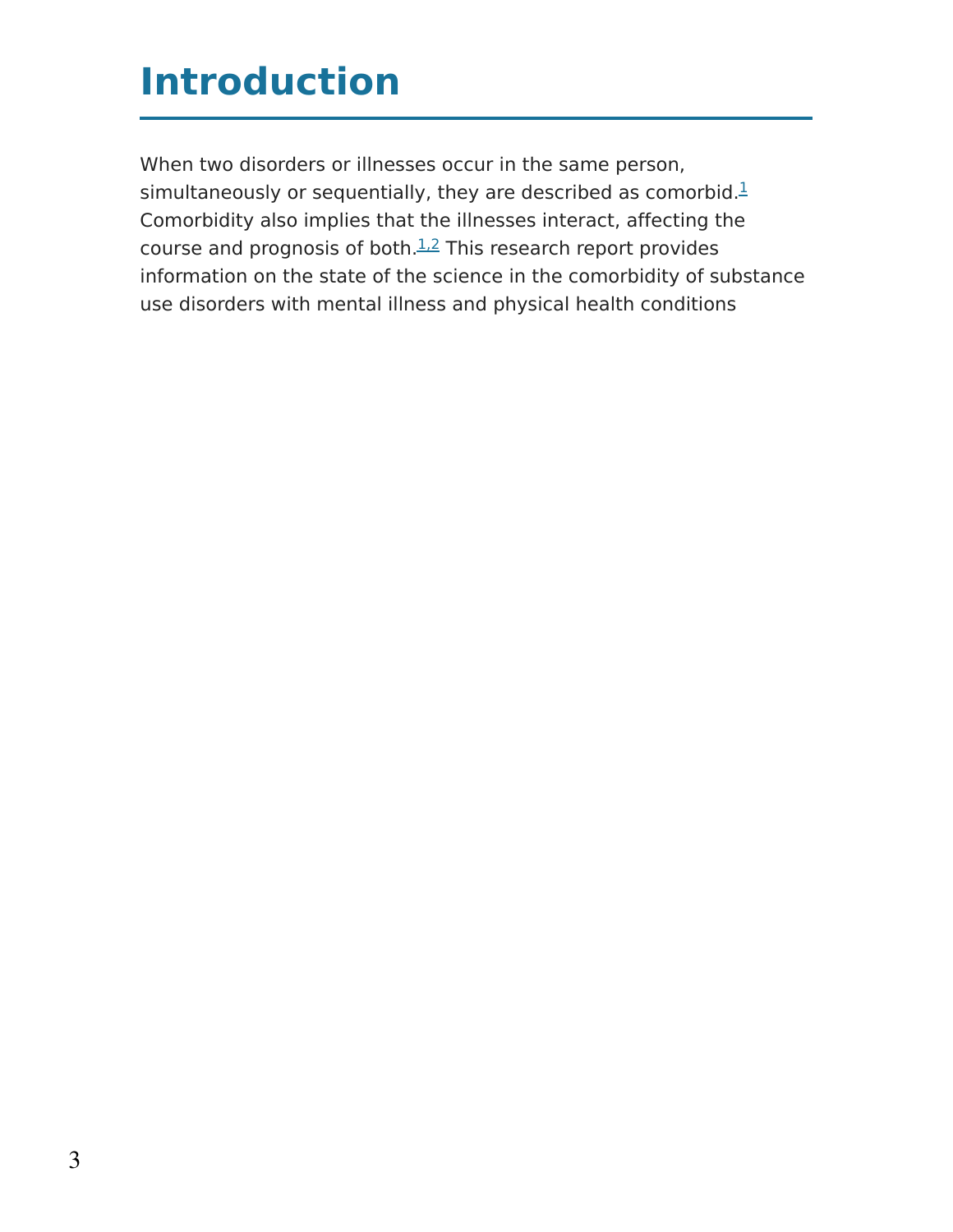# **Part 1: The Connection Between Substance Use Disorders and Mental Illness**

Many individuals who develop substance use disorders (SUD) are also diagnosed with mental disorders, and vice versa. Multiple national population surveys have found that about half of those who experience a mental illness during their lives will also experience a substance use disorder and vice versa.<sup>[2,3](https://www.drugabuse.gov/publications/research-reports/common-comorbidities-substance-use-disorders/references)</sup> Although there are fewer studies on comorbidity among youth, research suggests that adolescents with substance use disorders also have high rates of co-occurring mental illness; over 60 percent of adolescents in community-based substance use disorder treatment programs also meet diagnostic criteria for another mental illness.<sup>[4](https://www.drugabuse.gov/publications/research-reports/common-comorbidities-substance-use-disorders/references)</sup>

Data show high rates of comorbid substance use disorders and anxiety disorders—which include generalized anxiety disorder, panic disorder, and post-traumatic stress disorder.<sup>[5–9](https://www.drugabuse.gov/publications/research-reports/common-comorbidities-substance-use-disorders/references)</sup> Substance use disorders also cooccur at high prevalence with mental disorders, such as depression and bipolar disorder, 6,9-11 attention-deficit hyperactivity disorder (ADHD), $\frac{12,13}{16}$  $\frac{12,13}{16}$  $\frac{12,13}{16}$  $\frac{12,13}{16}$  $\frac{12,13}{16}$  psychotic illness, $\frac{14,15}{16}$  $\frac{14,15}{16}$  $\frac{14,15}{16}$  borderline personality disorder, $\frac{16}{16}$ and antisocial personality disorder.<sup>[10,15](https://www.drugabuse.gov/publications/research-reports/common-comorbidities-substance-use-disorders/references)</sup> Patients with schizophrenia have higher rates of alcohol, tobacco, and drug use disorders than the general population. $1/2$  As Figure 1 shows, the overlap is especially pronounced with serious mental illness (SMI). Serious mental illness among people ages 18 and older is defined at the [federal](https://www.gpo.gov/fdsys/pkg/FR-1999-06-24/html/99-15377.htm) level as having, at any time during the past year, a diagnosable mental, behavior, or emotional disorder that causes serious functional impairment that substantially interferes with or limits one or more major life activities. Serious mental illnesses include major depression, schizophrenia, and bipolar disorder, and other mental disorders that cause serious impairment. $^{18}$  $^{18}$  $^{18}$  Around 1 in 4 individuals with SMI also have an SUD.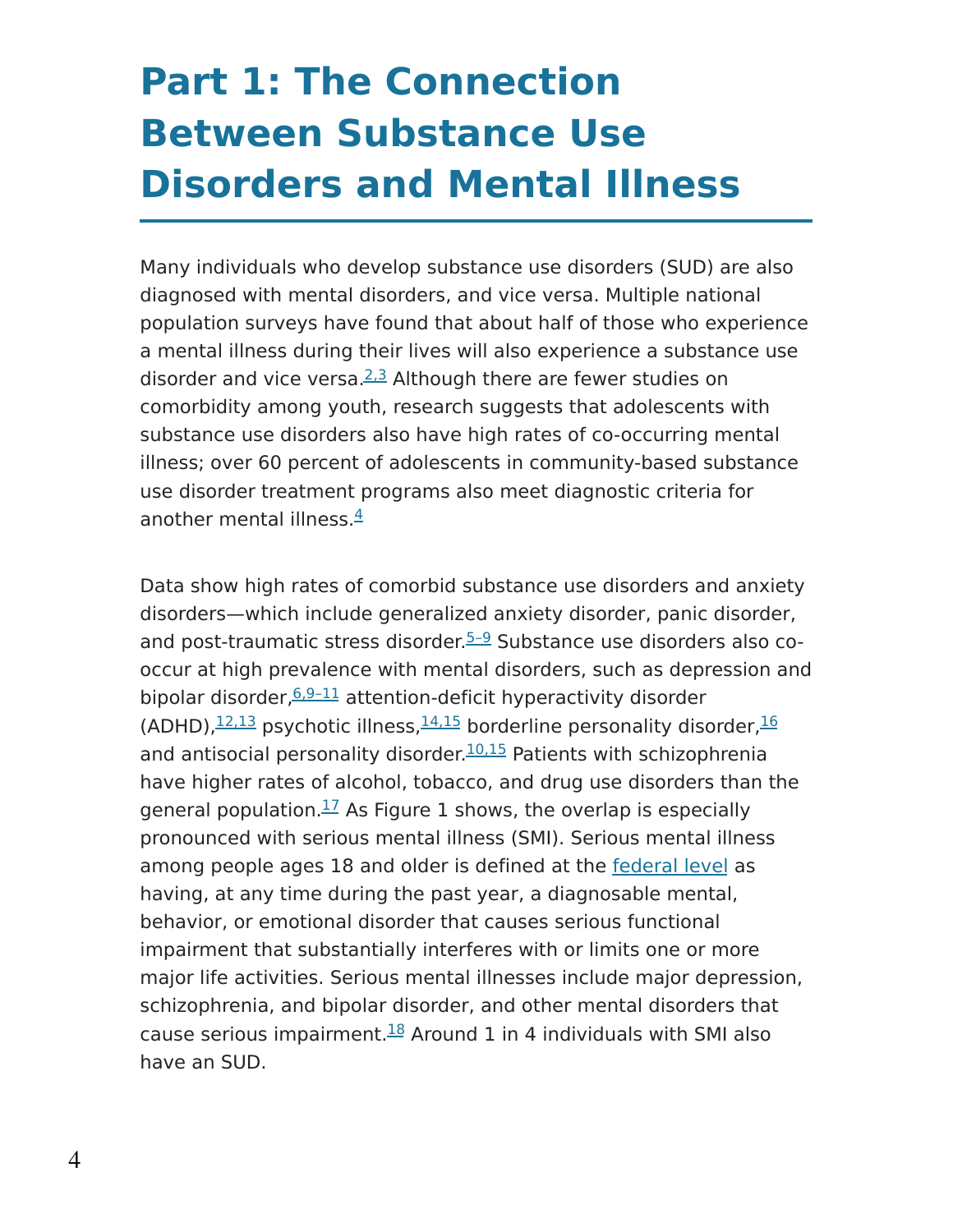

Data from a large nationally representative sample suggested that people with mental, personality, and substance use disorders were at increased risk for nonmedical use of prescription opioids. $^{19}$  $^{19}$  $^{19}$  Research indicates that 43 percent of people in SUD treatment for nonmedical use of prescription painkillers have a diagnosis or symptoms of mental health disorders, particularly depression and anxiety.<sup>[20](https://www.drugabuse.gov/publications/research-reports/common-comorbidities-substance-use-disorders/references)</sup>

#### **Youth—A Vulnerable Time**

Although drug use and addiction can happen at any time during a person's life, drug use typically starts in adolescence, a period when the first signs of mental illness commonly appear. Comorbid disorders can also be seen among youth. $21-23$  During the transition to young adulthood (age 18 to 25 years), people with comorbid disorders need coordinated support to help them navigate potentially stressful changes in education, work, and relationships.<sup>[21](https://www.drugabuse.gov/publications/research-reports/common-comorbidities-substance-use-disorders/references)</sup>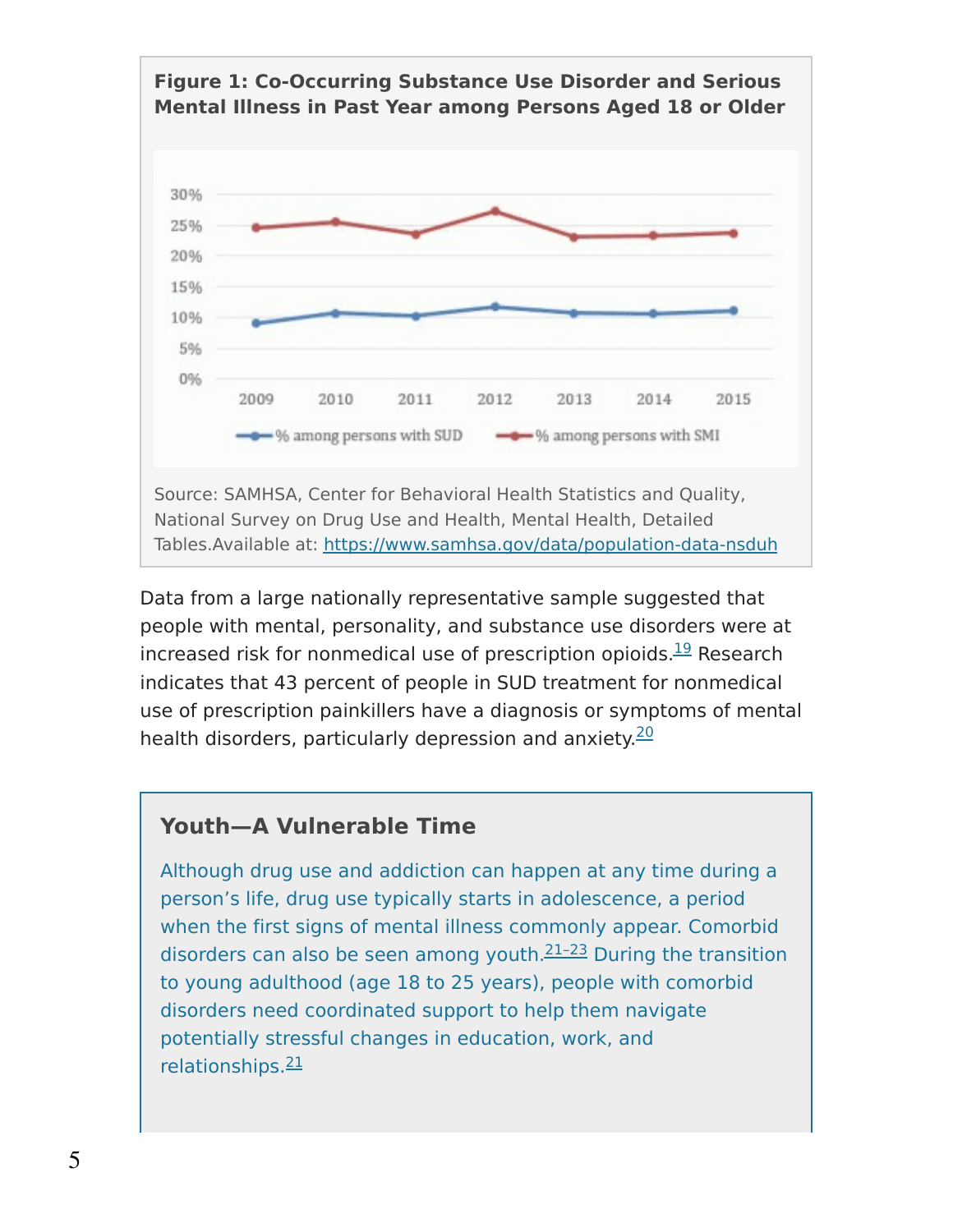#### **Drug Use and Mental Health Disorders in Childhood or Adolescence Increases Later Risk**

The brain continues to develop through adolescence. Circuits that control executive functions such as decision making and impulse control are among the last to mature, which enhances vulnerability to drug use and the development of a substance use disorder.<sup>[3,24](https://www.drugabuse.gov/publications/research-reports/common-comorbidities-substance-use-disorders/references)</sup> Early drug use is a strong risk factor for later development of substance use disorders, $24$  and it may also be a risk factor for the later occurrence of other mental illnesses.<sup>[25,26](https://www.drugabuse.gov/publications/research-reports/common-comorbidities-substance-use-disorders/references)</sup> However, this link is not necessarily causative and may reflect shared risk factors including genetic vulnerability, psychosocial experiences, and/or general environmental influences. For example, frequent marijuana use during adolescence can increase the risk of psychosis in adulthood, specifically in individuals who carry a particular gene variant.<sup>[26,27](https://www.drugabuse.gov/publications/research-reports/common-comorbidities-substance-use-disorders/references)</sup>

It is also true that having a mental disorder in childhood or adolescence can increase the risk of later drug use and the development of a substance use disorder. Some research has found that mental illness may precede a substance use disorder, suggesting that better diagnosis of youth mental illness may help reduce comorbidity. One study found that adolescent-onset bipolar disorder confers a greater risk of subsequent substance use disorder compared to adult-onset bipolar disorder.<sup>[28](https://www.drugabuse.gov/publications/research-reports/common-comorbidities-substance-use-disorders/references)</sup> Similarly, other research suggests that youth develop internalizing disorders, including depression and anxiety, prior to developing substance use disorders.<sup>[29](https://www.drugabuse.gov/publications/research-reports/common-comorbidities-substance-use-disorders/references)</sup>

#### **Untreated Childhood ADHD Can Increase Later Risk of Drug Problems**

Numerous studies have documented an increased risk for substance use disorders in youth with untreated ADHD, [13,30](https://www.drugabuse.gov/publications/research-reports/common-comorbidities-substance-use-disorders/references) although some studies suggest that only those with comorbid conduct disorders have greater odds of later developing a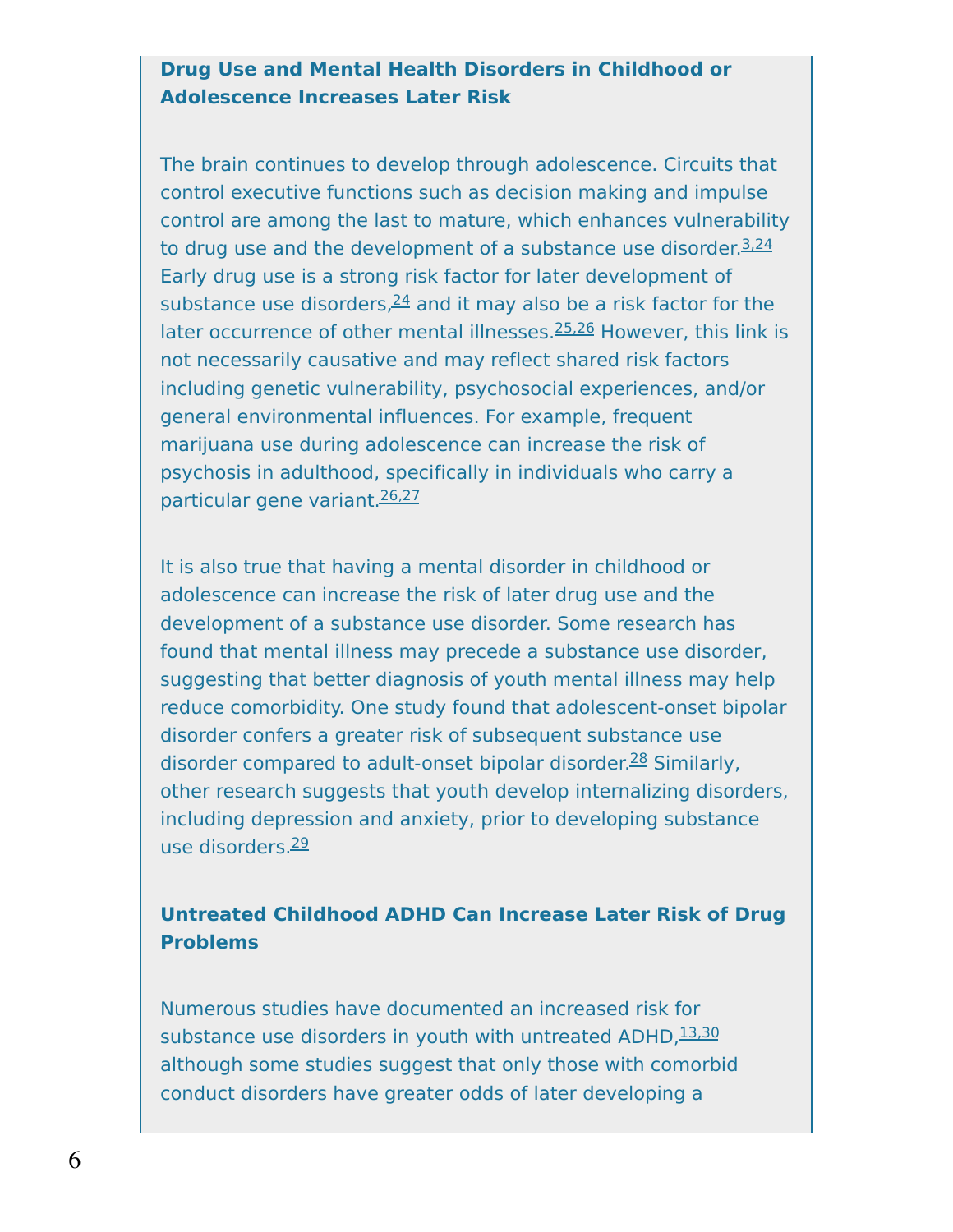substance use disorder.<sup>[30,31](https://www.drugabuse.gov/publications/research-reports/common-comorbidities-substance-use-disorders/references)</sup> Given this linkage, it is important to determine whether effective treatment of ADHD could prevent subsequent drug use and addiction. Treatment of childhood ADHD with stimulant medications such as methylphenidate or amphetamine reduces the impulsive behavior, fidgeting, and inability to concentrate that characterize ADHD.<sup>[32](https://www.drugabuse.gov/publications/research-reports/common-comorbidities-substance-use-disorders/references)</sup>

That risk presents a challenge when treating children with ADHD, since effective treatment often involves prescribing stimulant medications with addictive potential. Although the research is not yet conclusive, many studies suggest that ADHD medications do not increase the risk of substance use disorder among children with this condition.<sup>[31,32](https://www.drugabuse.gov/publications/research-reports/common-comorbidities-substance-use-disorders/references)</sup> It is important to combine stimulant medication for ADHD with appropriate family and child education and behavioral interventions, including counseling on the chronic nature of ADHD and risk for substance use disorder.<sup>[13,32](https://www.drugabuse.gov/publications/research-reports/common-comorbidities-substance-use-disorders/references)</sup>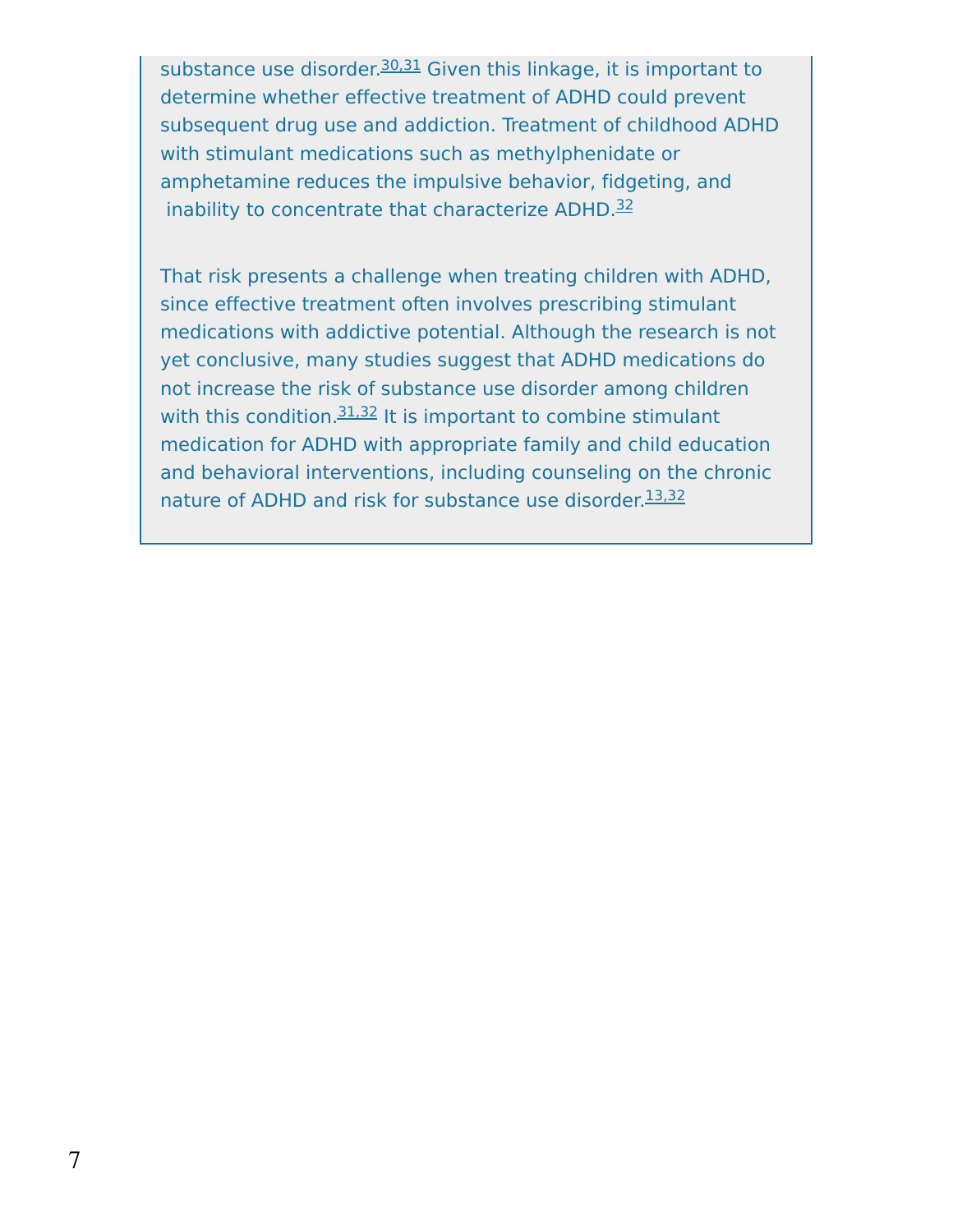# **Why is there comorbidity between substance use disorders and mental illnesses?**

The high prevalence of comorbidity between substance use disorders and other mental illnesses does not necessarily mean that one caused the other, even if one appeared first. Establishing causality or directionality is difficult for several reasons. For example, behavioral or emotional problems may not be severe enough for a diagnosis (called subclinical symptoms), but subclinical mental health issues may prompt drug use. Also, people's recollections of when drug use or addiction started may be imperfect, making it difficult to determine whether the substance use or mental health issues came first.

Three main pathways can contribute to the comorbidity between substance use disorders and mental illnesses:<sup>[1](https://www.drugabuse.gov/publications/research-reports/common-comorbidities-substance-use-disorders/references)</sup>

- 1. Common risk factors can contribute to both mental illness and substance use and addiction.
- 2. Mental illness may contribute to substance use and addiction.
- 3. Substance use and addiction can contribute to the development of mental illness.

## **1. Common risk factors can contribute to both mental illness and substance use and addiction.**

Both substance use disorders and other mental illnesses are caused by overlapping factors such as genetic and epigenetic [vulnerabilities,](https://www.drugabuse.gov/publications/research-reports/common-comorbidities-substance-use-disorders/references) 27, 33- $\frac{35}{2}$  issues with similar areas of the brain, $\frac{2.3,36}{2}$  and environmental influences such as early exposure to stress or trauma.<sup>[3,27](https://www.drugabuse.gov/publications/research-reports/common-comorbidities-substance-use-disorders/references)</sup>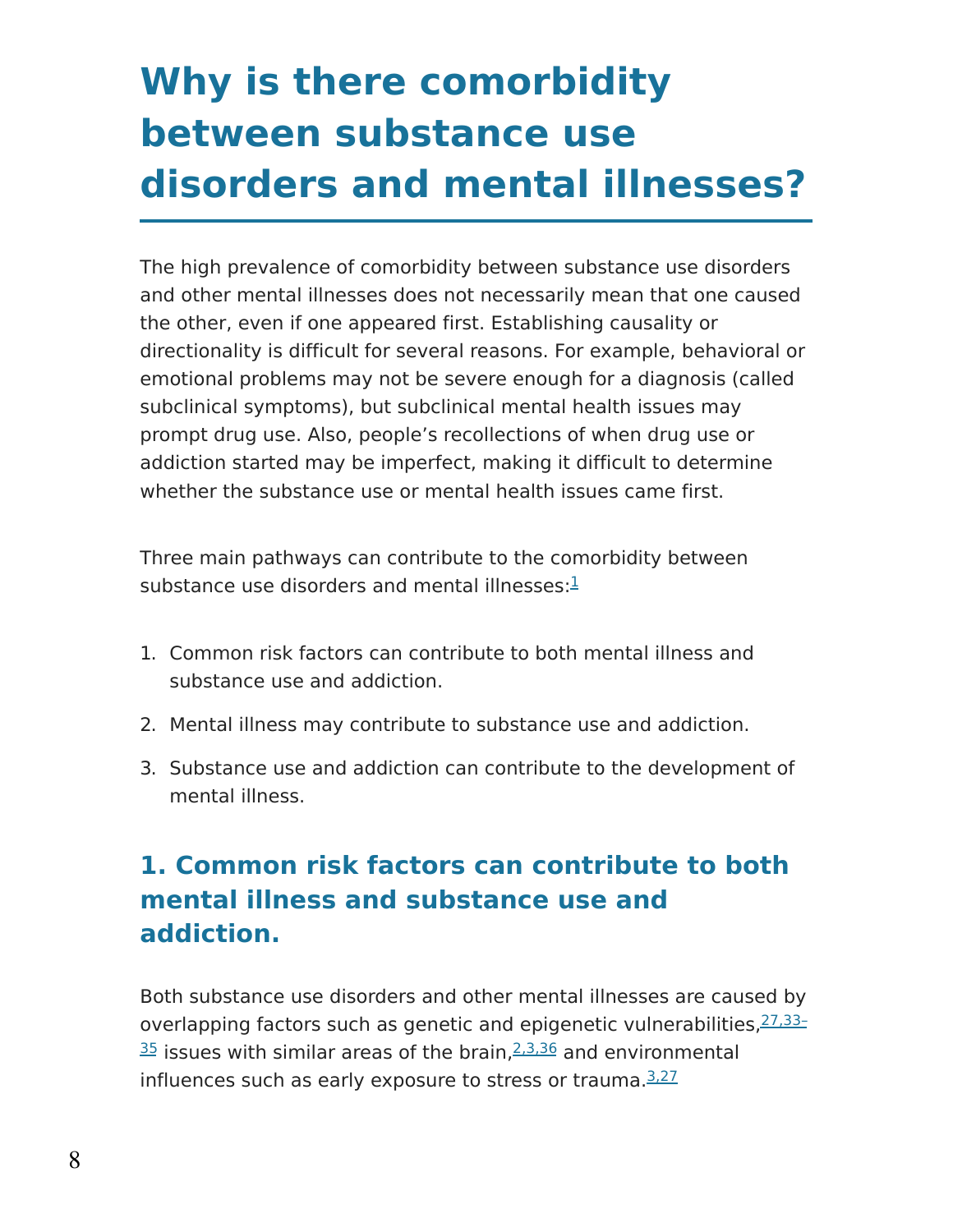### **Genetic Vulnerabilities**

It is estimated that 40–60 percent of an individual's vulnerability to substance use disorders is attributable to genetics.<sup>[37](https://www.drugabuse.gov/publications/research-reports/common-comorbidities-substance-use-disorders/references)</sup> An active area of comorbidity research involves the search for that might predispose individuals to develop both a substance use disorder and other mental illnesses, or to have a greater risk of a second disorder occurring after the first appears.<sup>[27,33,34](https://www.drugabuse.gov/publications/research-reports/common-comorbidities-substance-use-disorders/references)</sup> Most of this vulnerability arises from complex interactions among multiple genes and genetic interactions with environmental influences.<sup>[33,38](https://www.drugabuse.gov/publications/research-reports/common-comorbidities-substance-use-disorders/references)</sup> For example, frequent marijuana use during adolescence is associated with increased risk of psychosis in adulthood, specifically among individuals who carry a particular gene variant [25–27](https://www.drugabuse.gov/publications/research-reports/common-comorbidities-substance-use-disorders/references)

In some instances, a gene product may act directly, as when a protein influences how a person responds to a drug (e.g., whether the drug experience is pleasurable or not) or how long a drug remains in the body. Specific genetic factors have been identified that predispose an individual to alcohol dependence and cigarette smoking, and research is starting to uncover the link between genetic sequences and a higher risk of cocaine dependence, heavy opioid use, and cannabis craving and withdrawal.<sup>[37](https://www.drugabuse.gov/publications/research-reports/common-comorbidities-substance-use-disorders/references)</sup> But genes can also act indirectly by altering how an individual responds to stress $38$  or by increasing the likelihood of risktaking and novelty-seeking behaviors, $3$  which could influence the initiation of substance use as well as the development of substance use disorders and other mental illnesses. Research suggests that there are many genes that may contribute to the risk for both mental disorders and addiction, including those that influence the action of neurotransmitters—chemicals that carry messages from one neuron to another—that are affected by drugs and commonly dysregulated in mental illness, such as dopamine and serotonin.<sup>[33,39](https://www.drugabuse.gov/publications/research-reports/common-comorbidities-substance-use-disorders/references)</sup>

### **Epigenetic Influences**

Scientists are also beginning to understand the very powerful ways that genetic and environmental factors interact at the molecular level.<sup>[40,41](https://www.drugabuse.gov/publications/research-reports/common-comorbidities-substance-use-disorders/references)</sup> Epigenetics refers to the study of changes in the regulation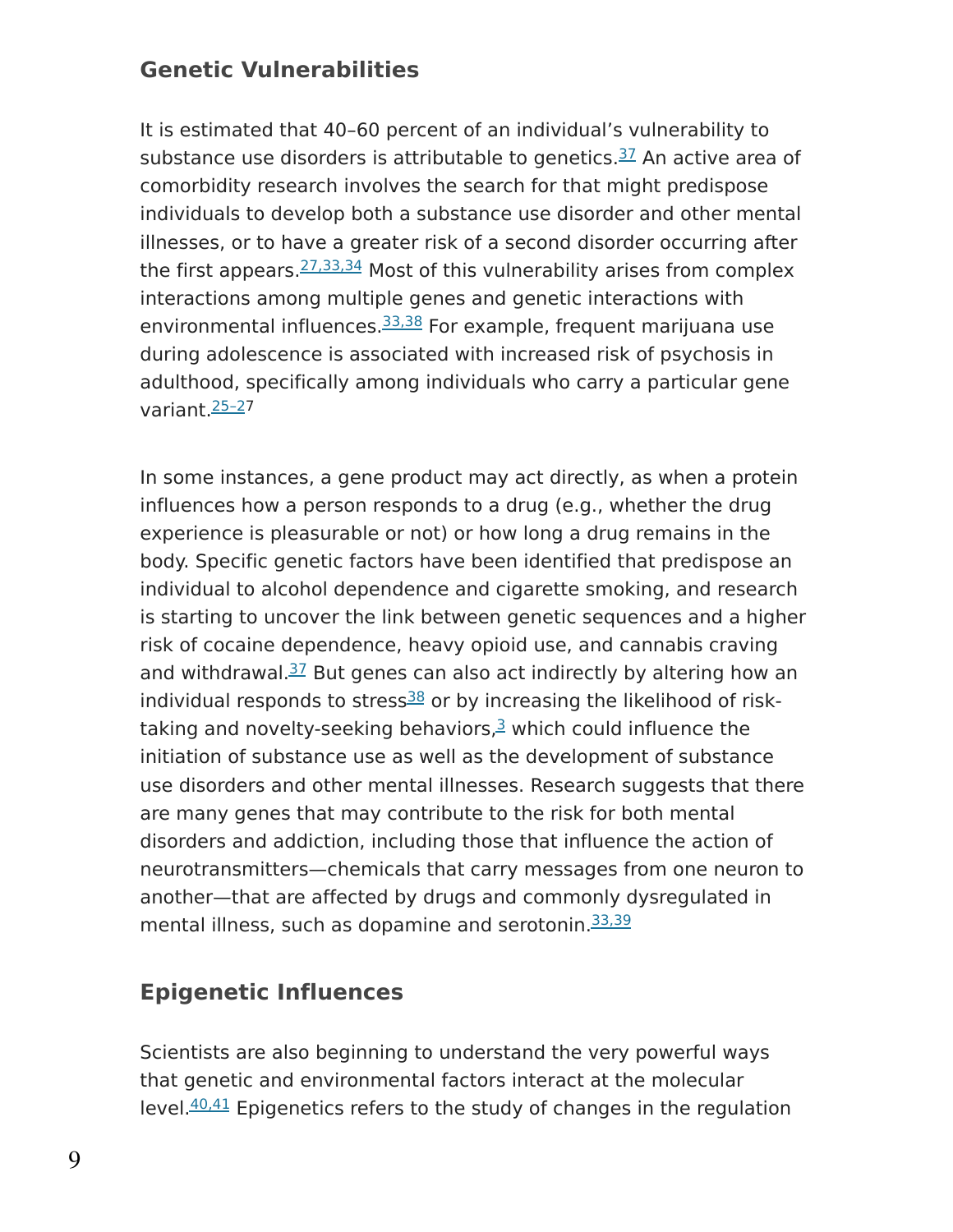of gene activity and expression that are not dependent on gene sequence; that is, changes that affect how genetic information is read and acted on by cells in the body. Environmental factors such as chronic stress, trauma, or drug exposure can induce stable changes in gene expression, which can alter functioning in neural circuits and ultimately impact behavior. $42$  For more information on epigenetics, see Genetics and [Epigenetics](https://www.drugabuse.gov/publications/drugfacts/genetics-epigenetics-addiction) of Addiction DrugFacts.

Through epigenetic mechanisms, the environment can cause long-term genetic adaptations—influencing the pattern of genes that are active or silent in encoding proteins—without altering the DNA sequence. These modifications can sometimes even be passed down to the next generation.<sup>[35](https://www.drugabuse.gov/publications/research-reports/common-comorbidities-substance-use-disorders/references)</sup> There is also evidence that they can be reversed with interventions or environmental alteration.<sup>[41](https://www.drugabuse.gov/publications/research-reports/common-comorbidities-substance-use-disorders/references)</sup>

The epigenetic impact of environment is highly dependent on developmental stage. $42$  Studies suggest that environmental factors interact with genetic vulnerability during particular developmental periods to increase the risk for mental illnesses $42$  and addiction.  $35$  For example, animal studies indicate that a maternal diet high in fat during pregnancy can influence levels of key proteins involved in neurotransmission in the brain's reward pathway.<sup>[41](https://www.drugabuse.gov/publications/research-reports/common-comorbidities-substance-use-disorders/references)</sup> Other animal research has shown that poor quality maternal care diminished the ability of offspring to respond to stress through epigenetic mechanisms. $41$  Researchers are using animal models to explore the epigenetic changes induced by chronic stress or drug administration, and how these changes contribute to depression- and addiction-related behaviors. $40$  A better understanding of the biological mechanisms that underlie the genetic and biological interactions that contribute to the development of these disorders will inform the design of improved treatment strategies.<sup>[40,42](https://www.drugabuse.gov/publications/research-reports/common-comorbidities-substance-use-disorders/references)</sup>

### **Brain Region Involvement**

Many areas of the brain are affected by both substance use disorders and other mental illnesses. For example, the circuits in the brain that mediate reward, decision making, impulse control, and emotions may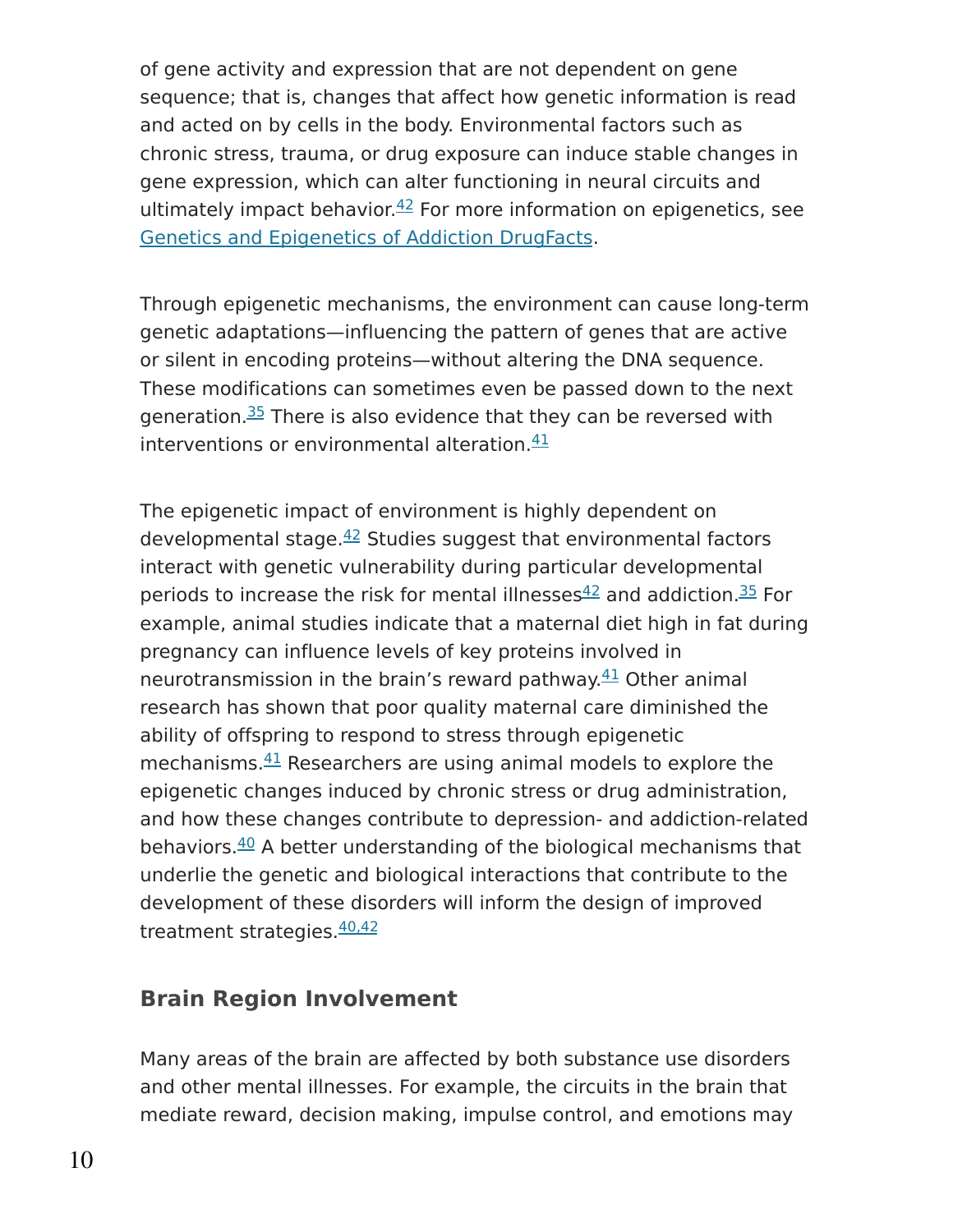be affected by addictive substances and disrupted in substance use disorders, depression, schizophrenia, and other psychiatric disorders.<sup>[2,3,34,43](https://www.drugabuse.gov/publications/research-reports/common-comorbidities-substance-use-disorders/references)</sup> In addition, multiple neurotransmitter systems have been implicated in both substance use disorders and other mental disorders including, but not limited to, dopamine,  $44-46$  serotonin,  $47,48$ glutamate,  $49,50$  GABA,  $51$  and norepinephrine.  $46,52,53$ 

### **Environmental Influences**

Many environmental factors are associated with an increased risk for both substance use disorders and mental illness including chronic stress, trauma, and adverse childhood experiences, among others. Many of these factors are modifiable and; thus, prevention interventions will often result in reductions in both substance use disorders and mental illness, as [discussed](https://addiction.surgeongeneral.gov/) in the Surgeon General's report on alcohol, drugs, and health.

### **Stress**

Stress is a known risk factor for a range of mental disorders and therefore provides one likely common neurobiological link between the disease processes of substance use disorders and mental disorders.<sup>[3,38,54](https://www.drugabuse.gov/publications/research-reports/common-comorbidities-substance-use-disorders/references)</sup> Exposure to stressors is also a major risk factor for relapse to drug use after periods of recovery. Stress responses are mediated through the hypothalamic-pituitary-adrenal (HPA) axis, which in turn can influence brain circuits that control motivation. Higher levels of stress have been shown to reduce activity in the prefrontal cortex and increase responsivity in the striatum, which leads to decreased behavioral control and increased impulsivity.<sup>[55](https://www.drugabuse.gov/publications/research-reports/common-comorbidities-substance-use-disorders/references)</sup> Early life stress and chronic stress can cause long-term alterations in the HPA axis, which affects limbic brain circuits that are involved in motivation, learning, and adaptation, and are impaired in individuals with substance use disorders and other mental illnesses. 2, 3, 34, 43

Importantly, dopamine pathways have been implicated in the way in which stress can increase vulnerability to substance use disorders. HPA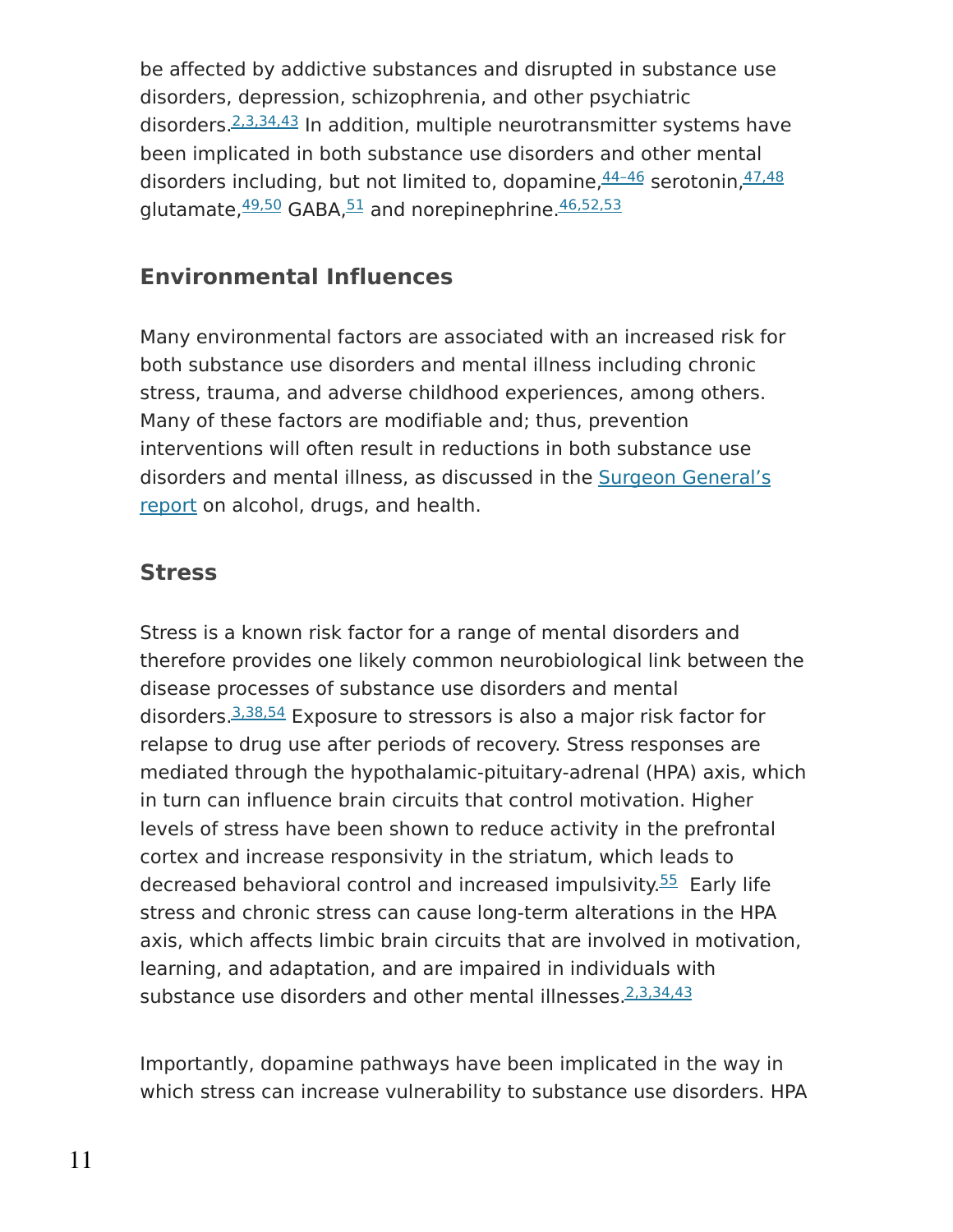axis hyperactivity has been shown to alter dopamine signaling, which may enhance the reinforcing properties of drugs.<sup>[38,54,55](https://www.drugabuse.gov/publications/research-reports/common-comorbidities-substance-use-disorders/references)</sup> In turn, substance use causes changes to many neurotransmitter systems that are involved in responses to stress. These neurobiological changes are thought to underlie the link between stress and escalation of drug use as well as relapse. Treatments that target stress, such as mindfulnessbased stress reduction, have been shown to be beneficial for reducing depression, anxiety, and substance use.<sup>[56](https://www.drugabuse.gov/publications/research-reports/common-comorbidities-substance-use-disorders/references)</sup>

### **Trauma and Adverse Childhood Experiences**

Physically or emotionally traumatized people are at much higher risk for drug use and SUDs. $57$  and the co-occurrence of these disorders is associated with inferior treatment outcomes.<sup>[57](https://www.drugabuse.gov/publications/research-reports/common-comorbidities-substance-use-disorders/references)</sup> People with PTSD may use substances in an attempt to reduce their anxiety and to avoid dealing with trauma and its consequences.<sup>[58](https://www.drugabuse.gov/publications/research-reports/common-comorbidities-substance-use-disorders/references)</sup>

The link between substance use disorder and PTSD is of particular concern for service members returning from tours of duty in Iraq and Afghanistan. Between 2004 and 2010, approximately 16 percent of veterans had an untreated substance use disorder, and 8 percent needed treatment for serious psychological distress (SPD).<sup>[59](https://www.drugabuse.gov/publications/research-reports/common-comorbidities-substance-use-disorders/references)</sup> Data from a survey that used a contemporary, national sample of veterans estimated that the rate of lifetime PTSD was 8 percent, while approximately 5 percent reported current PTSD.<sup>[60](https://www.drugabuse.gov/publications/research-reports/common-comorbidities-substance-use-disorders/references)</sup> Approximately 1 in 5 veterans with PTSD also has a co-occurring substance use disorder.<sup>[61](https://www.drugabuse.gov/publications/research-reports/common-comorbidities-substance-use-disorders/references)</sup>

## **2. Mental illnesses can contribute to drug use and addiction.**

Certain mental disorders are established risk factors for developing a substance use disorder.<sup>[62](https://www.drugabuse.gov/publications/research-reports/common-comorbidities-substance-use-disorders/references)</sup> It is commonly hypothesized that individuals with severe, mild, or even subclinical mental disorders may use drugs as a form of self-medication.  $1.28$  Although some drugs may temporarily reduce symptoms of a mental illness, they can also exacerbate symptoms, both acutely and in the long run. For example, evidence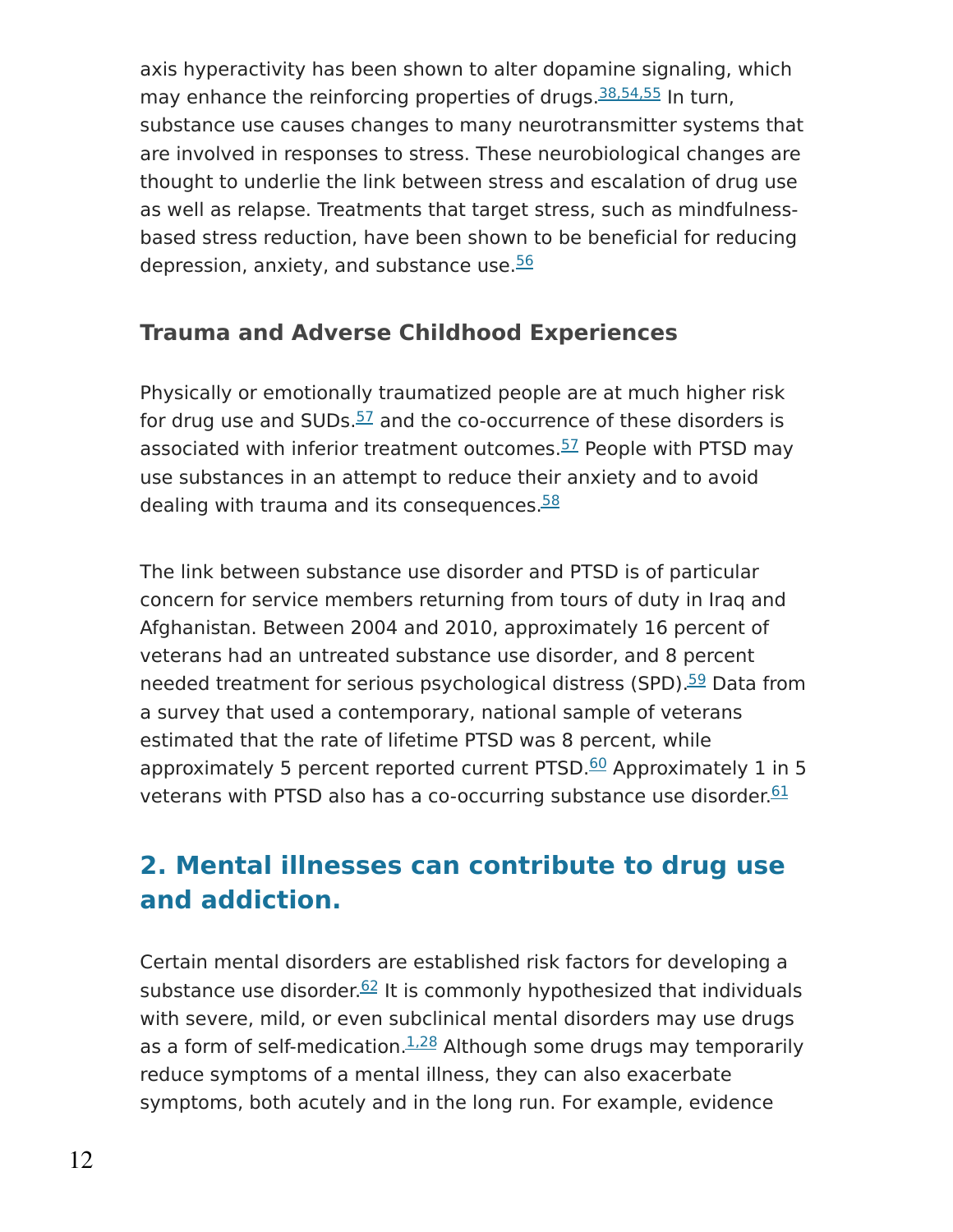suggests that periods of cocaine use may worsen the symptoms of bipolar disorder and contribute to progression of this illness.<sup>[63](https://www.drugabuse.gov/publications/research-reports/common-comorbidities-substance-use-disorders/references)</sup>

When an individual develops a mental illness, associated changes in brain activity may increase the vulnerability for problematic use of substances by enhancing their rewarding effects, reducing awareness of their negative effects, or alleviating the unpleasant symptoms of the mental disorder or the side effects of the medication used to treat it.<sup>[1](https://www.drugabuse.gov/publications/research-reports/common-comorbidities-substance-use-disorders/references)</sup> For example, neuroimaging suggests that ADHD is associated with neurobiological changes in brain circuits that are also associated with drug cravings, perhaps partially explaining why patients with substance use disorders report greater cravings when they have comorbid ADHD. 64-66

## **3. Substance use and addiction can contribute to the development of mental illness.**

Substance use can lead to changes in some of the same brain areas that are disrupted in other mental disorders, such as schizophrenia, anxiety, mood, or impulse-control disorders.<sup>[2,36](https://www.drugabuse.gov/publications/research-reports/common-comorbidities-substance-use-disorders/references)</sup> Drug use that precedes the first symptoms of a mental illness may produce changes in brain structure and function that kindle an underlying predisposition to develop that mental illness.

### **The Comorbidity Between Mental Illness and Tobacco Use—Highlight on Schizophrenia**

Based on nationally representative survey data from 2016, 30.5 percent of respondents who have a mental illness smoked cigarettes in the past month, which is about 66 percent higher than the rate among those with no mental illness. There is a strong association between mental illness, particularly depression and schizophrenia, and use of tobacco products.<sup>67-69</sup> People with schizophrenia have the highest prevalence of smoking (70 to 80 percent) $\frac{70}{2}$  $\frac{70}{2}$  $\frac{70}{2}$  with rates up to 5 times higher than the general population. [68](https://www.drugabuse.gov/publications/research-reports/common-comorbidities-substance-use-disorders/references)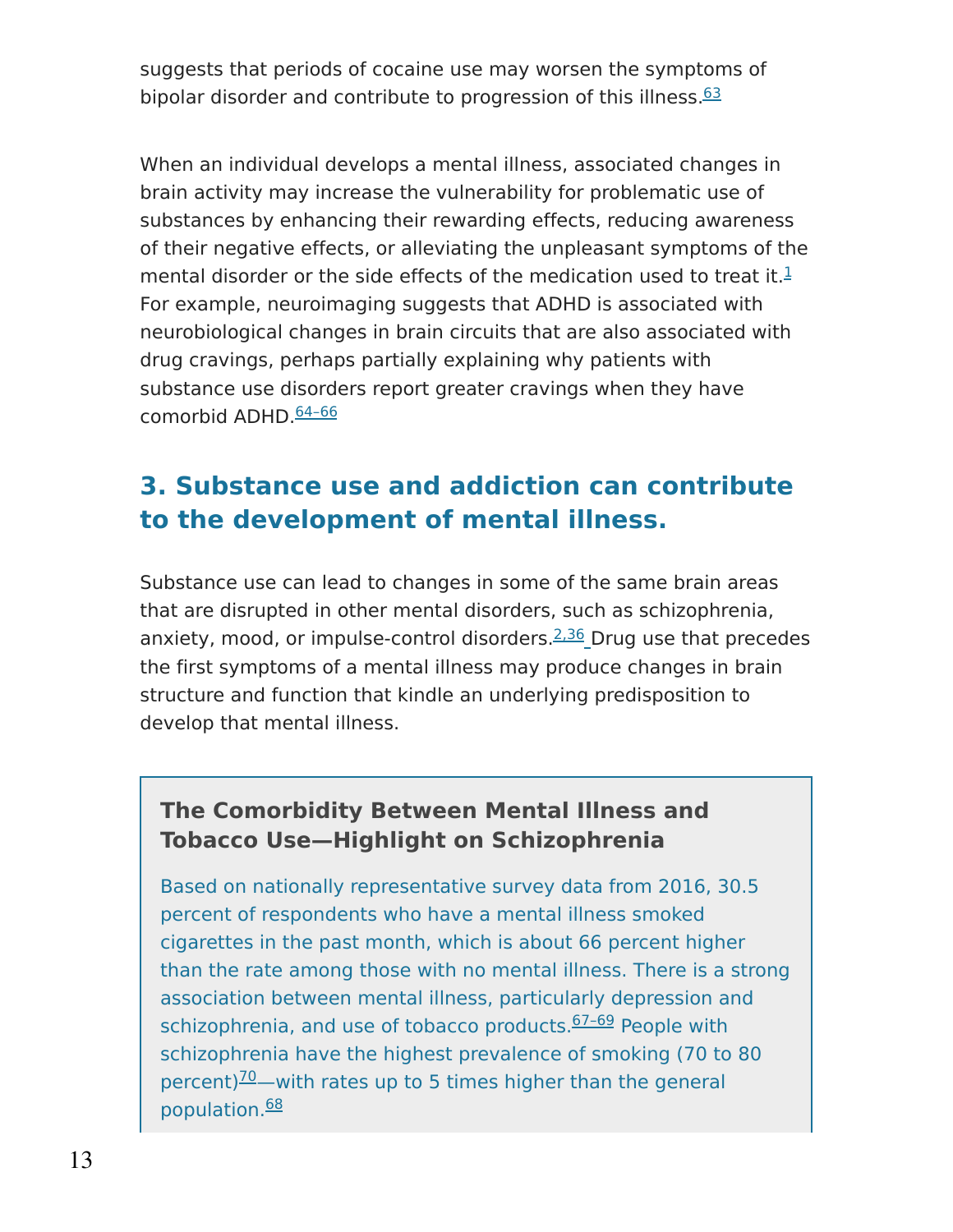Smoking may reduce or help individuals cope with the symptoms of these illnesses, such as poor concentration, low mood, and stress. [43,67,68](https://www.drugabuse.gov/publications/research-reports/common-comorbidities-substance-use-disorders/references) Such alleviation of symptoms may explain why people with mental illnesses are less likely to quit smoking compared with those in the general population.<sup>[68,71,72](https://www.drugabuse.gov/publications/research-reports/common-comorbidities-substance-use-disorders/references)</sup> Unfortunately, high rates of smoking and difficulty quitting among people with schizophrenia may contribute to their greater prevalence of cardiovascular disease and shorter life expectancy.<sup>[68](https://www.drugabuse.gov/publications/research-reports/common-comorbidities-substance-use-disorders/references)</sup>

#### **Research on Schizophrenia and Nicotine**

Research on how both nicotine and schizophrenia affect the brain has generated other possible explanations for the high rate of smoking among people with schizophrenia.<sup>[43](https://www.drugabuse.gov/publications/research-reports/common-comorbidities-substance-use-disorders/references)</sup> The presence of abnormalities in particular circuits of the brain may predispose individuals to schizophrenia and increase the rewarding effects of drugs like nicotine, and/or reduce an individual's ability to quit smoking. [43,73](https://www.drugabuse.gov/publications/research-reports/common-comorbidities-substance-use-disorders/references) These mechanisms are consistent with the observation that both nicotine and the medication clozapine (which also acts at nicotinic acetylcholine receptors, among others) are effective in treating individuals with schizophrenia, <sup>[17,74](https://www.drugabuse.gov/publications/research-reports/common-comorbidities-substance-use-disorders/references)</sup> and can serve as replacements for the nicotine obtained through cigarette smoking, thus making it easier to quit smoking.<sup>[74](https://www.drugabuse.gov/publications/research-reports/common-comorbidities-substance-use-disorders/references)</sup>

The dorsal anterior cingulate cortex (dACC) is involved in decisionmaking and planning, focusing attention, and controlling impulses and emotions. Researchers have found that connections between this region and several other brain areas—including some involved in memory, emotion, and reward—are weaker among patients with schizophrenia compared with those without the disorder. This circuit was impaired among people with schizophrenia regardless of whether they smoked or not, as well as among the close relatives of people with schizophrenia. Several of these neural circuits were also less active among individuals with severe nicotine use disorder, suggesting that this brain circuit is impaired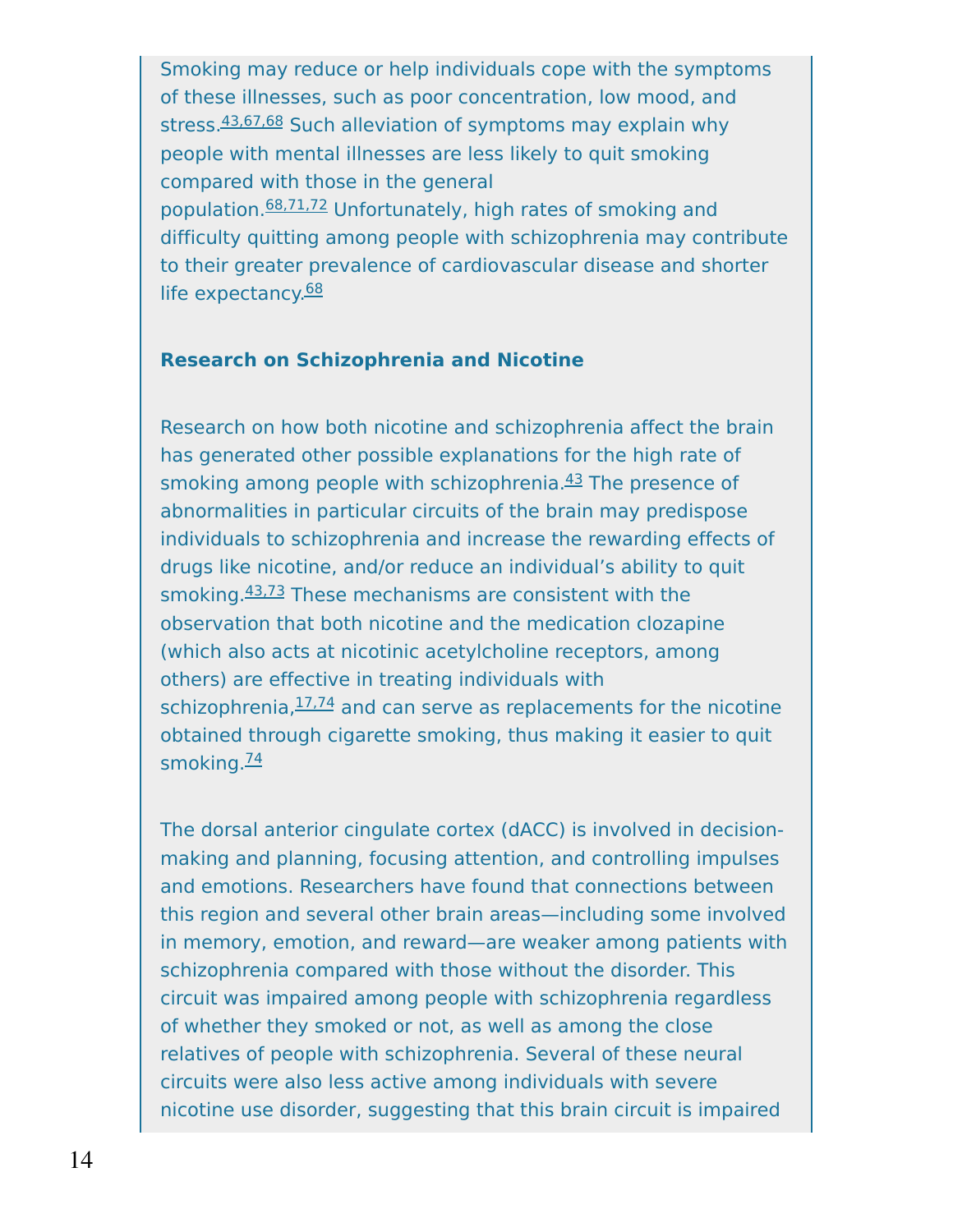#### in both schizophrenia and nicotine dependence.<sup>[73](https://www.drugabuse.gov/publications/research-reports/common-comorbidities-substance-use-disorders/references)</sup>

A lower level of nicotinic acetylcholine receptors is a neurobiological hallmark of schizophrenia. These receptors, which are involved in cognition and memory, $75$  are naturally activated by the neurotransmitter acetylcholine—but they can also be activated by nicotine. Researchers are working to develop medications that stimulate these specific receptors, which can counter the cognitive impairments associated with schizophrenia without the addictive potential of nicotine or the negative health consequences of smoking.<sup>[75](https://www.drugabuse.gov/publications/research-reports/common-comorbidities-substance-use-disorders/references)</sup> Understanding how and why patients with schizophrenia use nicotine may help inform the development of new treatments for both schizophrenia and nicotine dependence.

Although there is a great need for new treatments for both schizophrenia and nicotine dependence, people with these comorbid disorders can quit without worsening their mental health when they have appropriate support.<sup>[67,76](https://www.drugabuse.gov/publications/research-reports/common-comorbidities-substance-use-disorders/references)</sup> For example, bupropion increases smoking abstinence rates in people with schizophrenia, with no apparent worsening of psychotic symptoms.<sup>[77,78](https://www.drugabuse.gov/publications/research-reports/common-comorbidities-substance-use-disorders/references)</sup> Adding motivational incentives (rewarding patients for biologically verified abstinence) to bupropion medication may help prevent relapse during the initial phase of smoking cessation.<sup>[78](https://www.drugabuse.gov/publications/research-reports/common-comorbidities-substance-use-disorders/references)</sup> Varenicline may also improve smoking cessation rates in schizophrenia, but this medication may worsen psychiatric symptoms and requires additional research.<sup>[78,79](https://www.drugabuse.gov/publications/research-reports/common-comorbidities-substance-use-disorders/references)</sup>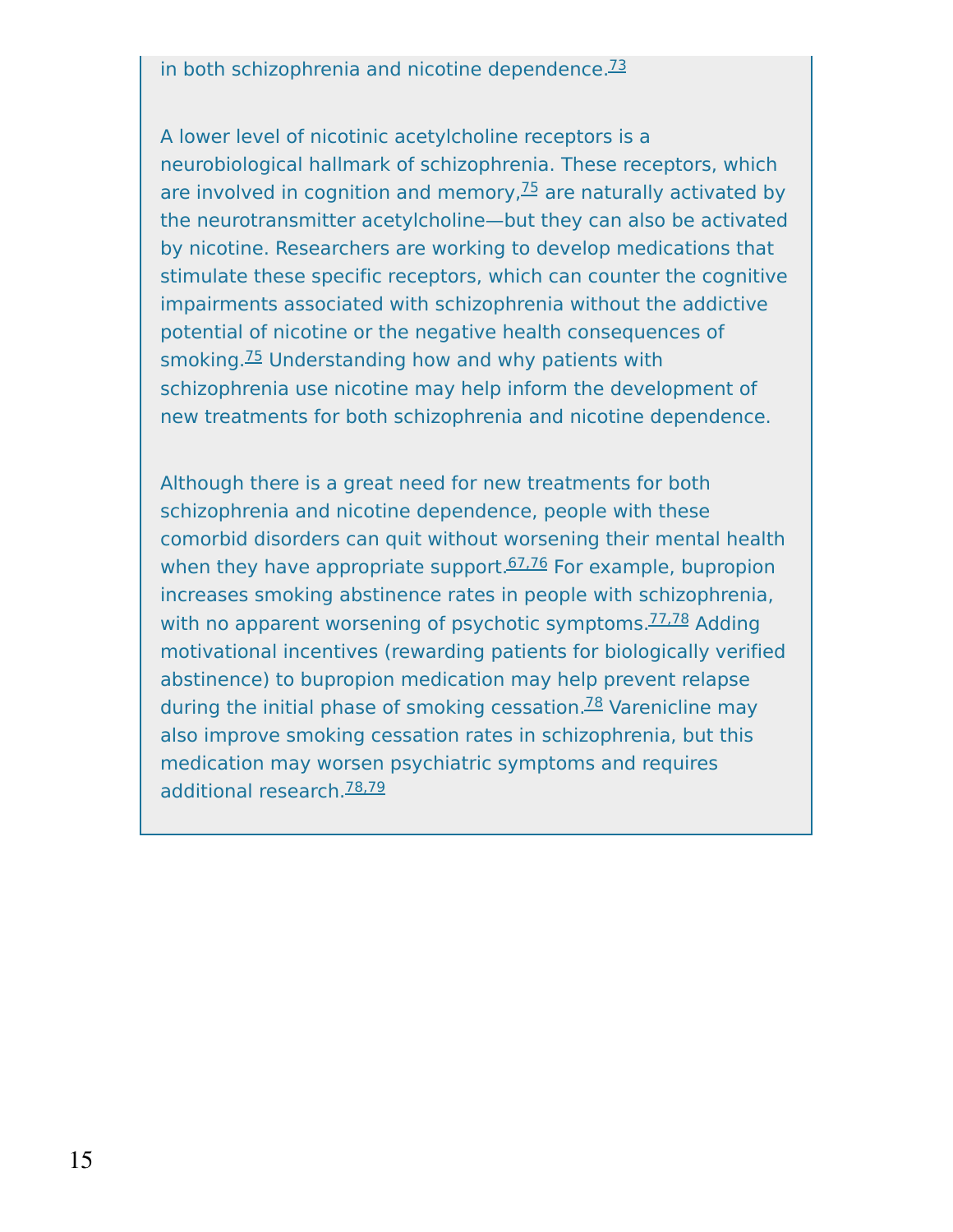## **What are some approaches to diagnosis?**

The high rate of comorbidity between drug use disorders and other mental illnesses highlights the need for an integrated approach to intervention that identifies and evaluates each disorder concurrently and provides treatment as appropriate for each patient's particular constellation of disorders. [80,81](https://www.drugabuse.gov/publications/research-reports/common-comorbidities-substance-use-disorders/references) Enhanced understanding of the common genetic, neural, and environmental substrates of these disorders can lead to improved treatments for individuals with comorbidities and may help diminish the social stigma that makes some patients reluctant to seek the treatment they need.

The diagnosis and treatment of comorbid substance use disorders and mental illness are complex, because it is often difficult to disentangle overlapping symptoms.<sup>[2,80,81](https://www.drugabuse.gov/publications/research-reports/common-comorbidities-substance-use-disorders/references)</sup> Comprehensive assessment tools should be used to reduce the chance of a missed diagnosis. **[81](https://www.drugabuse.gov/publications/research-reports/common-comorbidities-substance-use-disorders/references)** Patients who have both a drug use disorder and another mental illness often exhibit symptoms that are more persistent, severe, and resistant to treatment compared with patients who have either disorder alone.<sup>[3,82](https://www.drugabuse.gov/publications/research-reports/common-comorbidities-substance-use-disorders/references)</sup>

Patients entering treatment for psychiatric illnesses should be screened for substance use disorders and vice versa. Accurate diagnosis is complicated, however, by the similarities between drug-related symptoms, such as withdrawal, and those of potentially comorbid mental disorders. Thus, when people who use drugs enter treatment, it may be necessary to observe them after a period of abstinence to distinguish between the effects of substance intoxication or withdrawal and the symptoms of comorbid mental disorders. This practice results in more accurate diagnoses and allows for better-targeted treatment. [80,81](https://www.drugabuse.gov/publications/research-reports/common-comorbidities-substance-use-disorders/references)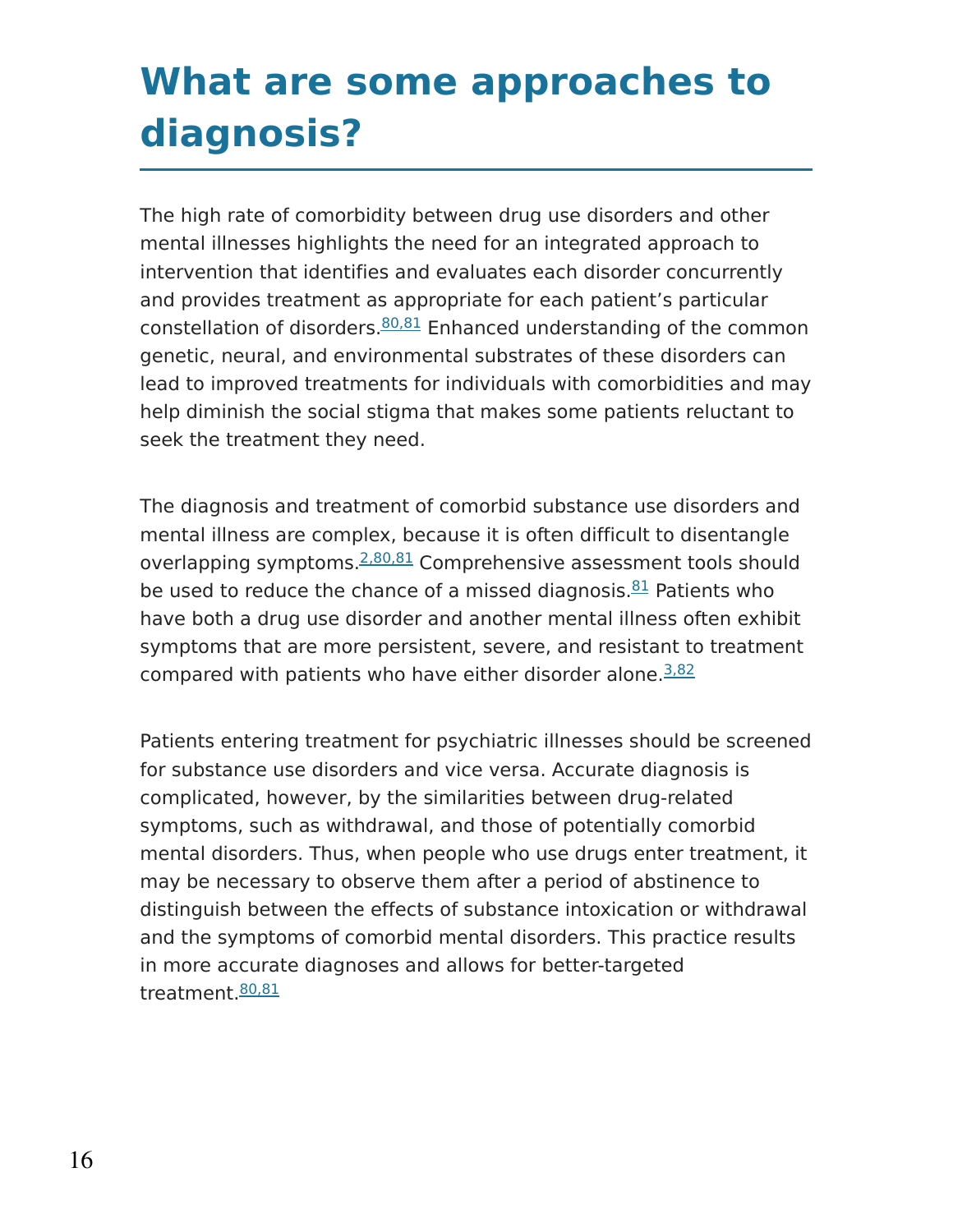### **Polysubstance Use and Comorbid Substance Use Disorders**

| ing bidhèkkada<br>÷                           | Percentage of individuals who also have |       |                                                      |                                                                          |                                                   |                      |
|-----------------------------------------------|-----------------------------------------|-------|------------------------------------------------------|--------------------------------------------------------------------------|---------------------------------------------------|----------------------|
|                                               | <b>Almaded West</b><br><b>Brasilian</b> |       | <b>Warrior and Street</b><br><b><i>Distances</i></b> | <b>Constitute View</b><br><b><i><u><i><u>FlashFilter</u></i></u></i></b> | <b>Prescription Suized</b><br><b>Ves Blaunber</b> | <b><i>DESIGN</i></b> |
| <b>Right Use Steerier</b>                     |                                         | 19.8  | 6.5                                                  | $3.3-$                                                                   | 3.8                                               | 8.91                 |
| <b>Recisions Cegarinhorate</b>                | 3.2.8                                   |       | 6.3                                                  | 5.4                                                                      | $-3.5$                                            | 6.3                  |
| <b>Ranjuana Lisa</b><br><b>December</b>       | 38.7<br><b></b>                         | 32.6  | <b>WILL</b>                                          | 68<br>.                                                                  | 3.8<br>.                                          | 1.8<br>--------      |
| Coleire the Doorder                           | 98.8                                    | 43.2  | 25.31                                                |                                                                          | 14.8                                              | <b>SEA</b>           |
| <b>Primeriation (laneal)</b><br>Jas Brazenher | 36.2                                    | 65.4. | 17.6                                                 | 83                                                                       | 2000000                                           | 41.3                 |
| renan ika ihsonlar                            | 34.6                                    | \$6.3 | 12.3                                                 | 詳細                                                                       | 34.91                                             | œ                    |

#### Full size [table](https://www.drugabuse.gov/longdesc/table-1-comorbid-substance-use-disorders)

Polysubstance use is common, and many people develop multiple comorbid substance use disorders [\(Table](https://www.drugabuse.gov/longdesc/table-1-comorbid-substance-use-disorders) 1). For example, among people with a heroin use disorder over 66 percent are dependent on nicotine, nearly 25 percent have an alcohol use disorder, and over 20 percent have a cocaine use disorder. Among people with a cocaine use disorder nearly 60 percent have an alcohol use disorder, approximately 48 percent are dependent on nicotine, and over 21 percent have a marijuana use disorder. As with singlesubstance use disorders, the diagnosis and treatment of comorbid substance use disorders and mental illness are complex. The use of multiple substances can further complicate diagnosis and treatment.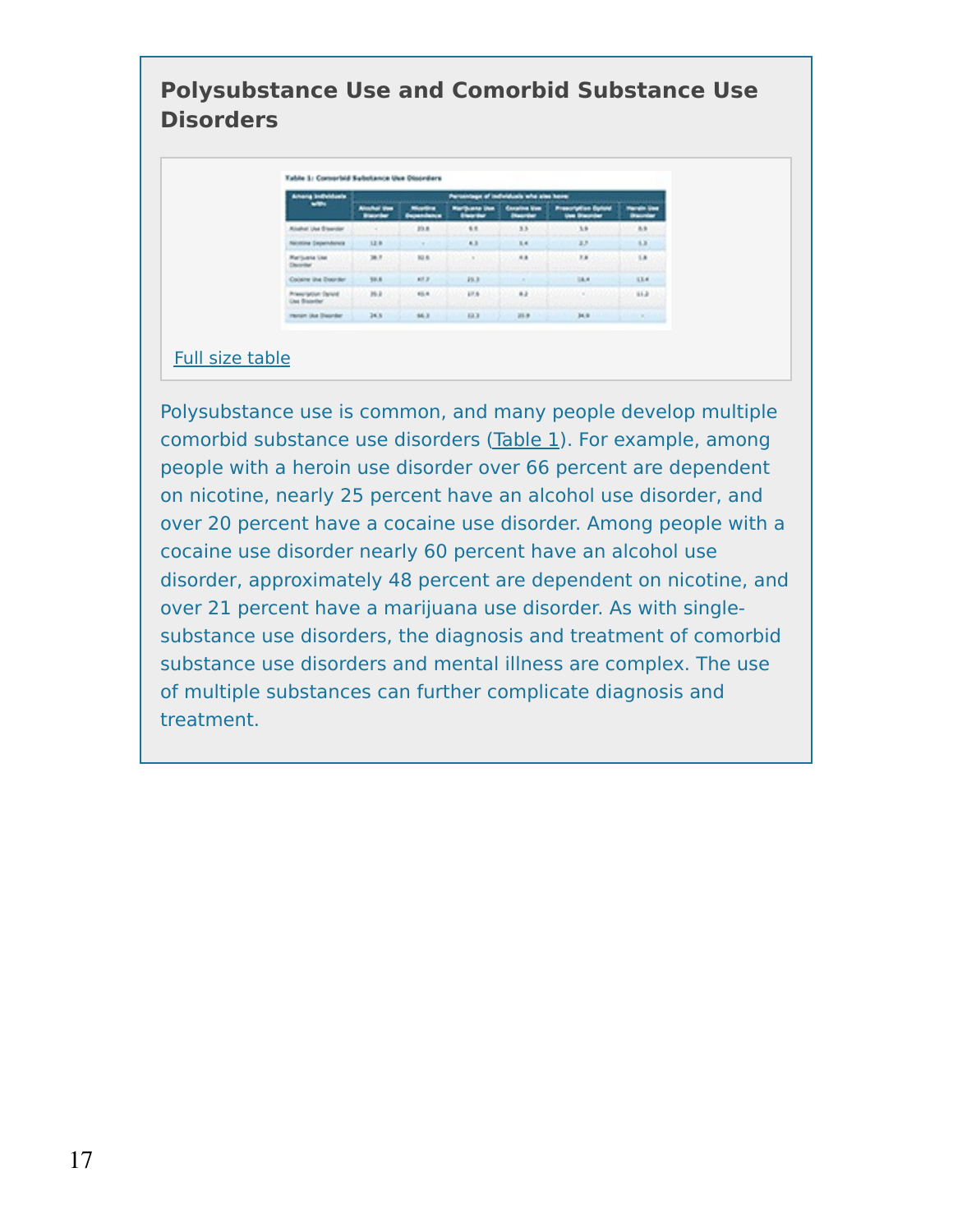# **What are the treatments for comorbid substance use disorder and mental health conditions?**

Integrated treatment for comorbid drug use disorder and mental illness has been found to be consistently superior compared with separate treatment of each diagnosis.<sup>3,81-83</sup> Integrated treatment of cooccurring disorders often involves using cognitive behavioral therapy strategies to boost interpersonal and coping skills and using approaches that support motivation and functional recovery.<sup>[81](https://www.drugabuse.gov/publications/research-reports/common-comorbidities-substance-use-disorders/references)</sup>

Patients with comorbid disorders demonstrate poorer treatment adherence<sup>[84](https://www.drugabuse.gov/publications/research-reports/common-comorbidities-substance-use-disorders/references)</sup> and higher rates of treatment dropout<sup>[3,82](https://www.drugabuse.gov/publications/research-reports/common-comorbidities-substance-use-disorders/references)</sup> than those without mental illness, which negatively affects outcomes. Nevertheless, steady progress is being made through research on new and existing treatment options for comorbidity.<sup>74,81-83,85</sup> In addition, research on implementation of appropriate screening and treatment within a variety of settings, including criminal justice systems, can increase access to appropriate treatment for comorbid disorders. [86](https://www.drugabuse.gov/publications/research-reports/common-comorbidities-substance-use-disorders/references)

Treatment of comorbidity often involves collaboration between clinical providers and organizations that provide supportive services to address issues such as homelessness, physical health, vocational skills, and legal problems. [87](https://www.drugabuse.gov/publications/research-reports/common-comorbidities-substance-use-disorders/references) Communication is critical for supporting this integration of services. Strategies to facilitate effective communication may include co-location, shared treatment plans and records, and case review meetings. $87$  Support and incentives for collaboration may be needed, as well as education for staff on co-occurring substance use and mental health disorders.

#### **Treatment for Youth**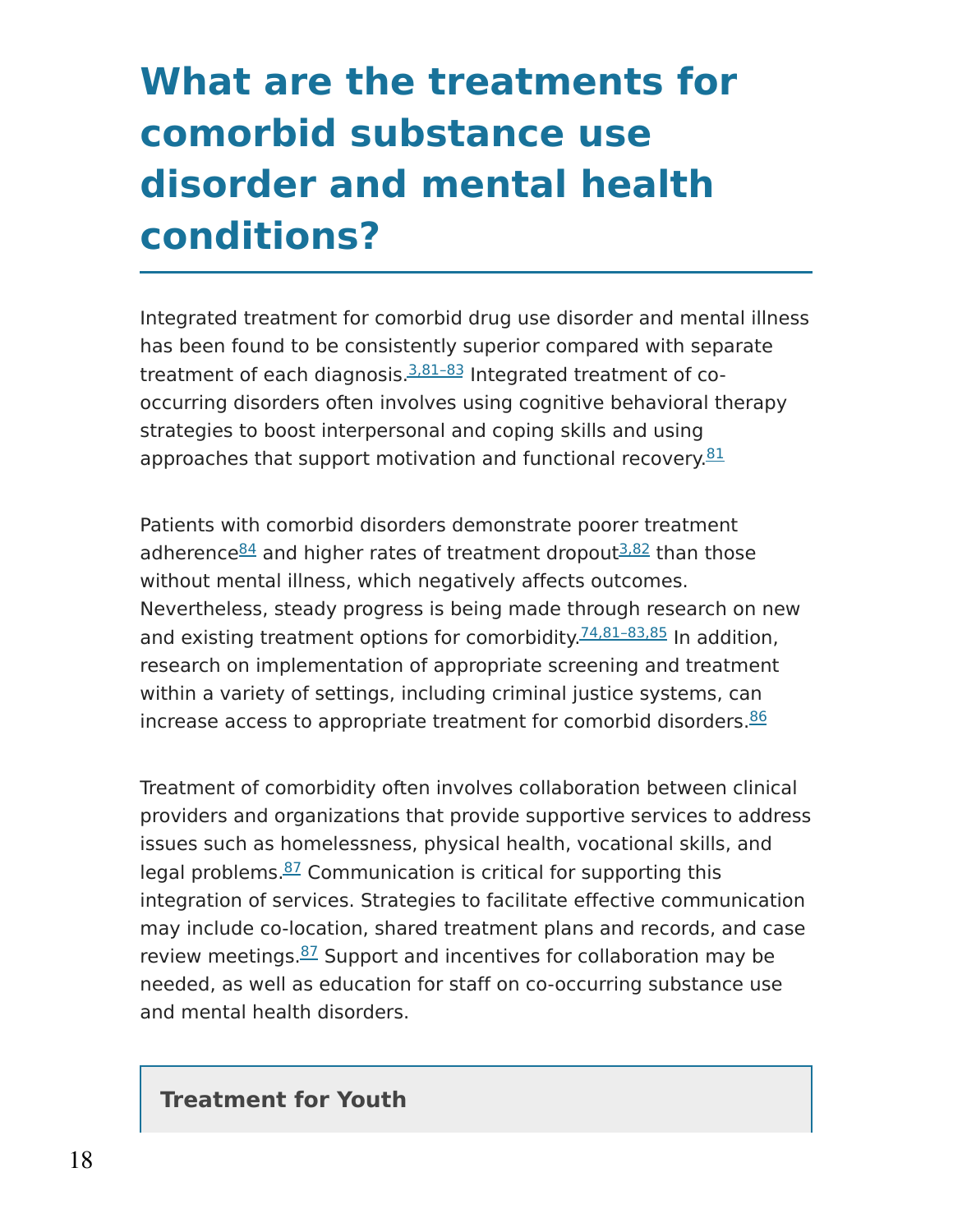As mentioned previously, the onset of mental illness and substance use disorders often occurs during adolescence, and people who develop problems earlier typically have a greater risk for severe problems as adults. Given the high prevalence of comorbid mental disorders and their adverse impact on SUD treatment outcomes, SUD programs for adolescents should screen for comorbid mental disorders and provide treatment as appropriate.<sup>[21,23,88](https://www.drugabuse.gov/publications/research-reports/common-comorbidities-substance-use-disorders/references)</sup>

Research indicates that some mental, emotional, and behavioral problems among youth can be prevented or significantly mitigated by evidence-based prevention interventions.<sup>[89](https://www.drugabuse.gov/publications/research-reports/common-comorbidities-substance-use-disorders/references)</sup> These interventions can help reduce the impact of risk factors for substance use disorders and other mental illnesses, including parental unemployment, maternal depression, child abuse and neglect, poor parental supervision, deviant peers, deprivation, poor schools, trauma, limited health care, and unsafe and stressful environments. Implementation of policies, programs, and practices that decrease risk factors and increase resilience can help reduce both substance use disorders and other mental illnesses, potentially saving billions of dollars in associated costs related to health care and incarceration.<sup>[89](https://www.drugabuse.gov/publications/research-reports/common-comorbidities-substance-use-disorders/references)</sup>

Other evidence-based interventions emphasize strengthening protective factors to enhance young people's well-being and provide the tools to process emotions and avoid behaviors with negative consequences. Key protective factors include supportive family, school, and community environments.

In addition to the treatment options discussed in this research report, the following treatments have been shown to be effective for children and adolescents:

**Multisystemic Therapy (MST)**. MST targets key factors that are associated with serious antisocial behavior in children and adolescents with substance use disorders, such as attitudes,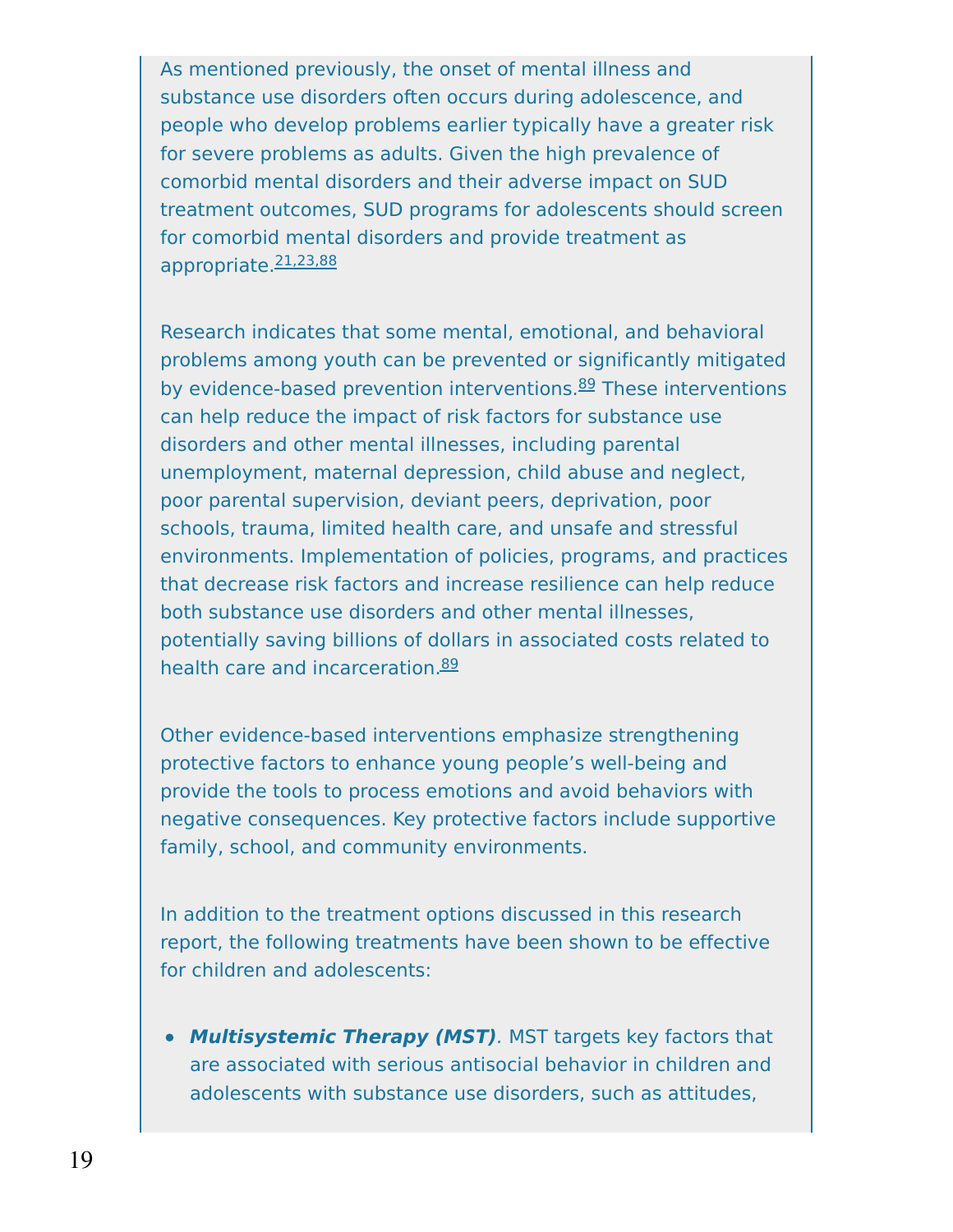family, peer pressure, school and neighborhood culture.<sup>[22,24](https://www.drugabuse.gov/publications/research-reports/common-comorbidities-substance-use-disorders/references)</sup>

- **Brief Strategic Family Therapy (BSFT)**. BSFT targets family interactions that are thought to maintain or exacerbate adolescent substance use disorder and other co-occurring problem behaviors such as conduct problems, oppositional behavior, delinquency, associating with antisocial peers, aggressive and violent behavior, and risky sexual behaviors.<sup>[90](https://www.drugabuse.gov/publications/research-reports/common-comorbidities-substance-use-disorders/references)</sup>
- **Multidimensional Family Therapy (MDFT)**. MDFT, a comprehensive intervention for adolescents, focuses on multiple and interacting risk factors for substance use disorders and related comorbid conditions. This therapy addresses adolescents' interpersonal and relationship issues, parental behaviors, and the family environment. Families receive assistance with navigating school and social service systems, as well as the juvenile justice system if needed. Treatment includes individual and family sessions.<sup>[91](https://www.drugabuse.gov/publications/research-reports/common-comorbidities-substance-use-disorders/references)</sup>

### **Medications**

Effective medications exist for treating opioid, alcohol, and nicotine use disorders and for alleviating the symptoms of many other disorders.<sup>[62,74,83](https://www.drugabuse.gov/publications/research-reports/common-comorbidities-substance-use-disorders/references)</sup> While most have not been well studied in comorbid populations, some medications may help treat multiple problems. For example, bupropion is approved for treating depression and nicotine dependence. For more information, see the table below.

**View Table: [Pharmacotherapies](https://www.drugabuse.gov/longdesc/pharmacotherapies-used-to-treat-alcohol-nicotine-opioid-use-disorders) Used to Treat Alcohol, Nicotine, and Opioid Use Disorders**

## **Behavioral Therapies**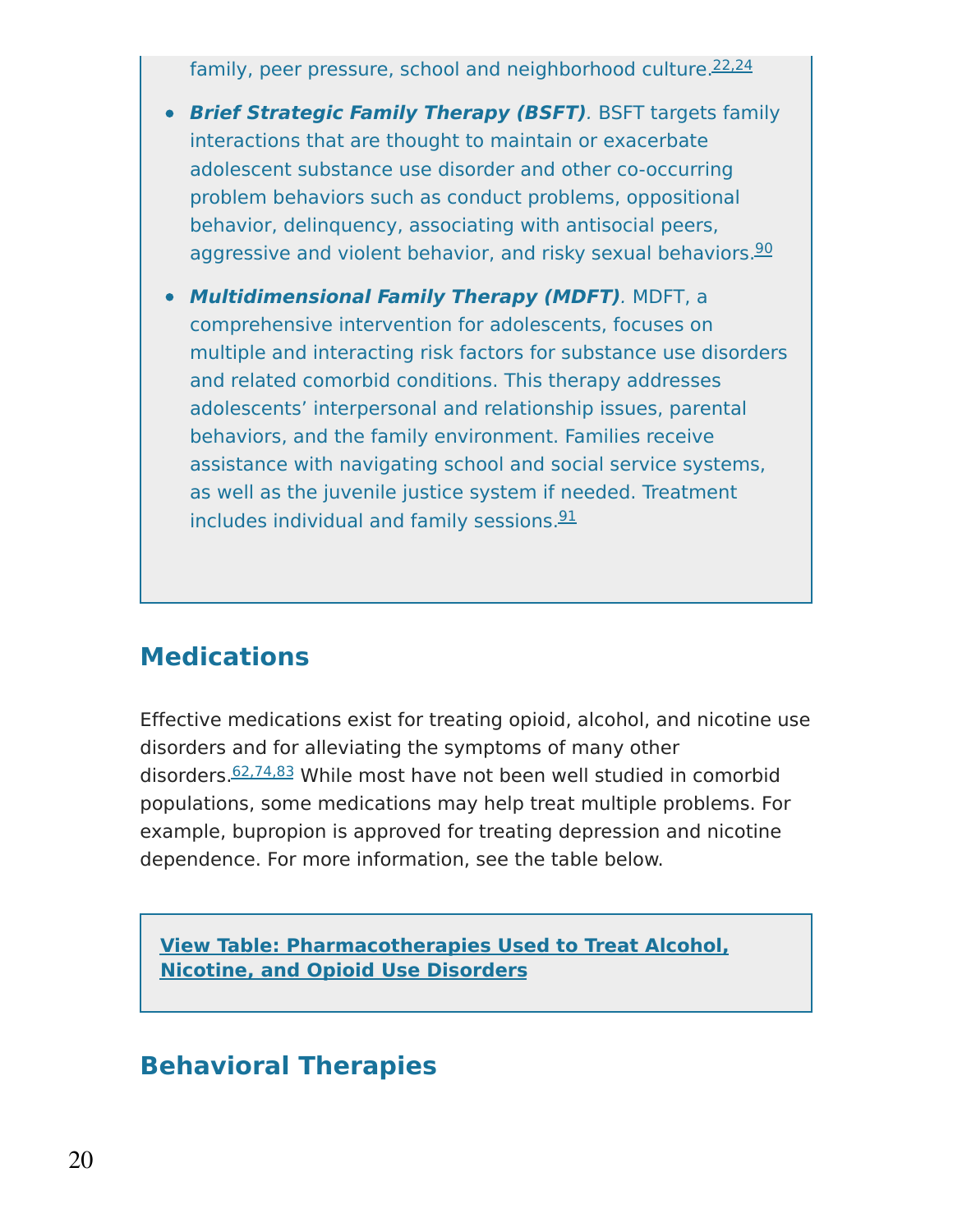Behavioral treatment (alone or in combination with medications) is a cornerstone to successful long-term outcomes for many individuals with drug use disorders or other mental illnesses. 3,81-83,85 Several strategies have shown promise for treating specific comorbid conditions.

### **Cognitive Behavioral Therapy (CBT)**

CBT is designed to modify harmful beliefs and maladaptive behaviors and shows strong efficacy for individuals with substance use disorders. CBT is the most effective psychotherapy for children and adolescents with anxiety and mood disorders.<sup>[22,24,88](https://www.drugabuse.gov/publications/research-reports/common-comorbidities-substance-use-disorders/references)</sup>

### **Dialectical Behavior Therapy (DBT)**

DBT is designed specifically to reduce self-harm behaviors including suicidal attempts, thoughts, or urges; cutting; and drug use. It is one of the few treatments effective for individuals who meet the criteria for borderline personality disorder.<sup>[92](https://www.drugabuse.gov/publications/research-reports/common-comorbidities-substance-use-disorders/references)</sup>

### **Assertive Community Treatment (ACT)**

ACT programs integrate behavioral treatments for severe mental illnesses such as schizophrenia and co-occurring substance use disorders. ACT is differentiated from other approaches to case management through factors such as a smaller caseload size, team management, outreach emphasis, a highly individualized approach, and an assertive approach to maintaining contact with patients.<sup>[93](https://www.drugabuse.gov/publications/research-reports/common-comorbidities-substance-use-disorders/references)</sup>

### **Therapeutic Communities (TCs)**

TCs are a common form of long-term residential treatment for substance use disorders. They focus on the "resocialization" of the individual, often using broad-based community programs as active components of treatment. TCs are appropriate for populations with a high prevalence of co-occurring disorders such as criminal justiceinvolved persons, individuals with vocational deficits, vulnerable or neglected youth, and homeless individuals.<sup>[86](https://www.drugabuse.gov/publications/research-reports/common-comorbidities-substance-use-disorders/references)</sup> In addition, some evidence suggests that TCs may be helpful for adolescents who have received treatment for substance use and addiction.<sup>[94](https://www.drugabuse.gov/publications/research-reports/common-comorbidities-substance-use-disorders/references)</sup>

#### **Contingency Management (CM) or Motivational Incentives (MI)**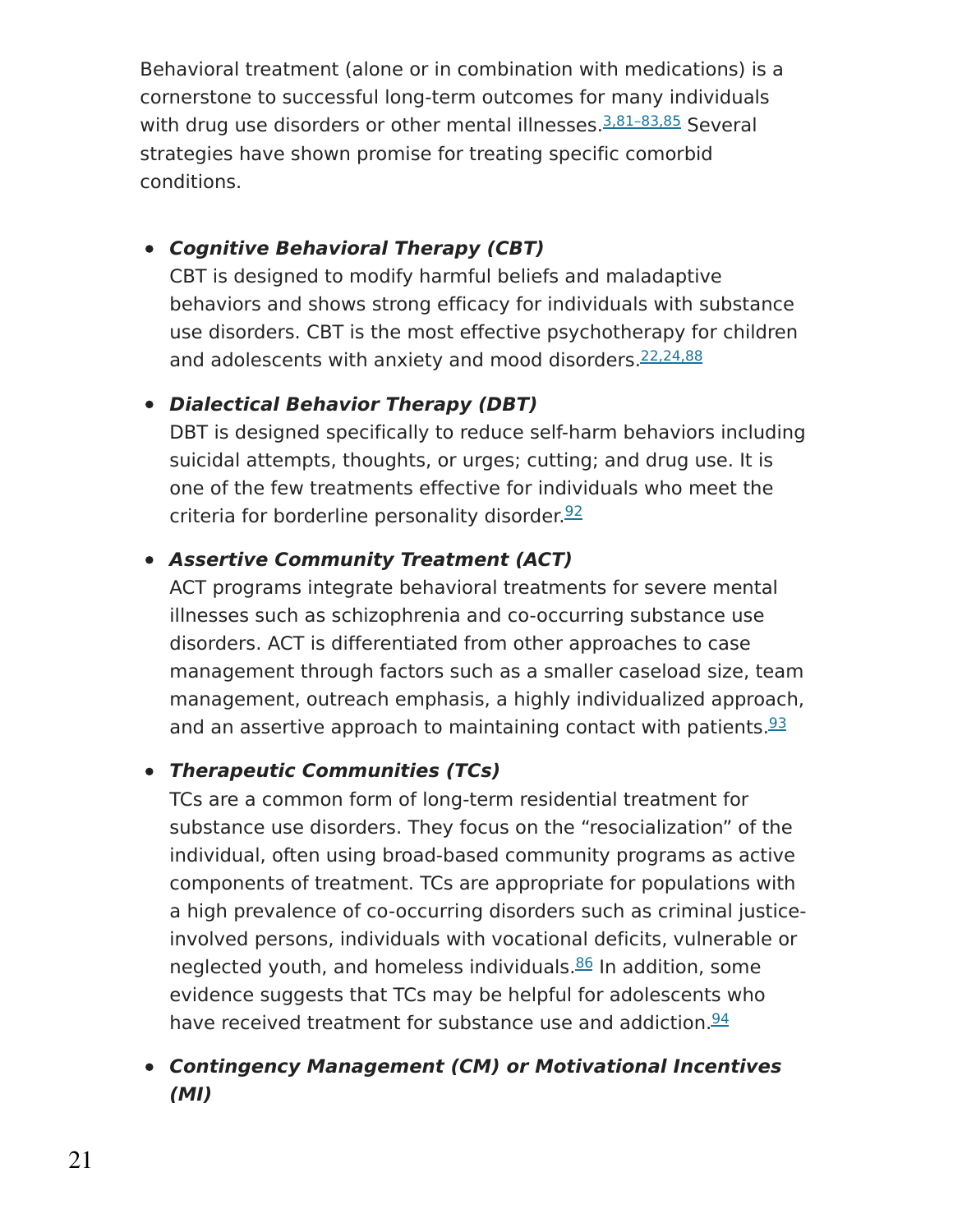CM/MI is used as an adjunct to treatment. Voucher or prize-based systems reward patients who practice healthy behaviors and reduce unhealthy behaviors, including smoking and drug use. Incentivebased treatments are effective for improving treatment compliance and reducing tobacco and other drug use, and can be integrated into behavioral health treatment programs for people with co-occurring disorders.<sup>[95](https://www.drugabuse.gov/publications/research-reports/common-comorbidities-substance-use-disorders/references)</sup>

#### **Exposure Therapy**

Exposure therapy is a behavioral treatment for some anxiety disorders (phobias and PTSD) that involves repeated exposure to a feared situation, object, traumatic event, or memory. This exposure can be real, visualized, or simulated, and is always contained in a controlled therapeutic environment. The goal is to desensitize patients to the triggering stimuli and help them develop coping mechanisms, eventually reducing or even eliminating symptoms. Several studies suggest that exposure therapy may be helpful for individuals with comorbid PTSD and cocaine use disorder, although retention in treatment is a challenge.<sup>[57](https://www.drugabuse.gov/publications/research-reports/common-comorbidities-substance-use-disorders/references)</sup>

#### **Integrated Group Therapy (IGT)**

IGT is a treatment developed specifically for patients with bipolar disorder and substance use disorder, designed to address both problems simultaneously.<sup>[96](https://www.drugabuse.gov/publications/research-reports/common-comorbidities-substance-use-disorders/references)</sup> This therapy is largely based on CBT principles and is usually an adjunct to medication. The IGT approach emphasizes helping patients understand the relationship between the two disorders, as well as the link between thoughts and behaviors, and how they contribute to recovery and relapse.<sup>[96](https://www.drugabuse.gov/publications/research-reports/common-comorbidities-substance-use-disorders/references)</sup>

#### **Seeking Safety (SS)**

Seeking Safety is a present-focused therapy aimed at treating trauma-related problems (including PTSD) and substance use disorder simultaneously. Patients learn behavioral skills for coping with trauma/post-traumatic stress disorder and substance use disorder.<sup>[97](https://www.drugabuse.gov/publications/research-reports/common-comorbidities-substance-use-disorders/references)</sup>

#### **Mobile Medical Application**

In 2017, the Food and Drug Administration approved the first mobile medical application to help treat substance use disorders. The intention is for patients to use it with outpatient therapy to treat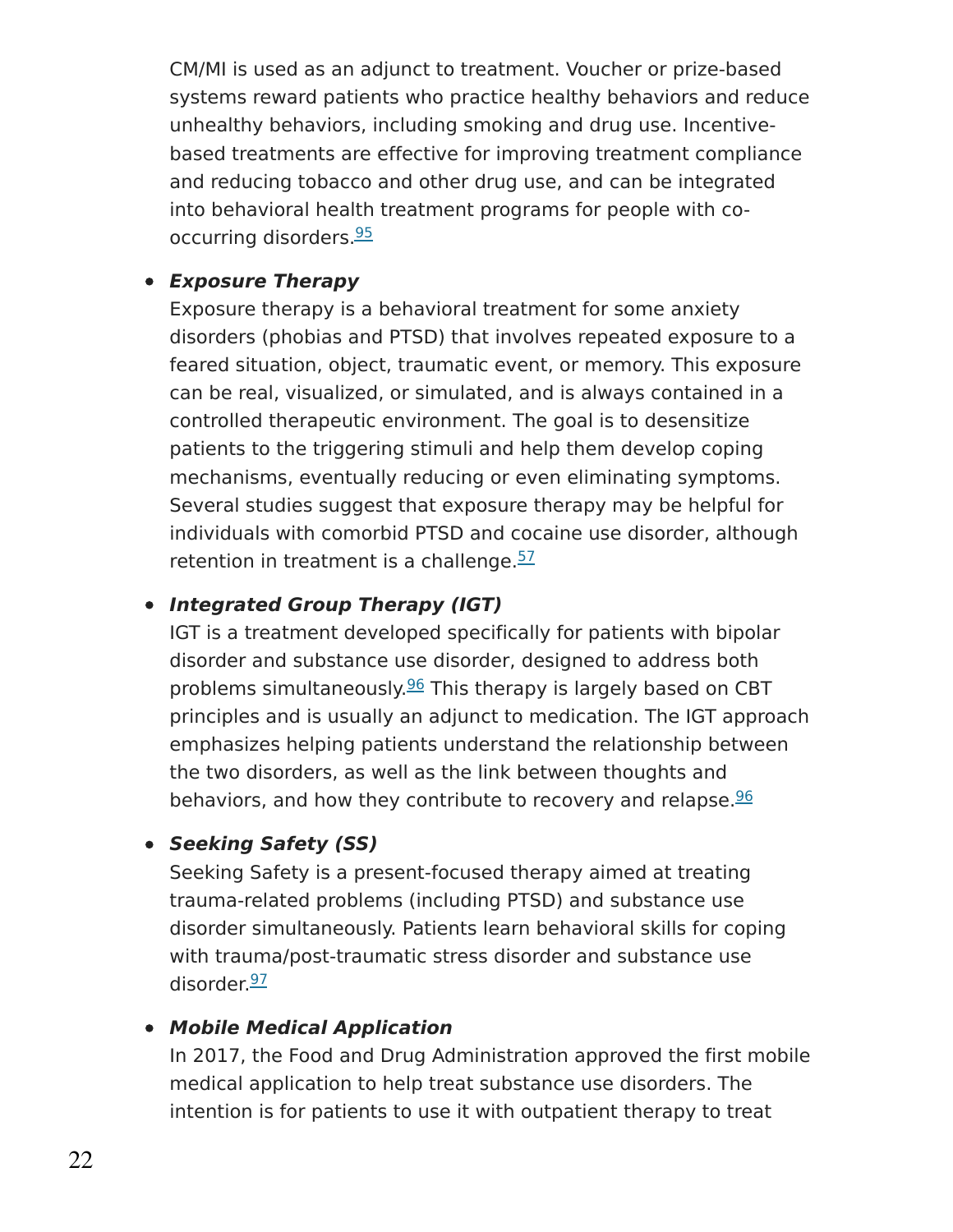alcohol, cocaine, marijuana, and stimulant use disorders; it is not intended to treat opioid dependence. The device delivers CBT to patients to teach skills that aid in the treatment in substance use disorders and increase retention in outpatient therapy programs. [98](https://www.drugabuse.gov/publications/research-reports/common-comorbidities-substance-use-disorders/references)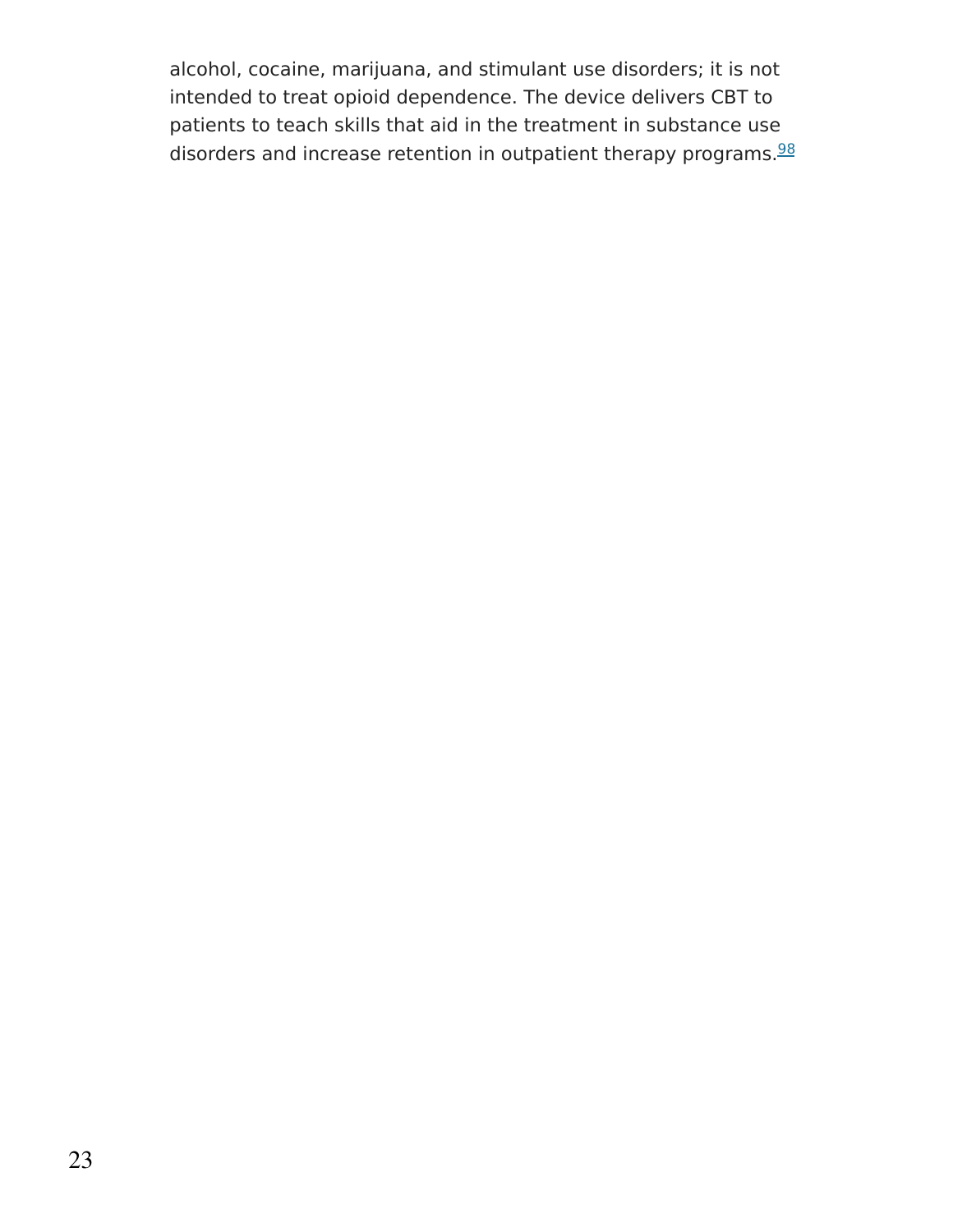# **Part 2: Co-occurring Substance Use Disorder and Physical Comorbidities**

People with substance use disorders also often experience comorbid chronic physical health conditions, including chronic pain, <sup>[99](https://www.drugabuse.gov/publications/research-reports/common-comorbidities-substance-use-disorders/references)</sup> cancer, and heart disease.<sup>[100](https://www.drugabuse.gov/publications/research-reports/common-comorbidities-substance-use-disorders/references)</sup> The use of various substances—including alcohol, heroin, prescription stimulants, methamphetamine, and cocaine—is independently associated with increased risk for cardiovascular and heart disease.<sup>[100](https://www.drugabuse.gov/publications/research-reports/common-comorbidities-substance-use-disorders/references)</sup>

## **Chronic Pain**

Chronic pain is a physical problem that has a complex relationship with substance use disorders, particularly opioid misuse and addiction.<sup>[99](https://www.drugabuse.gov/publications/research-reports/common-comorbidities-substance-use-disorders/references)</sup> An estimated 10 percent of chronic pain patients misuse prescription opioids.<sup>[99](https://www.drugabuse.gov/publications/research-reports/common-comorbidities-substance-use-disorders/references)</sup> Chronic pain and associated emotional distress are thought to dysregulate the brain's stress and reward circuitry, increasing the risk for opioid use disorder.<sup>[99](https://www.drugabuse.gov/publications/research-reports/common-comorbidities-substance-use-disorders/references)</sup> Opioid misuse and addiction are serious public health problems that led to more than 42,000 deaths in 2016 alone.<sup>[101](https://www.drugabuse.gov/publications/research-reports/common-comorbidities-substance-use-disorders/references)</sup> High rates of opioid misuse and addiction among patients with chronic pain highlight the need for careful pre-treatment screening and education as well as ongoing monitoring for safety and effectiveness when opioid medications are used to treat pain.<sup>[102,103](https://www.drugabuse.gov/publications/research-reports/common-comorbidities-substance-use-disorders/references)</sup>

### **Tobacco Use**

One of the largest drivers of physical health comorbidities is cigarette smoking. It is linked to many major health conditions and remains the leading preventable cause of premature disease and death in the United States.<sup>[104](https://www.drugabuse.gov/publications/research-reports/common-comorbidities-substance-use-disorders/references)</sup> For example, the majority of lung cancer and approximately one-third of all cancer deaths are attributable to smoking. 204 Smoking is known to contribute to age-related macular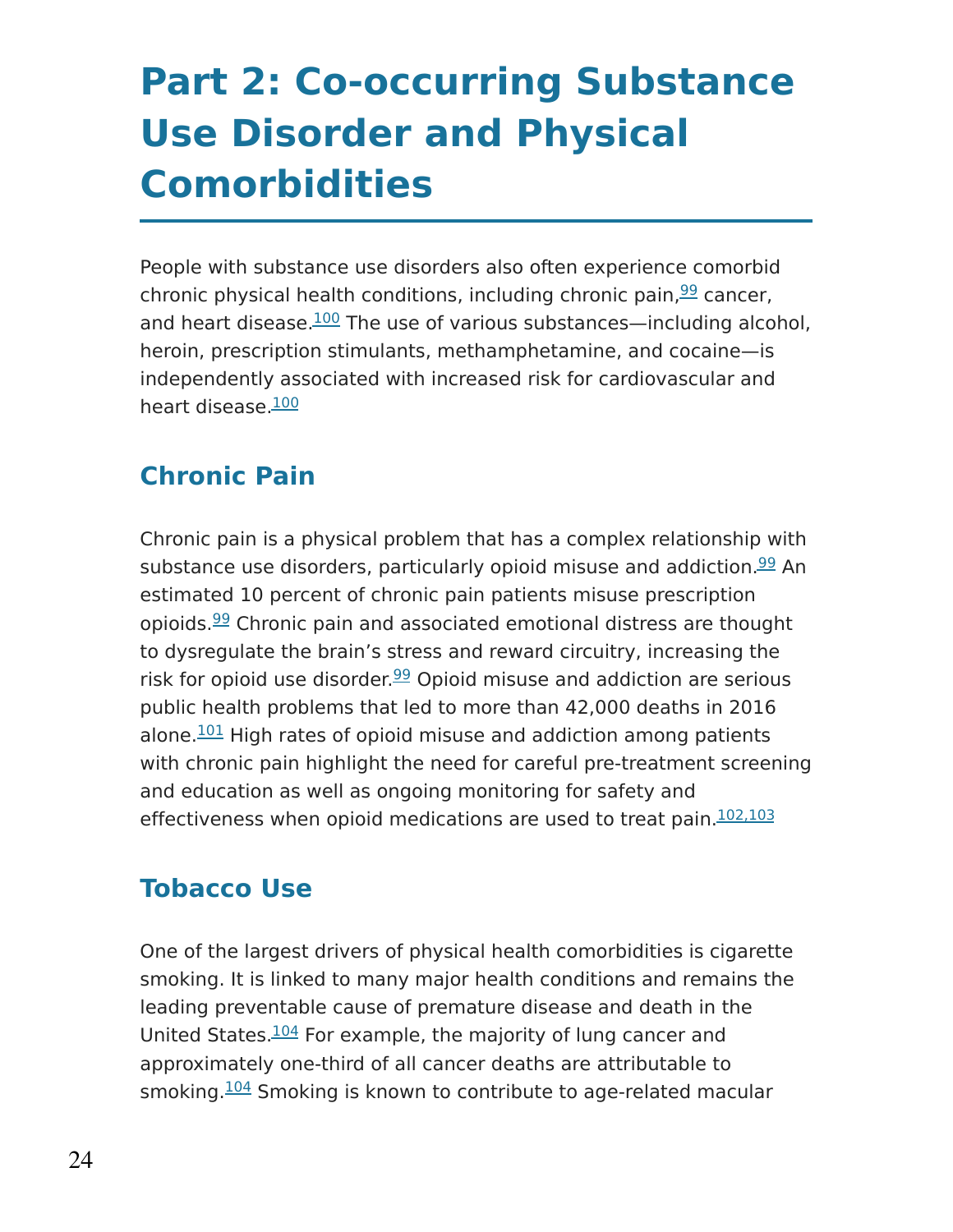degeneration, diabetes, colorectal cancer, liver cancer, adverse health outcomes in cancer patients and survivors, tuberculosis, erectile dysfunction, rheumatoid arthritis, inflammation, and impaired immune function.<sup>[104](https://www.drugabuse.gov/publications/research-reports/common-comorbidities-substance-use-disorders/references)</sup> Smoking is also an important comorbidity among people with other drug use disorders and contributes to their physical health problems. An estimated 77–93 percent of people in treatment for substance use disorders use tobacco.<sup>[100](https://www.drugabuse.gov/publications/research-reports/common-comorbidities-substance-use-disorders/references)</sup>

## **Mental Illness**

Physical illnesses not only affect the body and daily functioning, but they can also increase the risk for mental illnesses such as depression<sup>[105](https://www.drugabuse.gov/publications/research-reports/common-comorbidities-substance-use-disorders/references)</sup> and anxiety.<sup>[106](https://www.drugabuse.gov/publications/research-reports/common-comorbidities-substance-use-disorders/references)</sup> Depression has a negative impact on individuals with chronic physical conditions, reducing a person's quality of life and ability to manage their health.<sup>[105,106](https://www.drugabuse.gov/publications/research-reports/common-comorbidities-substance-use-disorders/references)</sup> Comorbid mental illnesses are associated with greater functional impairments and mortality rates related to physical illnesses. **[105](https://www.drugabuse.gov/publications/research-reports/common-comorbidities-substance-use-disorders/references)** Older people with chronic physical illnesses or impairments may feel isolated and increase substance use. $\frac{100}{100}$  $\frac{100}{100}$  $\frac{100}{100}$  Furthermore, as discussed in Part 1, mental illness may lead to substance use disorders and vice versa, thus, SUDs may play a role in linking mental illness and physical health.

## **Treatment Adherence**

In addition to the direct effects, substance use disorders can have an indirect negative impact on the management of medical conditions. For example, people with substance use disorders are less likely to adhere with their treatment plans or to take medication regularly,  $107, 108$  which worsens the course of their illnesses. In addition, substance use can diminish the effectiveness of medications for physical conditions.  $100,109$ 

## **Infectious Disease Transmission**

Substance use also increases the risk of infectious disease transmission, including HIV $^{110}$  $^{110}$  $^{110}$  and the hepatitis C virus (HCV). $^{111}$  $^{111}$  $^{111}$  This increased risk is related to injection drug use and increased risky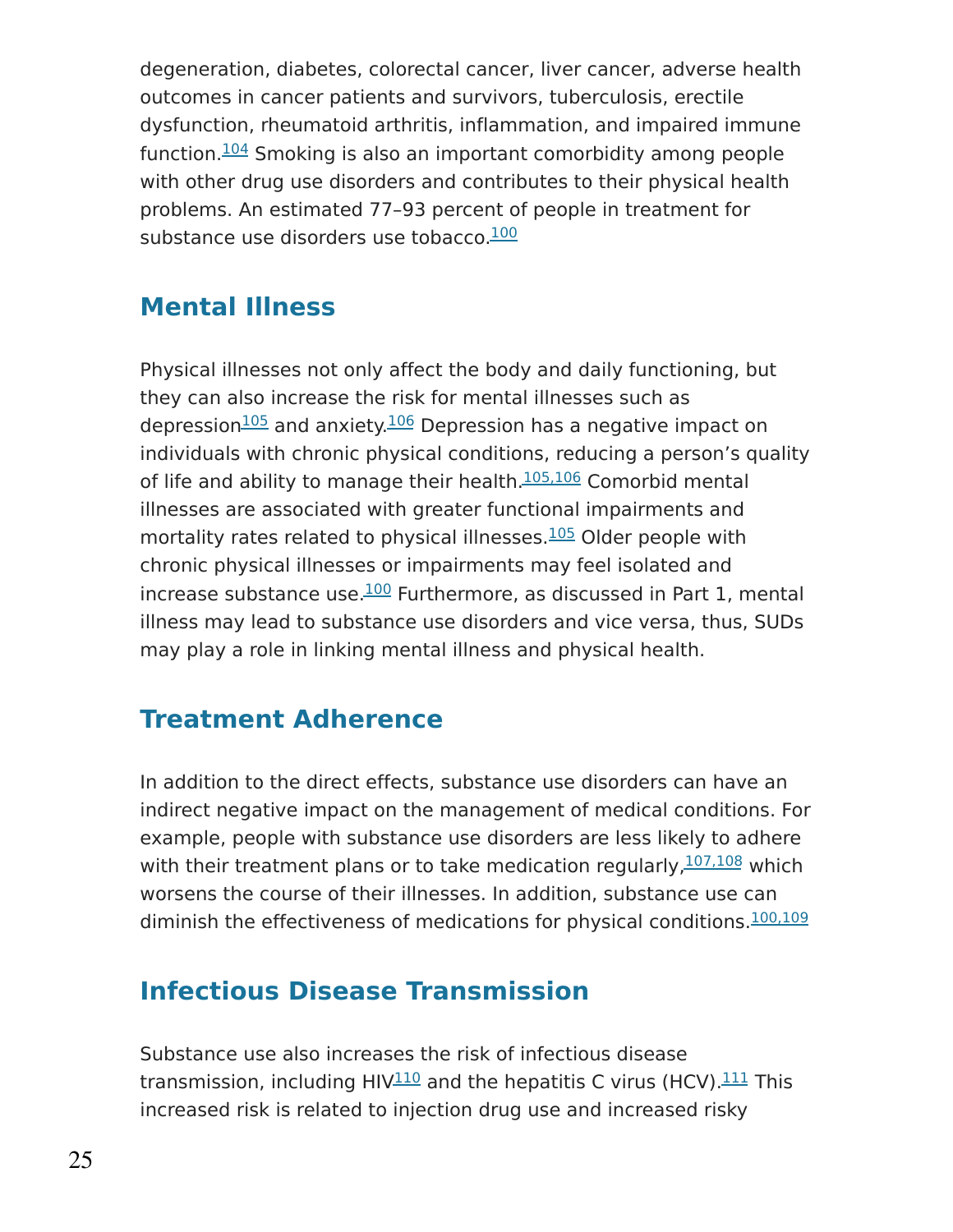sexual behaviors associated with drug use.<sup>[110,111](https://www.drugabuse.gov/publications/research-reports/common-comorbidities-substance-use-disorders/references)</sup> For more information about the connection between substance use and HIV please go to Part 3 ("The [Connection](https://www.drugabuse.gov/publications/research-reports/common-comorbidities-substance-use-disorders/part-3-connection-between-substance-use-disorders-hiv) between Substance Use Disorders and HIV").

## **Implications for Health Care Delivery**

Comorbid chronic physical and behavioral health conditions (mental and substance use disorders) are associated with greater functional impairment and increased health care costs. As with comorbid mental illness, integrated care is critical for addressing physical health comorbidities.<sup>112</sup> As discussed in Part 4 ("Barriers to [Comprehensive](https://www.drugabuse.gov/publications/research-reports/common-comorbidities-substance-use-disorders/part-4-barriers-to-comprehensive-treatment-individuals-co-occurring-disorders) Treatment for Individuals with Co-Occurring Disorders"), recent delivery system innovation models provide incentives to shift health care towards integrated care models. Integrated care offers greater opportunities for primary care providers, physician specialists, and behavioral health specialists to work together to reduce the impact of mental and physical health comorbidities on substance use disorder, and vice versa, to improve overall health outcomes.  $113$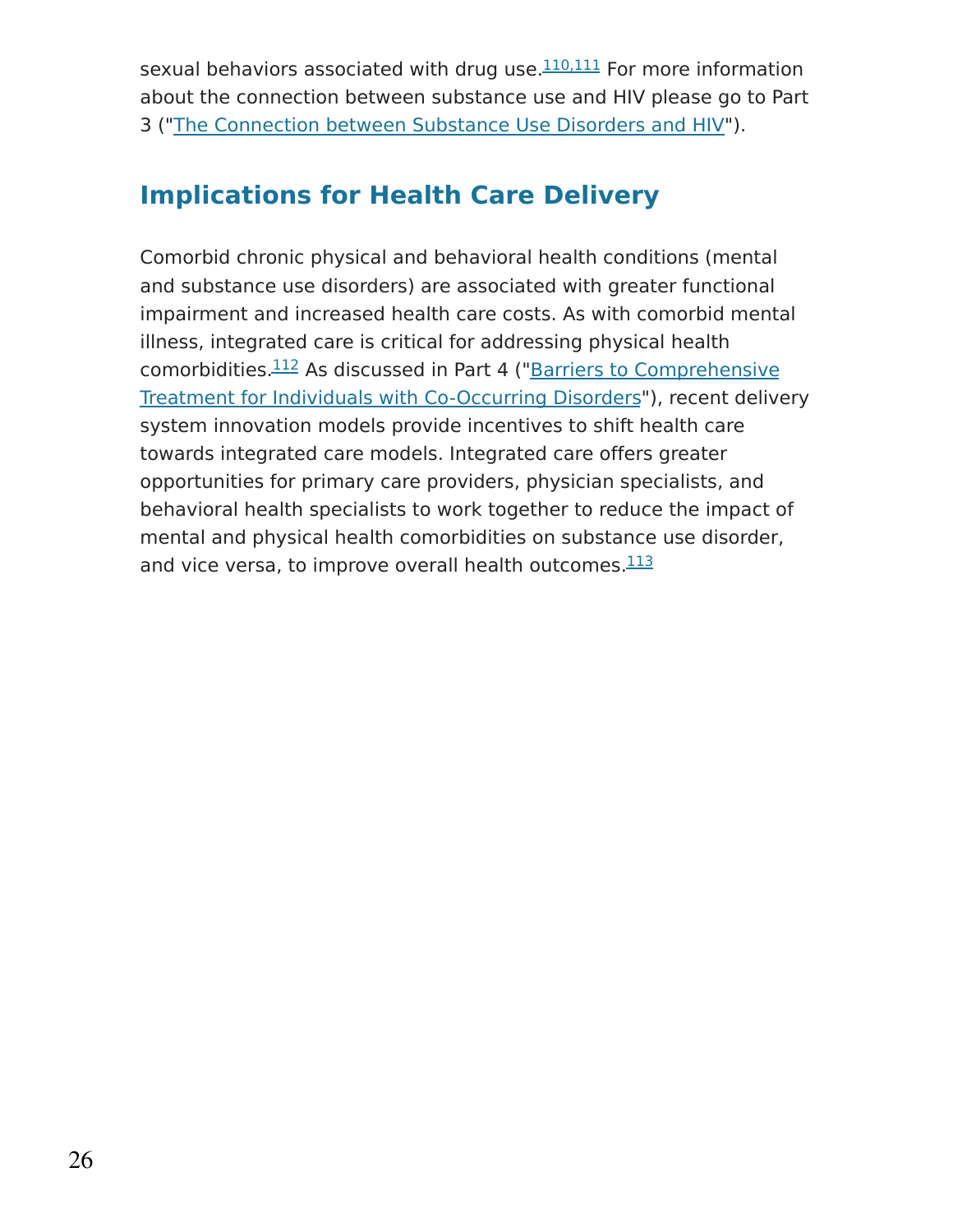# **Part 3: The Connection between Substance Use Disorders and HIV**

More than 1.2 million people in the United States are living with human immunodeficiency virus (HIV), the virus that causes acquired immune deficiency syndrome (AIDS).<sup>[114](https://www.drugabuse.gov/publications/research-reports/common-comorbidities-substance-use-disorders/references)</sup> HIV is transmitted through contact with infected blood and bodily fluids. Such contact can occur through unprotected sex, through sharing needles or other drug injection equipment, through mother-to-child transmission during pregnancy or breastfeeding, and through infected blood transfusions and plasma products. While effective antiretroviral therapy (ART) is available, there is currently no cure for HIV/AIDS.  $115,116$  However, the provision of ART reduces viral load—ultimately decreasing HIV transmission in the larger community.<sup>[117](https://www.drugabuse.gov/publications/research-reports/common-comorbidities-substance-use-disorders/references)</sup>

This national public health issue and the ongoing global HIV/AIDS pandemic are exacerbated by substance use, which serves as a powerful cofactor at every stage, including transmission, diagnosis, illness trajectories, and treatment. Since the beginning of the epidemic in the 1980s, drug use and HIV have been inextricably linked. Today, illicit drug use is an important driver of HIV across the globe. $118$ Intravenous drug use in particular continues to be a risk factor for transmission of the virus,  $^{118,119}$  $^{118,119}$  $^{118,119}$  accounting for approximately 6 percent of HIV diagnoses in 2015. [120](https://www.drugabuse.gov/publications/research-reports/common-comorbidities-substance-use-disorders/references)

In addition, drug use plays a more general role in the spread of HIV by increasing the likelihood of high-risk sex with infected partners. $^{\underline{119}}$  $^{\underline{119}}$  $^{\underline{119}}$  The intoxicating effects of many drugs can alter judgment and inhibition, and lead people to engage in impulsive and unsafe behaviors. Additionally, people who are addicted to drugs may engage in risky sexual behaviors to obtain drugs or money to buy them.  $119$ 

Drug use and addiction can also hasten the progression of HIV and its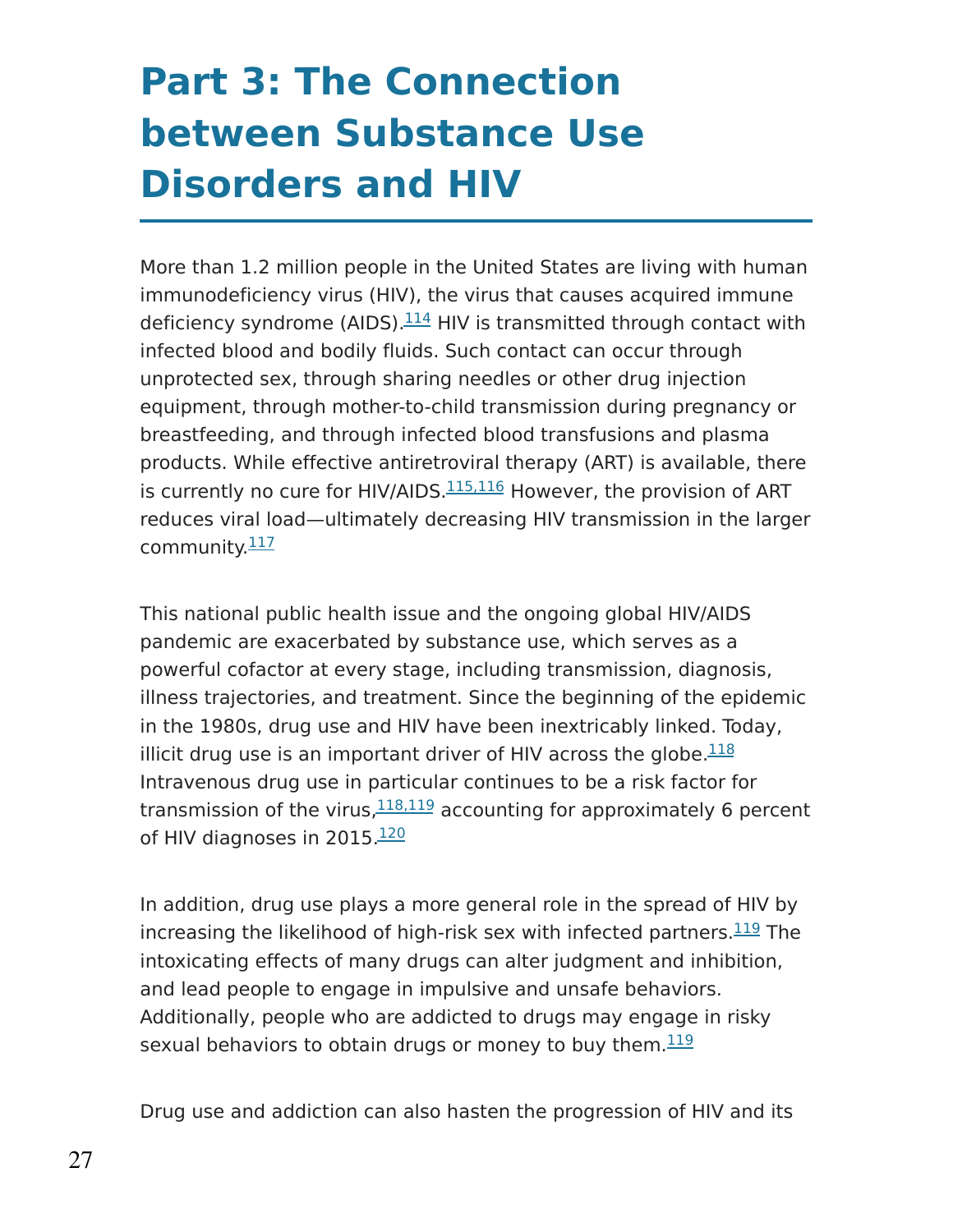consequences, especially in the brain. Clinical research indicates that drug use and addiction may increase viral load, accelerate disease progression, and worsen AIDS-related mortality even among patients who follow ART regimens. $\frac{121}{121}$  $\frac{121}{121}$  $\frac{121}{121}$  In addition, people with substance use disorders are less likely to take life-saving HIV medication regularly,  $107$ which worsens the course of their illness.

Although it is unclear whether HIV infection contributes to drug use and addiction in human patients, $121$  animal studies suggest that both types of brain cells—neurons and glia—can be infected by HIV, causing neurobiological disruptions to brain circuits that are effected by drug use and addiction.<sup>[122](https://www.drugabuse.gov/publications/research-reports/common-comorbidities-substance-use-disorders/references)</sup>

Drugs can make it easier for HIV to enter the brain and trigger an immune response and the release of neurotoxins, which can cause chronic neuroinflammation. $123$  HIV-induced inflammation in the brain underlies the neurocognitive disorders, also called NeuroHIV, that are a complication of HIV infection. $124$  Around 50 percent of individuals with HIV and AIDS suffer from HIV-related neurocognitive disorders.<sup>[125](https://www.drugabuse.gov/publications/research-reports/common-comorbidities-substance-use-disorders/references)</sup> NeuroHIV is challenging to diagnose and treat, since other factors such as aging, drug use, addiction, and psychiatric illnesses—are common and can produce similar cognitive symptoms.<sup>[126](https://www.drugabuse.gov/publications/research-reports/common-comorbidities-substance-use-disorders/references)</sup> There is an ongoing need for new therapeutic approaches to the neurological complications of HIV, as clinical trials of neuroprotective or anti-inflammatory medications have been unsuccessful.<sup>[126](https://www.drugabuse.gov/publications/research-reports/common-comorbidities-substance-use-disorders/references)</sup>

Because people with HIV are living longer due to effective treatments, the influence of the virus on the aging brain and neurocognition is a growing concern. Around half of all HIV-infected persons are 50 years old or over.<sup>[127](https://www.drugabuse.gov/publications/research-reports/common-comorbidities-substance-use-disorders/references)</sup> Neuroimaging research conducted prior to effective treatment or on untreated individuals suggests that HIV accelerates aging of the brain. Comorbid substance use disorder may exacerbate neurological aging among people with HIV.<sup>[127](https://www.drugabuse.gov/publications/research-reports/common-comorbidities-substance-use-disorders/references)</sup>

Testing for and treating HIV in criminal justice settings benefits both the health of inmates and overall public health. People with HIV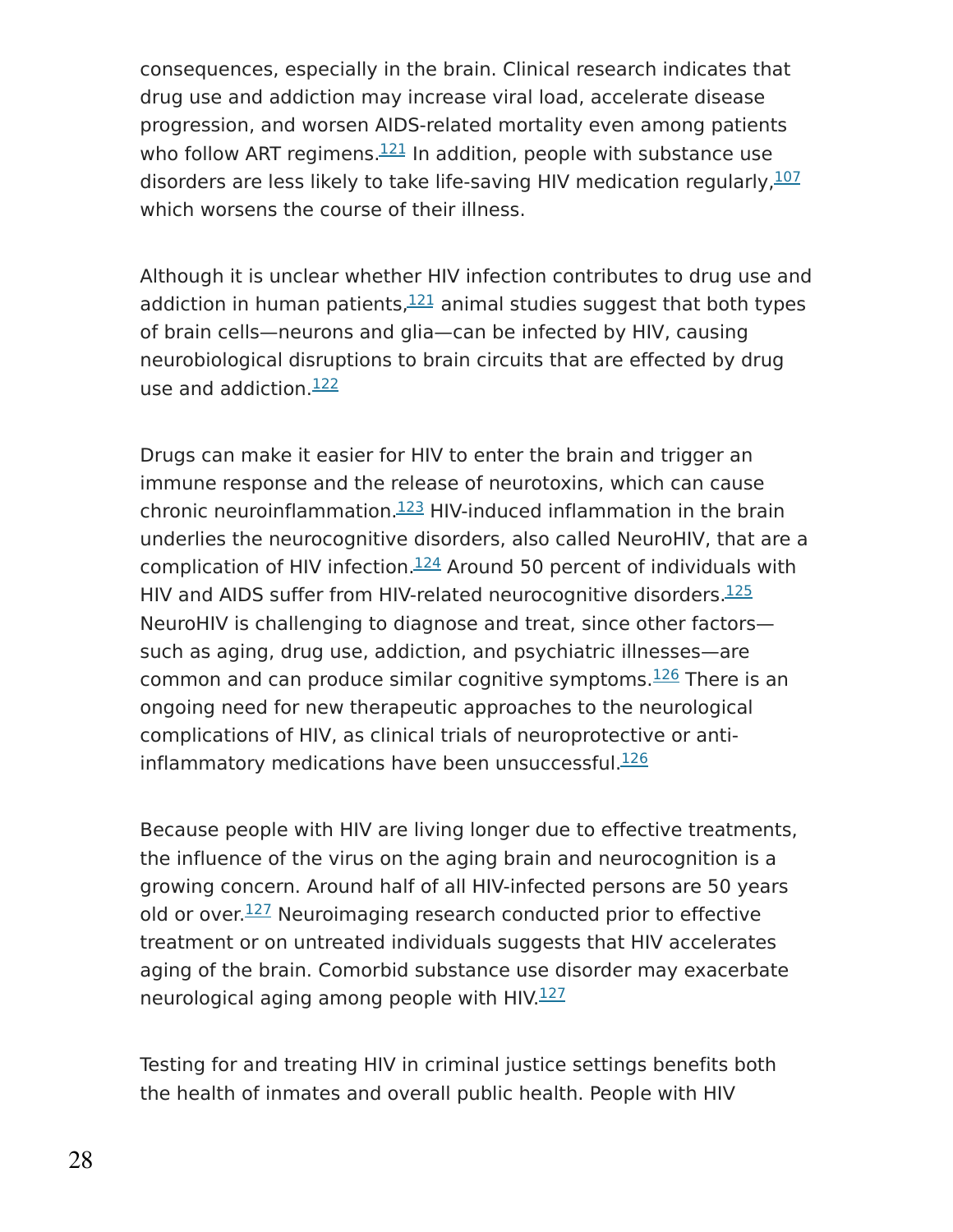infection are overrepresented in prisons; in 2010, there were 20,093 inmates with HIV/AIDS in state and federal prisons. $128$  Most incarcerated individuals with HIV acquired it in the community prior to incarceration. $129$  Individuals with HIV often begin treatment while incarcerated, but they experience a disruption of care when they return to the community, in addition to facing challenges coping with substance use and mental health problems.<sup>[130](https://www.drugabuse.gov/publications/research-reports/common-comorbidities-substance-use-disorders/references)</sup> Therefore it is particularly important to link people who have HIV and a history of substance use to community HIV services, substance abuse treatment, mental health services, and other wrap around services in their community to reduce recidivism, improve their health, reduce the spread of the infection to others, and prevent relapse to substance abuse. 129-131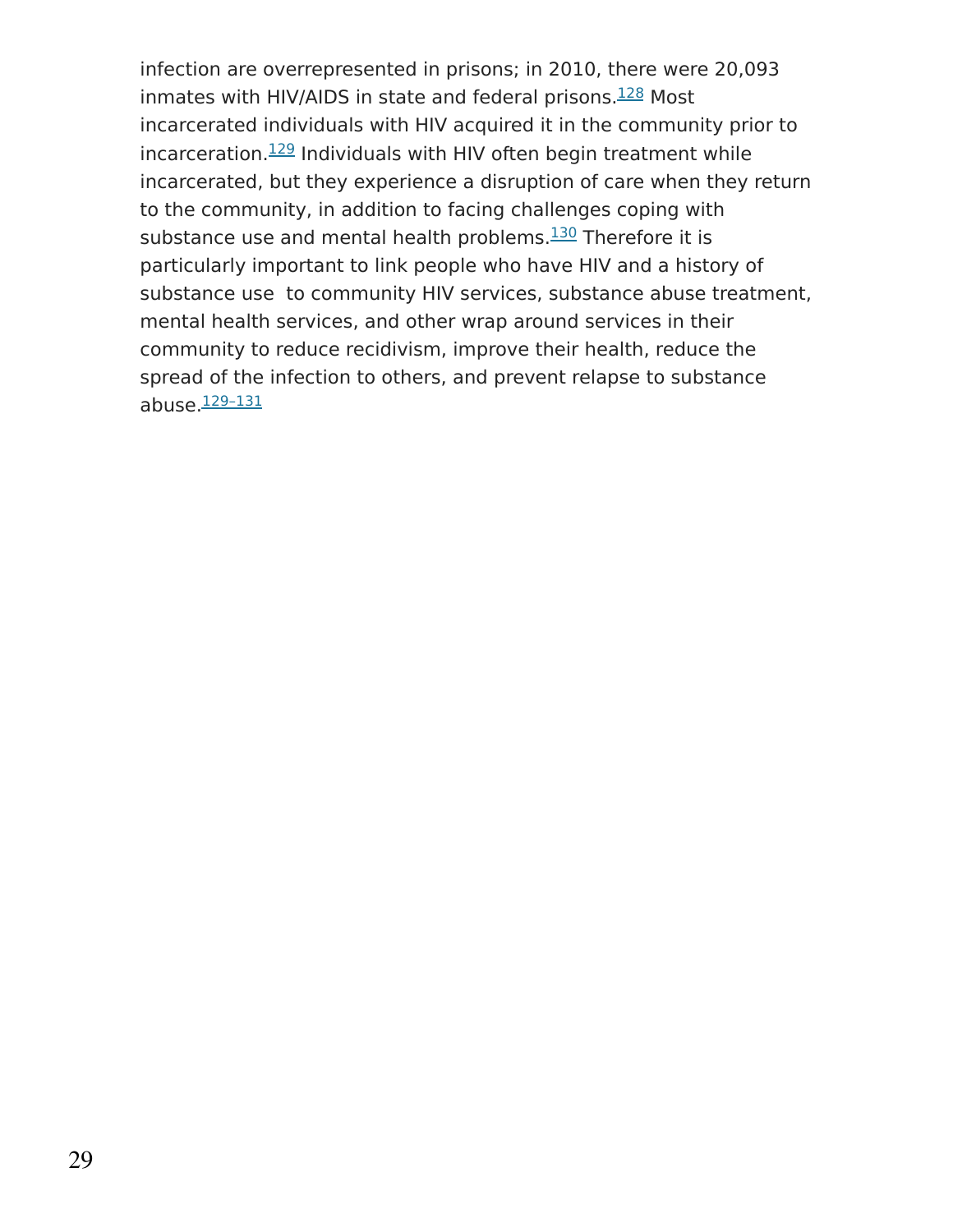# **Why is HIV screening important?**

The risk of HIV transmission is lower when people who are infected with HIV receive ART to suppress their viral load. Despite CDC's recommendations and efforts to increase HIV testing. $132$  One survey found that only about 19 percent of people aged 15 to 44 were tested for HIV during the past year.<sup>[133](https://www.drugabuse.gov/publications/research-reports/common-comorbidities-substance-use-disorders/references)</sup> This means that people who may have HIV are unaware of their status and, thus, are not receiving ART, which increases the transmission rate nation-wide.

Because HIV, drug use, and addiction are inextricably linked, one strategy for reducing incidence is to implement HIV testing at SUD treatment facilities.<sup>[134](https://www.drugabuse.gov/publications/research-reports/common-comorbidities-substance-use-disorders/references)</sup> An analysis of nationally representative data from privately funded SUD treatment programs found that most programs provided education and prevention services. While the proportion of programs offering on-site HIV testing and the percentage of patients who received testing increased in recent years, $^{134}$  $^{134}$  $^{134}$  fewer than one-third of programs offered on-site testing. In those programs, fewer than one-third of patients received testing.  $134$ 

NIDA is collaborating with the Substance Abuse and Mental Health Services Administration (SAMHSA) and others to expand rapid HIV testing to drug treatment facilities to better identify HIV infections and engage patients more efficiently in comprehensive treatment for both substance use disorder and HIV infection. Many health insurance providers cover HIV testing without a co-pay or deductible.<sup>[135](https://www.drugabuse.gov/publications/research-reports/common-comorbidities-substance-use-disorders/references)</sup> To find a local HIV testing center visit: [https://www.cdc.gov/hiv/.](https://www.cdc.gov/hiv/)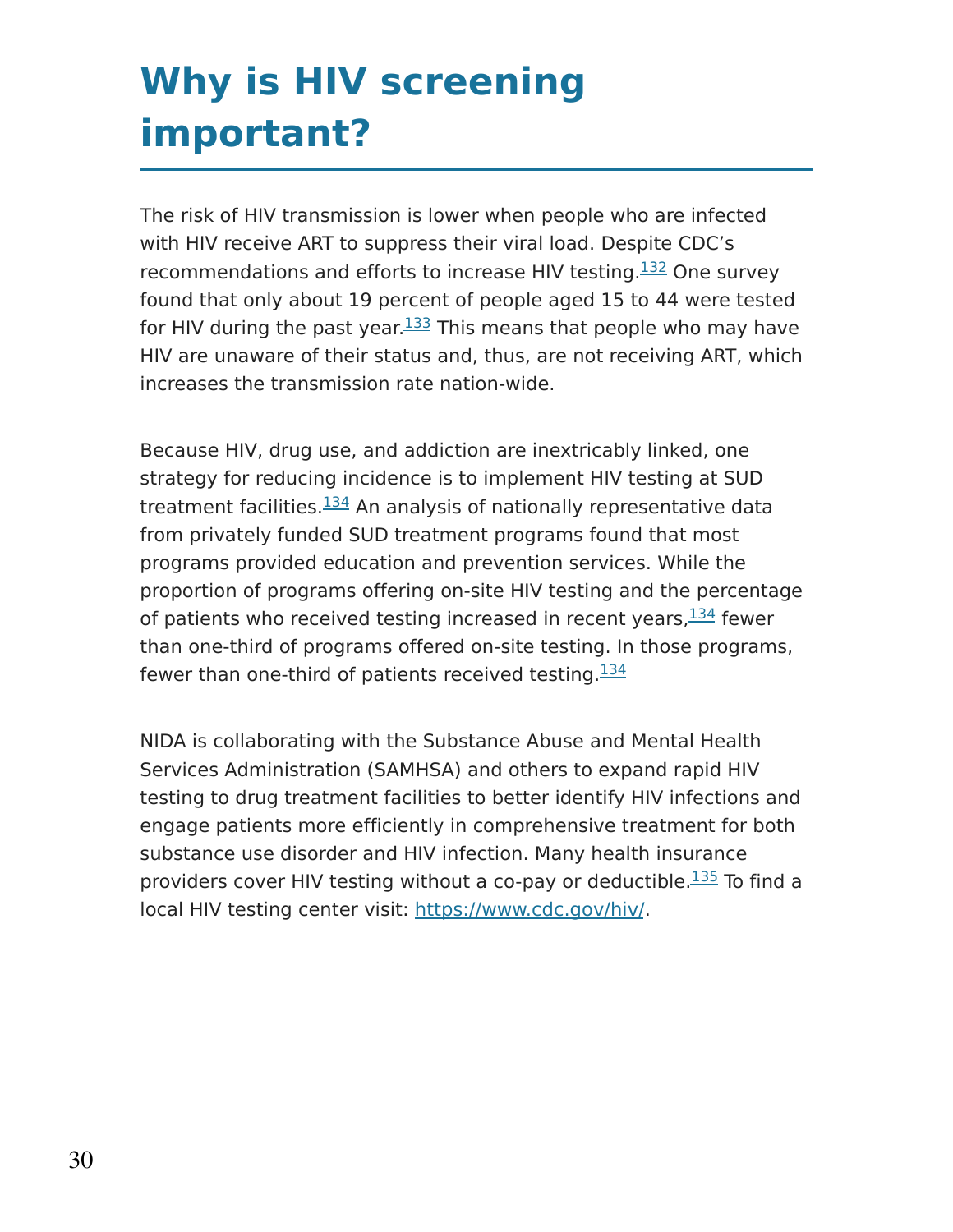# **What are some methods for HIV prevention and treatment for individuals with substance use disorders?**

Research indicates that SUD treatment, 236 sterile syringe programs, 237 community-based outreach, testing, and linkage to comprehensive care for HIV and other infections<sup>138-140</sup> are the most effective ways to reduce transmission among individuals who use drugs. Because these individuals often face barriers to testing, treatment, and adhering to ART, unique supports are needed for prevention and treatment within this population. 207

## **Pre-exposure prophylaxis (PrEP)**

PrEP is an important component of HIV prevention. In this approach, people who are at significant risk but not infected with HIV take a daily oral dose of medication to prevent them from contracting the virus.<sup>[141](https://www.drugabuse.gov/publications/research-reports/common-comorbidities-substance-use-disorders/references)</sup> The World Health Organization recommends PrEP as one component of prevention for individuals at high risk for HIV.<sup>[142](https://www.drugabuse.gov/publications/research-reports/common-comorbidities-substance-use-disorders/references)</sup> As with all medications, adherence is critical to effectiveness.  $143,144$  There have been some promising results of PrEP among people who inject drugs, with one clinical trial finding that it decreased the risk of HIV infection by as much as 84 percent for those who were highly adherent, but only about 50 percent overall. $145$  More research is needed on optimizing PrEP adherence and the best ways to integrate it into SUD treatment.<sup>[146](https://www.drugabuse.gov/publications/research-reports/common-comorbidities-substance-use-disorders/references)</sup> Despite research indicating that PrEP is generally safe and effective for those who are at significant risk of HIV infection, [107](https://www.drugabuse.gov/publications/research-reports/common-comorbidities-substance-use-disorders/references) strategies to increase access to PrEP among injection drug users should be explored. 243, 14

## **The Seek, Test, Treat, and Retain (STTR) Model of Care**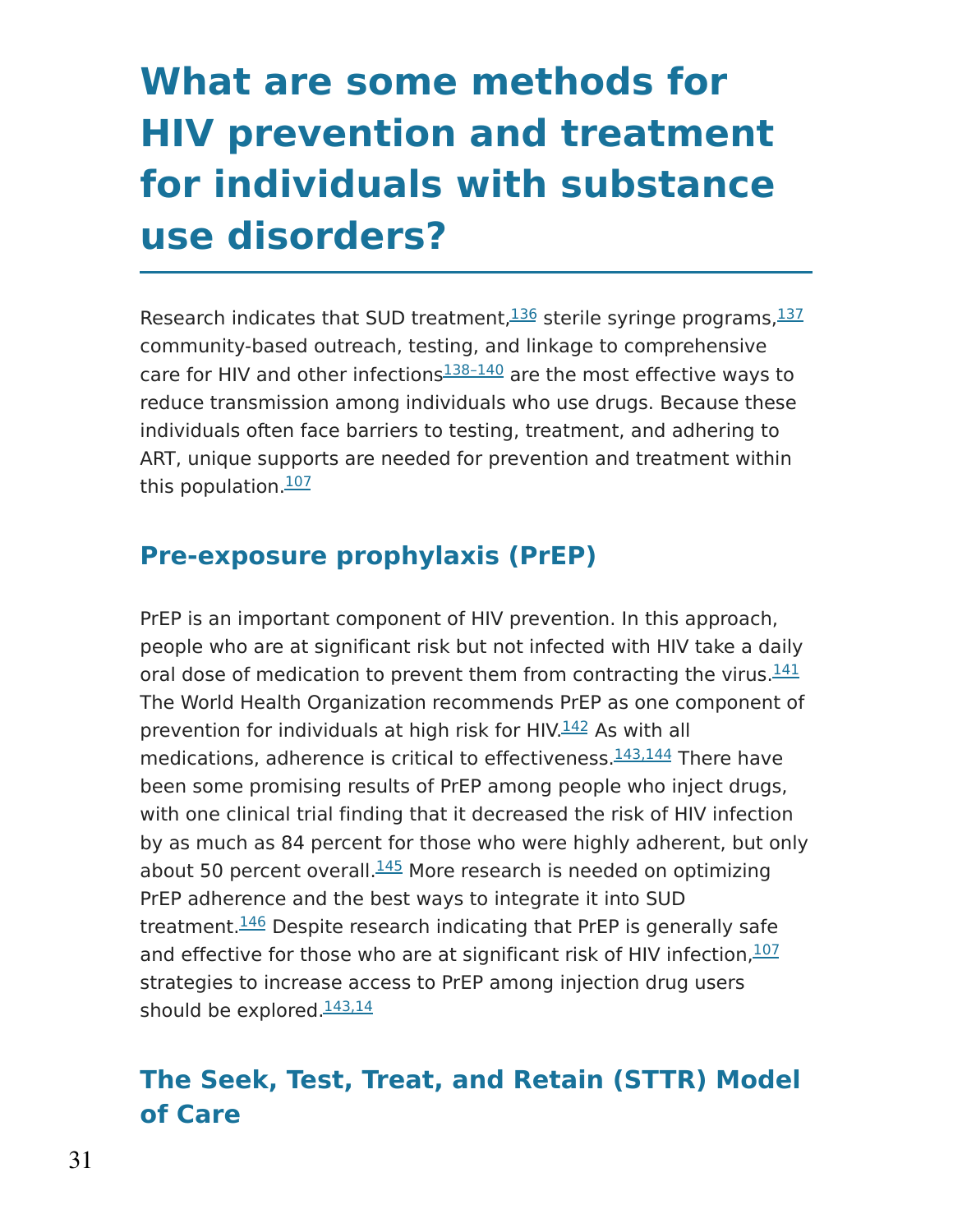People continue to be infected by HIV through unsafe contact with others who are either unaware that they have the virus or have inadequately suppressed their viral load. $148$  The STTR model of care is specifically designed to address these two drivers of new HIV infections, particularly considering the well-documented delays in testing and treatment experienced by individuals with substance use disorders.<sup>[149](https://www.drugabuse.gov/publications/research-reports/common-comorbidities-substance-use-disorders/references)</sup> This approach involves reaching out to high-risk, hard-toreach drug-using populations who have not recently been tested for HIV (seeking); engaging them in HIV testing (testing); initiating, monitoring, and maintaining ART for those testing positive (treating); and retaining patients in care (retaining).

Incorporating rapid on-site HIV testing into SUD treatment is an important component of efforts to identify those who are infected, initiate care earlier, and reduce transmission.<sup>[150](https://www.drugabuse.gov/publications/research-reports/common-comorbidities-substance-use-disorders/references)</sup> However, treatment programs may not have sufficient resources to provide HIV testing. Reducing barriers by providing start-up costs and staff training on how to support individuals who test positive, and addressing staffing needs are crucial to establishing and maintaining rapid on-site HIV testing in SUD treatment facilities.<sup>[150](https://www.drugabuse.gov/publications/research-reports/common-comorbidities-substance-use-disorders/references)</sup> Researchers estimate that testing people who inject drugs for HIV every 6 months is cost effective, compared with annual testing, at \$133,200 in incremental costs per quality-adjusted life year gained.<sup>[151](https://www.drugabuse.gov/publications/research-reports/common-comorbidities-substance-use-disorders/references)</sup>

ART has improved the survival of people with HIV, including those who inject drugs, so that they now tend to live as long as those who are not infected with the virus.<sup>[152](https://www.drugabuse.gov/publications/research-reports/common-comorbidities-substance-use-disorders/references)</sup> Most patients, regardless of injection drug use history, can achieve viral suppression with ART, <sup>[153](https://www.drugabuse.gov/publications/research-reports/common-comorbidities-substance-use-disorders/references)</sup> which can significantly reduce transmission of HIV to others.<sup>[138](https://www.drugabuse.gov/publications/research-reports/common-comorbidities-substance-use-disorders/references)</sup> This approach, called Treatment as Prevention, is a crucial part of efforts to reduce the spread of the virus and a key component of the STTR strategy. The Treatment as Prevention approach relies on identifying undiagnosed individuals, linking them to treatment with ART, and retaining them in care. $\frac{138}{138}$  $\frac{138}{138}$  $\frac{138}{138}$  Retention in treatment is key to achieving full viral suppression (i.e., virus is below detectable levels) and preventing transmission of HIV. CDC estimates that 49 percent of people with HIV in the United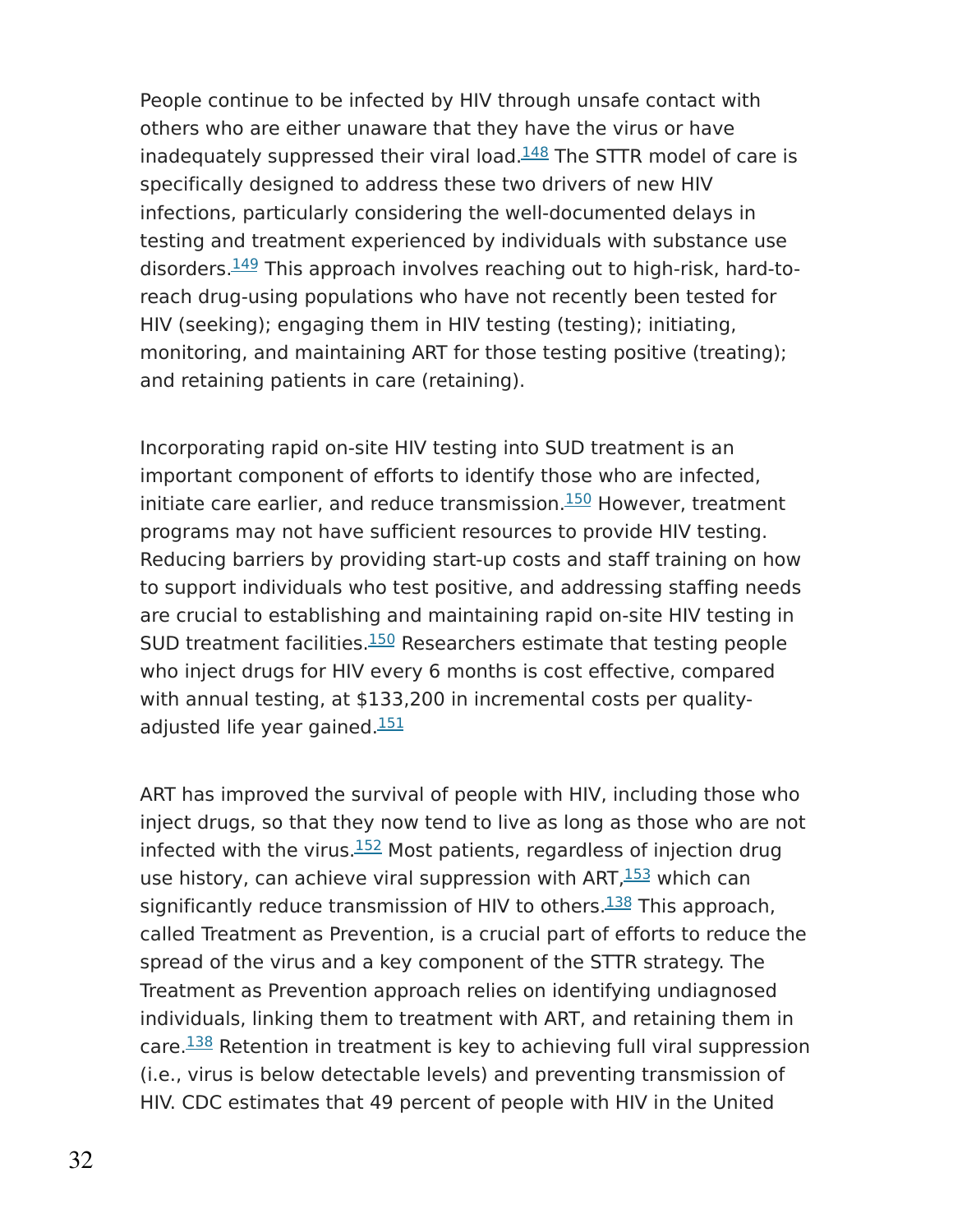States had full viral suppression in 2014. $154$  Data from 2011 showed that among people whose viral load was not suppressed, 20 percent had never been diagnosed with HIV, 66 percent were diagnosed but not engaged in medical care for HIV, 4 percent were engaged in HIV medical care but not prescribed ART, and 10 percent were prescribed ART but had not achieved viral suppression.<sup>[155](https://www.drugabuse.gov/publications/research-reports/common-comorbidities-substance-use-disorders/references)</sup>

## **Substance Use Disorder Treatment**

Studies find that behavioral treatments such as cognitive behavioral therapy and motivational interviewing not only reduce drug use but also improve adherence to ART regimens<sup>[156](https://www.drugabuse.gov/publications/research-reports/common-comorbidities-substance-use-disorders/references)</sup> and medications for HCV.<sup>[157](https://www.drugabuse.gov/publications/research-reports/common-comorbidities-substance-use-disorders/references)</sup> Among men who have sex with men (MSM), SUD treatment is associated with reduced drug use and risky sexual behavior, and those with HIV report improvements in viral load.<sup>[158](https://www.drugabuse.gov/publications/research-reports/common-comorbidities-substance-use-disorders/references)</sup> Addiction pharmacotherapies also reduce the risk for HIV. Pooled results from multiple studies indicate that methadone or buprenorphine treatment for opioid use disorder is associated with a 54 percent reduction in risk of HIV infection among people who inject drugs.<sup>[136](https://www.drugabuse.gov/publications/research-reports/common-comorbidities-substance-use-disorders/references)</sup> HIV-infected people who inject drugs are more likely to initiate ART when engaged in methadone treatment.<sup>[159](https://www.drugabuse.gov/publications/research-reports/common-comorbidities-substance-use-disorders/references)</sup> Because people who inject drugs also have a relatively high prevalence of mental illness, research suggests that fully integrated addiction, psychiatric, and HIV care might increase the likelihood of ART adherence and improve health outcomes. [160,161](https://www.drugabuse.gov/publications/research-reports/common-comorbidities-substance-use-disorders/references)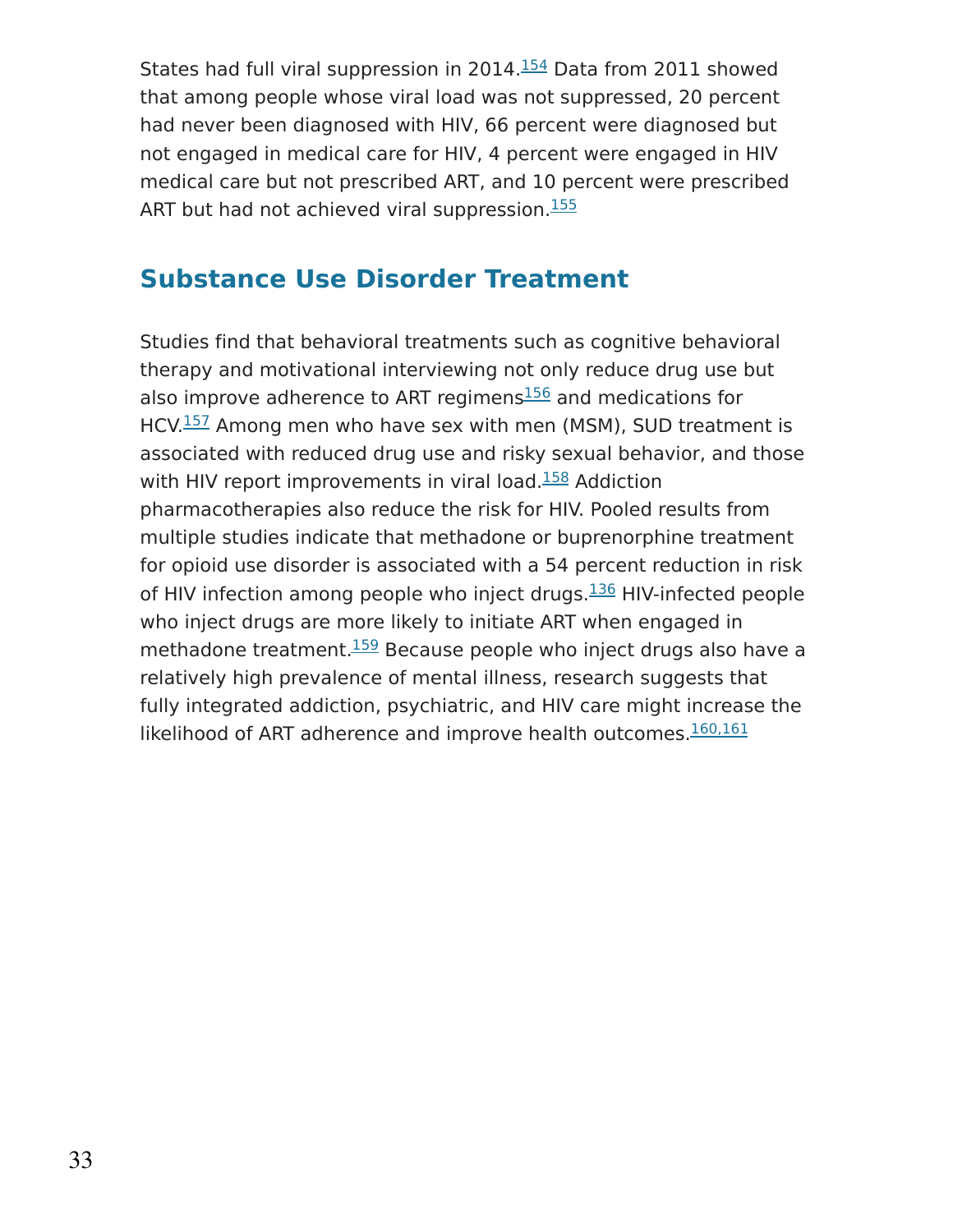# **How can we achieve an AIDSfree generation?**

Although more research is needed, the scientific and medical communities continue to develop and disseminate effective HIV prevention and treatment approaches. Three key principles underlie NIDA's strategy: (1) substance use disorder and HIV are linked in ways that extend beyond injection drug use; (2) substance use disorder and HIV remain intertwined epidemics in the United States and around the world—therefore, SUD treatment is HIV prevention; and (3) the STTR approach, especially when implemented in high-risk populations or settings, can decrease viral load and HIV incidence at a population level, improving outcomes for all. Implementing these evidence-based strategies will bring the United States closer to the goal of an "AIDSfree generation."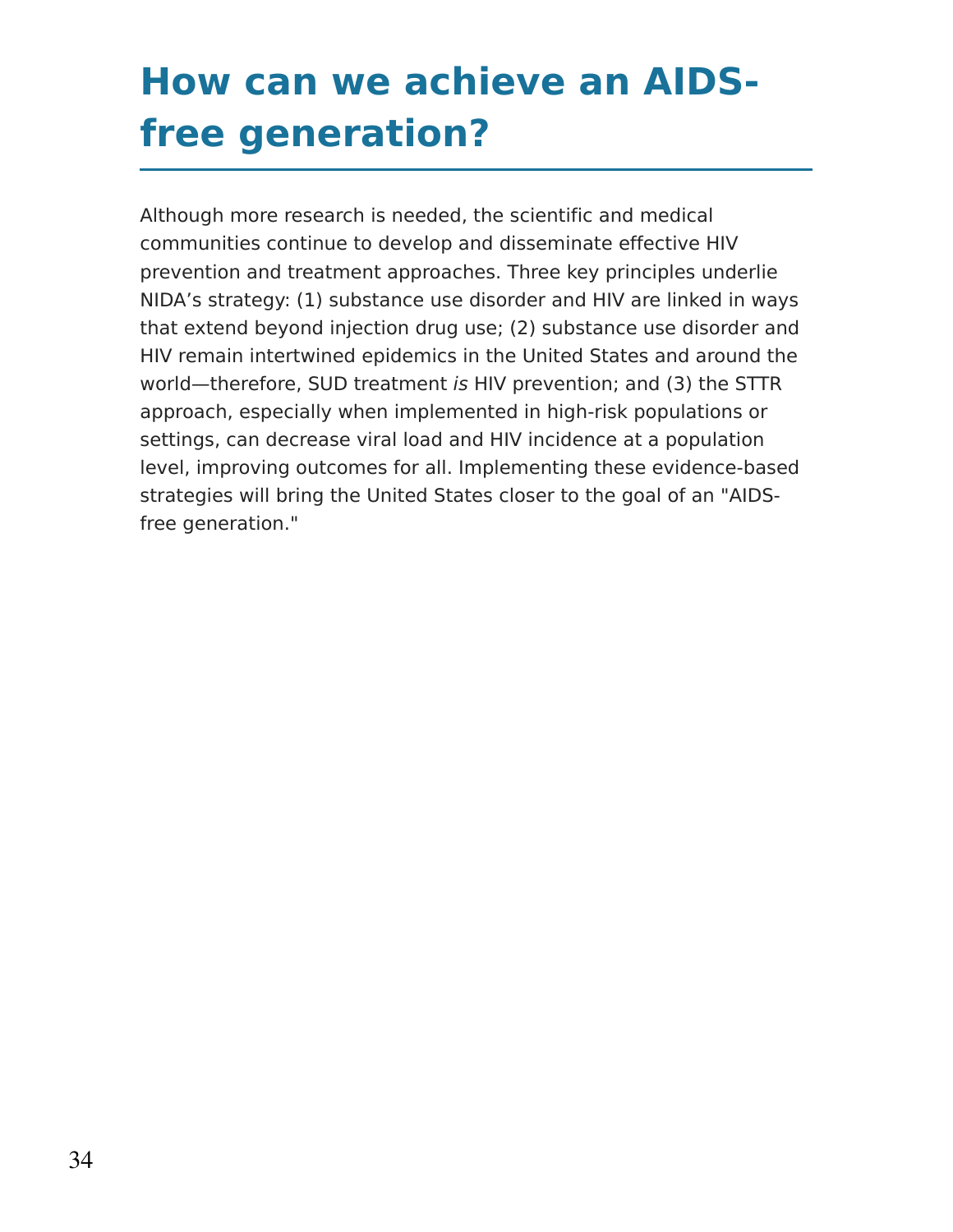# **Part 4: Barriers to Comprehensive Treatment for Individuals with Co-Occurring Disorders**

Although evidence indicates the need for comprehensive and integrated therapy to address comorbidity, [3,22,82,83](https://www.drugabuse.gov/publications/research-reports/common-comorbidities-substance-use-disorders/references) research shows that only about 18 percent of SUD treatment programs and 9 percent of mental health treatment organizations have the capacity to serve dually diagnosed patients.<sup>[162](https://www.drugabuse.gov/publications/research-reports/common-comorbidities-substance-use-disorders/references)</sup> Provision of such treatment can be problematic for several reasons:

- In the United States, SUD treatment is often siloed from the general health care system.  $23,163$  Primary care physicians are most often the front line of treatment for mental disorders. The specialty mental health treatment system typically addresses only severe mental illness, while drug treatment is typically provided by a separate SUD treatment system. Typically, none of these systems have sufficiently broad expertise to address the full range of problems presented by dually diagnosed patients.
- A lingering bias remains in some SUD treatment centers against using any medications, including those necessary to treat serious mental illnesses including depression, although this is slowly changing.<sup>[164](https://www.drugabuse.gov/publications/research-reports/common-comorbidities-substance-use-disorders/references)</sup> Additionally, many SUD treatment programs do not employ clinicians who can prescribe, dispense, and monitor medications.<sup>[162](https://www.drugabuse.gov/publications/research-reports/common-comorbidities-substance-use-disorders/references)</sup>
- Many individuals who would benefit from treatment are in the criminal justice system. It is estimated that about 45 percent of individuals in state and local prisons and jails have a mental health problem comorbid with substance use or addiction.<sup>[165](https://www.drugabuse.gov/publications/research-reports/common-comorbidities-substance-use-disorders/references)</sup> However, adequate treatment services for both drug use disorders and other mental illnesses are often not available within these settings. Treatment of comorbid disorders can reduce not only medical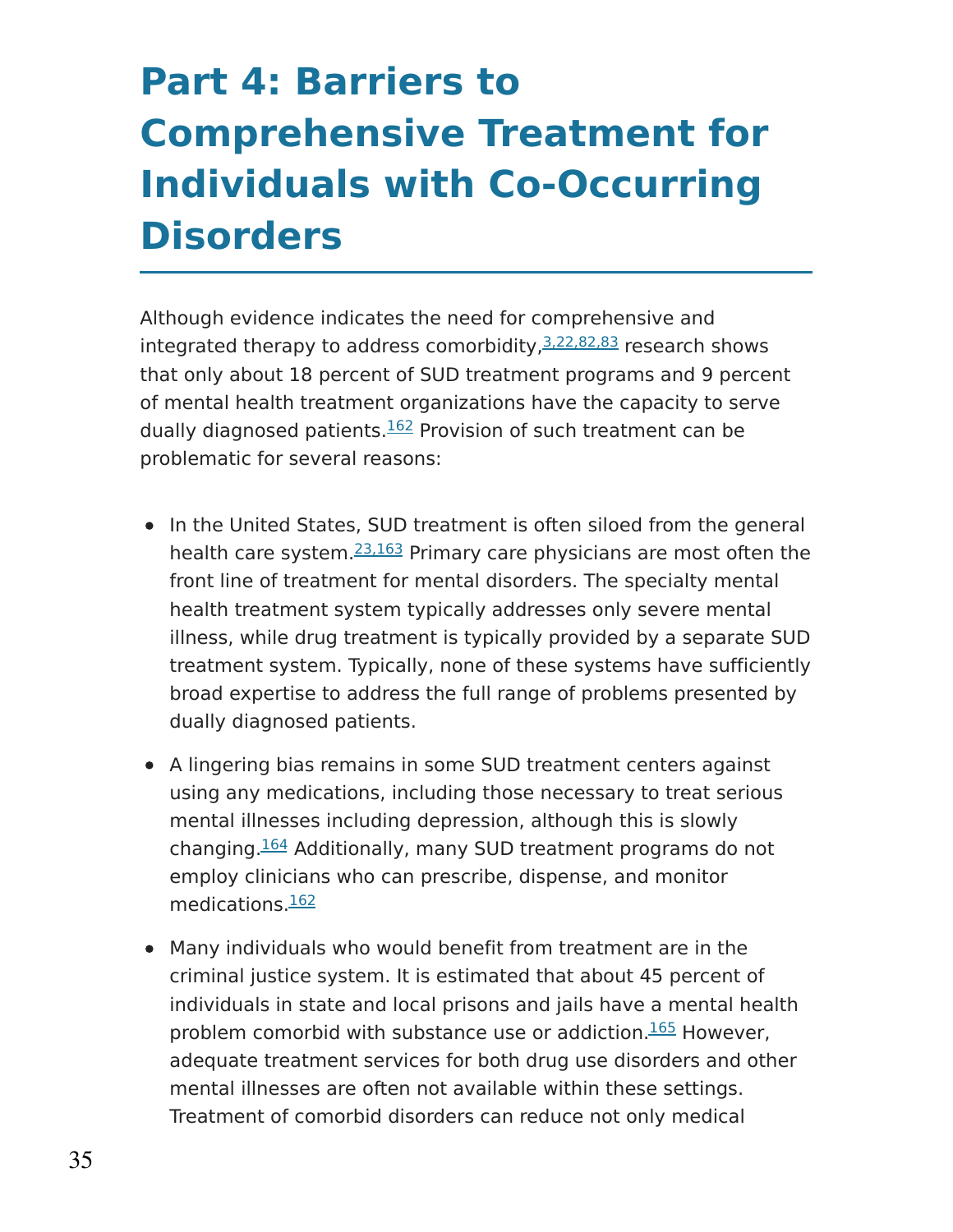comorbidities, but also negative social outcomes by mitigating against a return to criminal behavior and re-incarceration. [166](https://www.drugabuse.gov/publications/research-reports/common-comorbidities-substance-use-disorders/references)

While these barriers loom large, changes to the U.S. health care system can help improve care for people with comorbidities. [167](https://www.drugabuse.gov/publications/research-reports/common-comorbidities-substance-use-disorders/references) The Mental Health Parity and Addiction Equity Act of 2008 (also known as the Parity Act) and the Patient Protection and Affordable Care Act of 2010 (also known as the Affordable Care Act or ACA) have increased the number of people with insurance that covers addiction and mental health treatment. The Parity Act mandates that health care plans that cover behavioral health treatments do so to the same extent as treatments for physical health conditions.<sup>[168](https://www.drugabuse.gov/publications/research-reports/common-comorbidities-substance-use-disorders/references)</sup> The ACA requires that addiction and mental health treatment be covered as one of the ten Essential Benefit [categories.](https://www.cms.gov/cciio/resources/data-resources/ehb.html) With healthcare reform's other provisions to increase the quality of care, clinicians now have greater support and incentives to implement evidence-based practices<sup>[23,169](https://www.drugabuse.gov/publications/research-reports/common-comorbidities-substance-use-disorders/references)</sup> and to collaborate in teams that provide integrated care for physical and mental disorders. [23,163,168,169](https://www.drugabuse.gov/publications/research-reports/common-comorbidities-substance-use-disorders/references)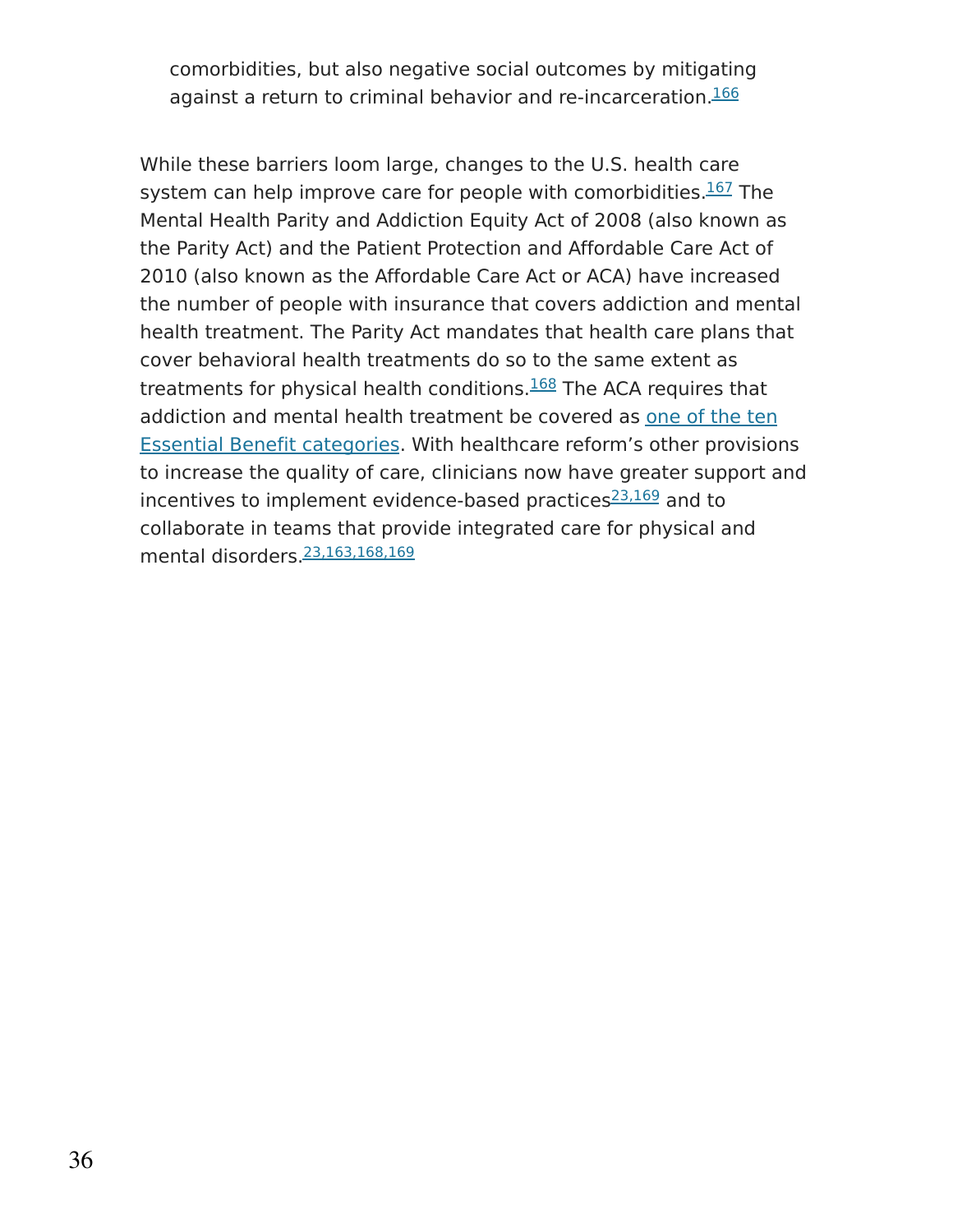# **Where can I get more scientific information on comorbid substance use disorder, mental illness, and medical conditions?**

To learn more about substance use disorders and other mental illnesses, or to order materials on these topics free of charge in English or Spanish, visit the NIDA website at [www.drugabuse.gov](https://www.drugabuse.gov/) or contact the DrugPubs Research Dissemination Center at 877-NIDA-NIH (877- 643-2644; TTY/TDD: 240-645-0228).

## **NIDA's website includes:**

- Information on drugs of use and misuse and related health consequences
- NIDA publications, news, and events
- Resources for health care professionals, educators, and patients and families
- Information on NIDA research studies and clinical trials
- Funding information (including program announcements and deadlines)
- International activities
- Links to related websites (access to websites of many other organizations in the field)
- Information in Spanish (en español)

### **NIDA websites and webpages**

[drugabuse.gov/related-topics/comorbidity](https://www.drugabuse.gov/related-topics/comorbidity)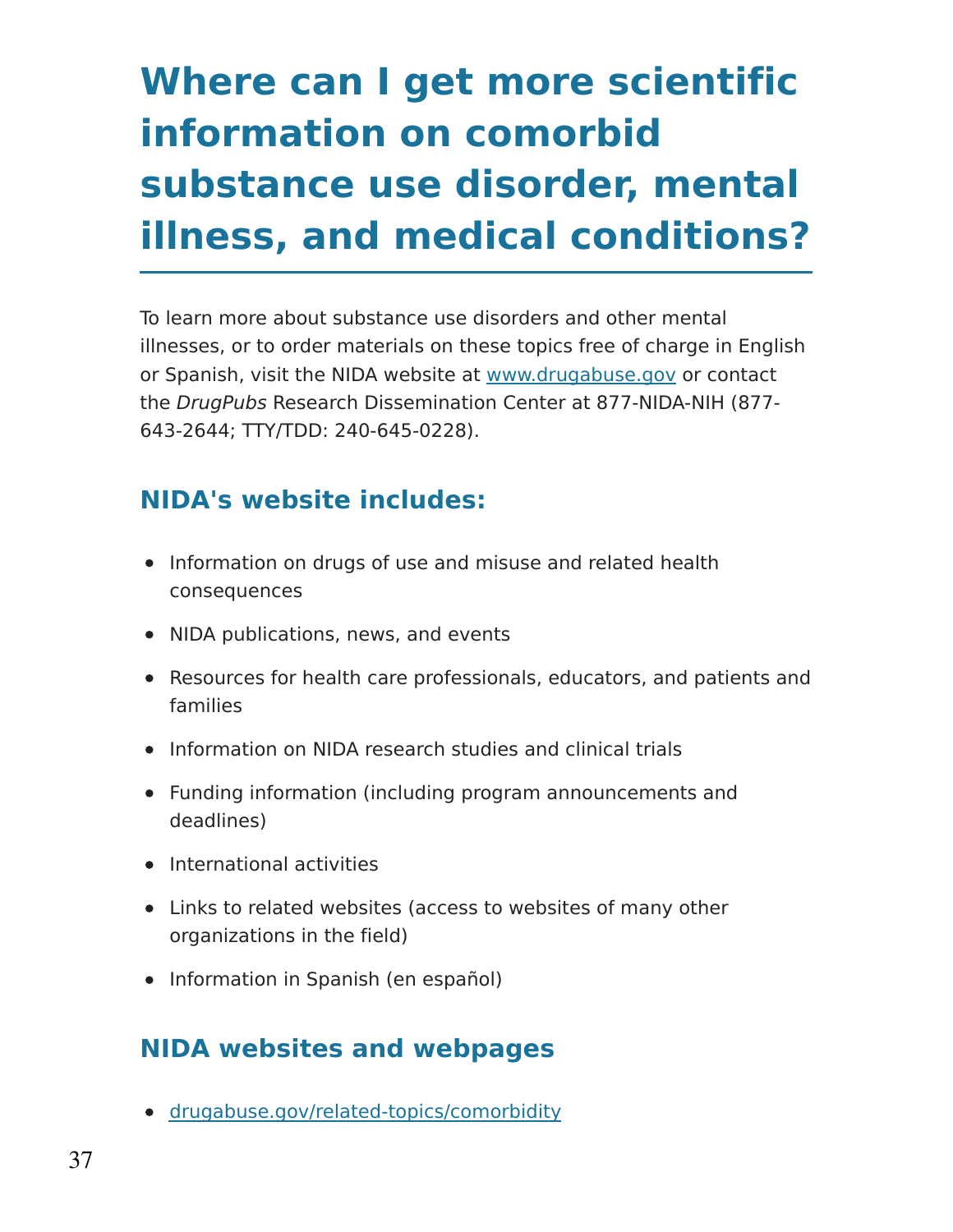- [drugabuse.gov/publications/drugfacts/comorbidity-addiction-other](https://www.drugabuse.gov/publications/drugfacts/comorbidity-addiction-other-mental-disorders)mental-disorders
- [drugabuse.gov](https://drugabuse.gov/)
- [teens.drugabuse.gov](https://teens.drugabuse.gov/)
- [easyread.drugabuse.gov](https://easyread.drugabuse.gov/)
- [researchstudies.drugabuse.gov](https://researchstudies.drugabuse.gov/)
- [irp.drugabuse.gov](https://irp.drugabuse.gov/)

## **For physician information**

NIDAMED: [drugabuse.gov/nidamed](https://www.drugabuse.gov/nidamed-medical-health-professionals)

### **Other websites**

Information on mental illnesses, substance use, and substance use disorder is also available through these other websites:

- [National](https://www.nimh.nih.gov/index.shtml) Institute of Mental Health
- [Substance](https://www.nimh.nih.gov/health/topics/substance-use-and-mental-health/index.shtml) Use and Mental Health
- [HIV/AIDS](https://www.nimh.nih.gov/health/topics/hiv-aids/index.shtml) and Mental Health
- National Institute on Alcohol Abuse and [Alcoholism](https://www.niaaa.nih.gov/)
- Other [Psychiatric](https://www.niaaa.nih.gov/alcohol-health/special-populations-co-occurring-disorders/other-psychiatric-disorders) Disorders
- Other [Substance](https://www.niaaa.nih.gov/alcohol-health/special-populations-co-occurring-disorders/other-substance-abuse) Abuse
- Substance Abuse and Mental Health Services [Administration](https://www.samhsa.gov/shin) Health Information Network
- **Common [Comorbidities](https://www.samhsa.gov/medication-assisted-treatment/treatment/common-comorbidities)**
- [Co-occuring](https://www.samhsa.gov/disorders/co-occurring) Disorders
- [Publications](https://www.samhsa.gov/disorders/publications-resources) and Resources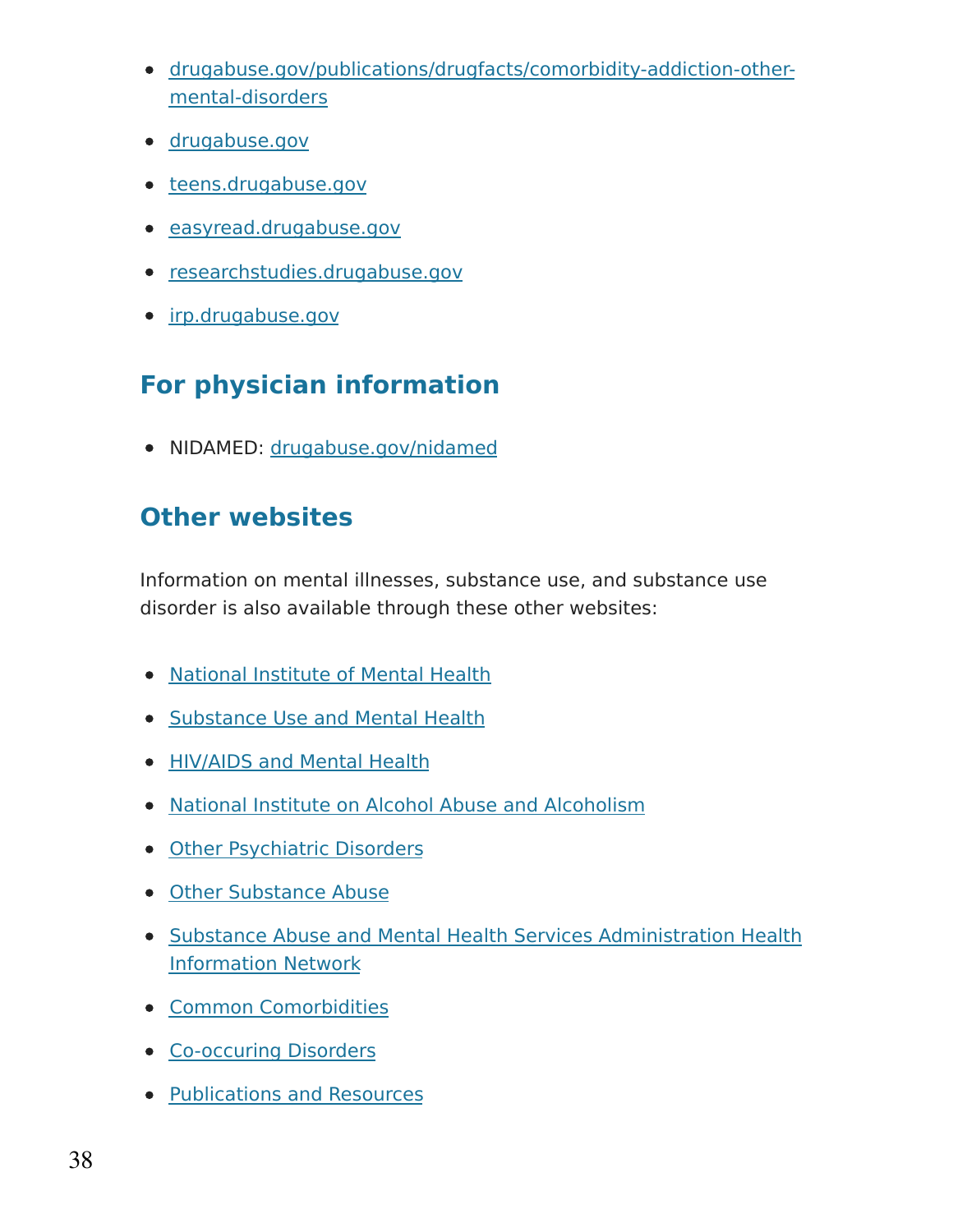- Centers for Disease Control and [Prevention—Coping](https://emergency.cdc.gov/coping/index.asp) With a Disaster or Traumatic Event
- **[HIV/AIDS](https://www.cdc.gov/hiv/)**
- **[HIV.gov](https://www.hiv.gov/)**
- Office of HIV/AIDS and [Infectious](https://www.hhs.gov/ohaidp/index.html) Disease Policy (OHAIDP)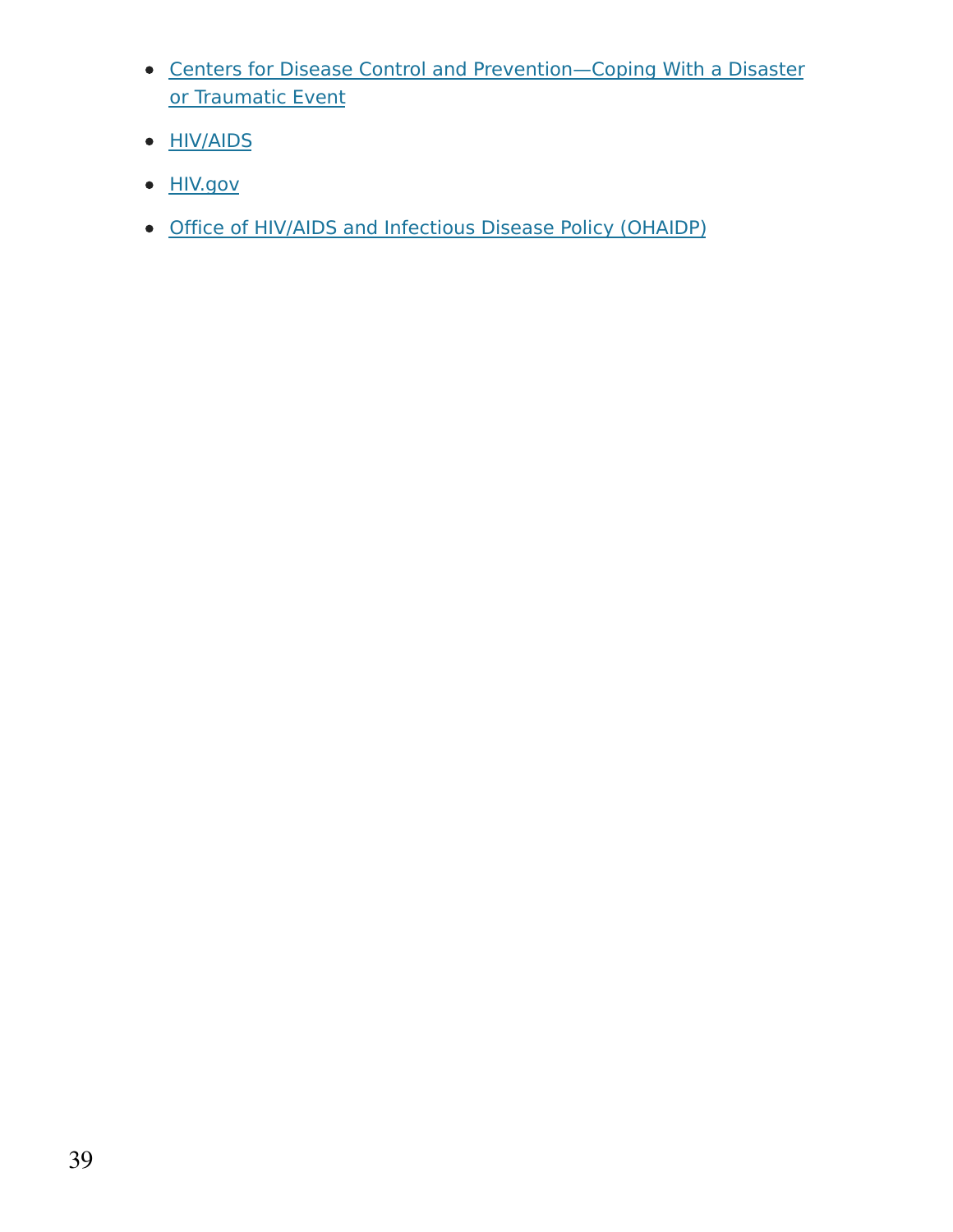## **References**

- 1. Santucci K. Psychiatric disease and drug abuse. Curr Opin Pediatr. 2012;24(2):233-237. doi:10.1097/MOP.0b013e3283504fbf.
- 2. Ross S, Peselow E. Co-occurring psychotic and addictive disorders: neurobiology and diagnosis. Clin Neuropharmacol. 2012;35(5):235- 243. doi:10.1097/WNF.0b013e318261e193.
- 3. Kelly TM, Daley DC. Integrated Treatment of Substance Use and Psychiatric Disorders. Soc Work Public Health. 2013;28(0):388-406. doi:10.1080/19371918.2013.774673.
- 4. Hser YI, Grella CE, Hubbard RL, et al. An evaluation of drug treatments for adolescents in 4 US cities. Arch Gen Psychiatry. 2001;58(7):689-695.
- 5. Magidson JF, Liu S-M, Lejuez CW, Blanco C. Comparison of the Course of Substance Use Disorders among Individuals With and Without Generalized Anxiety Disorder in a Nationally Representative Sample. J Psychiatr Res. 2012;46(5):659-666. doi:10.1016/j.jpsychires.2012.02.011.
- 6. Conway KP, Compton W, Stinson FS, Grant BF. Lifetime comorbidity of DSM-IV mood and anxiety disorders and specific drug use disorders: results from the National Epidemiologic Survey on Alcohol and Related Conditions. J Clin Psychiatry. 2006;67(2):247-257.
- 7. Brady KT, Haynes LF, Hartwell KJ, Killeen TK. Substance use disorders and anxiety: a treatment challenge for social workers. Soc Work Public Health. 2013;28(3-4):407-423. doi:10.1080/19371918.2013.774675.
- 8. Wolitzky-Taylor K, Operskalski JT, Ries R, Craske MG, Roy-Byrne P. Understanding and treating comorbid anxiety disorders in substance users: review and future directions. J Addict Med. 2011;5(4):233-247. doi:10.1097/ADM.0b013e31823276d7.
- 9. Torrens M, Gilchrist G, Domingo-Salvany A, psyCoBarcelona Group. Psychiatric comorbidity in illicit drug users: substance-induced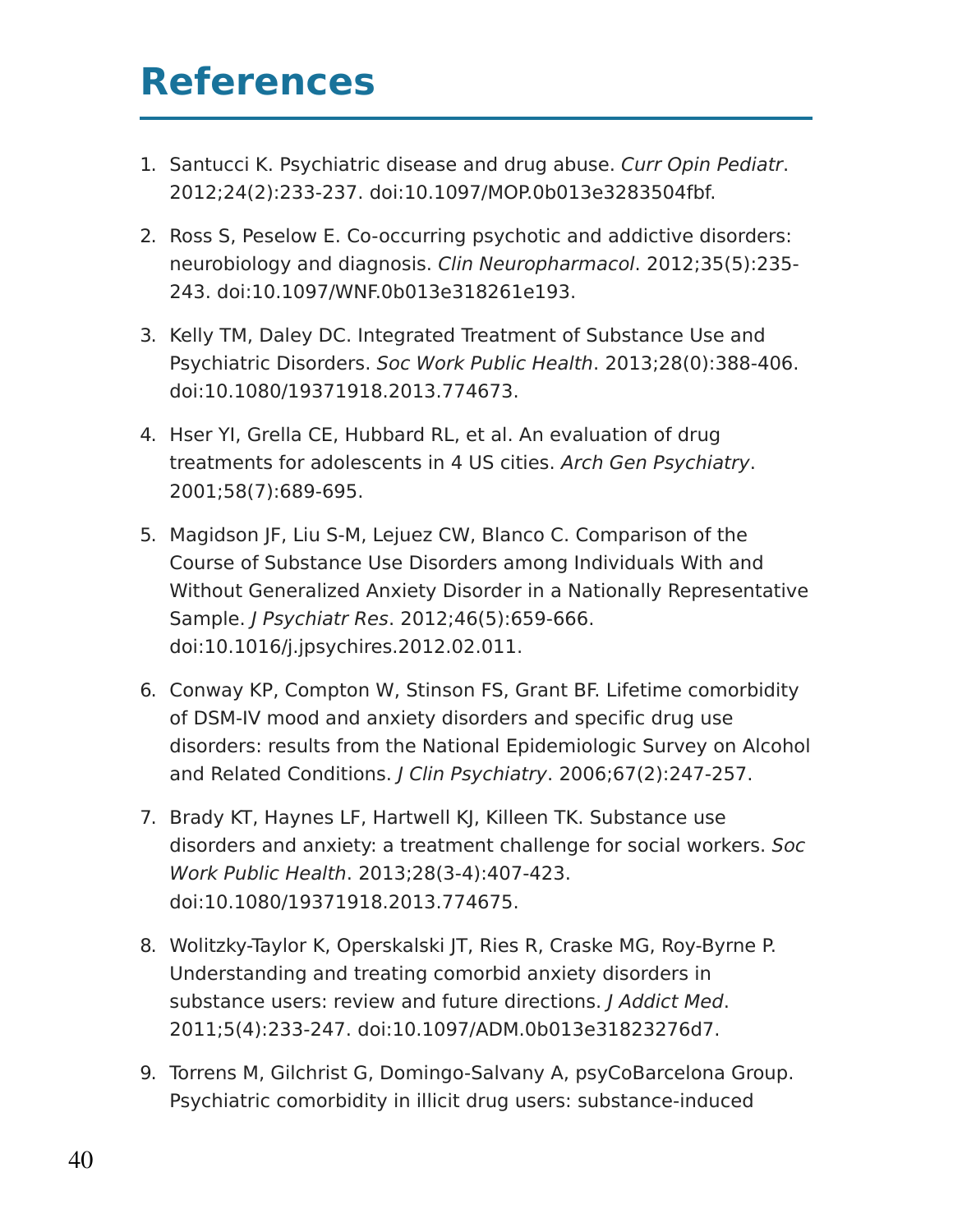versus independent disorders. Drug Alcohol Depend. 2011;113(2- 3):147-156. doi:10.1016/j.drugalcdep.2010.07.013.

- 10. Compton WM, Thomas YF, Stinson FS, Grant BF. Prevalence, correlates, disability, and comorbidity of DSM-IV drug abuse and dependence in the United States: results from the national epidemiologic survey on alcohol and related conditions. Arch Gen Psychiatry. 2007;64(5):566-576. doi:10.1001/archpsyc.64.5.566.
- 11. Pettinati HM, O'Brien CP, Dundon WD. Current Status of Co-Occurring Mood and Substance Use Disorders: A New Therapeutic Target. Am J Psychiatry. 2013;170(1):23-30. doi:10.1176/appi.ajp.2012.12010112.
- 12. De Alwis D, Lynskey MT, Reiersen AM, Agrawal A. Attentiondeficit/hyperactivity disorder subtypes and substance use and use disorders in NESARC. Addict Behav. 2014;39(8):1278-1285. doi:10.1016/j.addbeh.2014.04.003.
- 13. Harstad E, Levy S, Abuse C on S. Attention-Deficit/Hyperactivity Disorder and Substance Abuse. Pediatrics. 2014;134(1):e293-e301. doi:10.1542/peds.2014-0992.
- 14. Hartz SM, Pato CN, Medeiros H, et al. Comorbidity of severe psychotic disorders with measures of substance use. JAMA Psychiatry. 2014;71(3):248-254. doi:10.1001/jamapsychiatry.2013.3726.
- 15. Flórez-Salamanca L, Secades-Villa R, Budney AJ, García-Rodríguez O, Wang S, Blanco C. Probability and predictors of cannabis use disorders relapse: Results of the National Epidemiologic Survey on Alcohol and Related Conditions (NESARC). Drug Alcohol Depend. 2013;132(0):127-133. doi:10.1016/j.drugalcdep.2013.01.013.
- 16. Pennay A, Cameron J, Reichert T, et al. A systematic review of interventions for co-occurring substance use disorder and borderline personality disorder. J Subst Abuse Treat. 2011;41(4):363-373. doi:10.1016/j.jsat.2011.05.004.
- 17. Lubman DI, King JA, Castle DJ. Treating comorbid substance use disorders in schizophrenia. Int Rev Psychiatry Abingdon Engl. 2010;22(2):191-201. doi:10.3109/09540261003689958.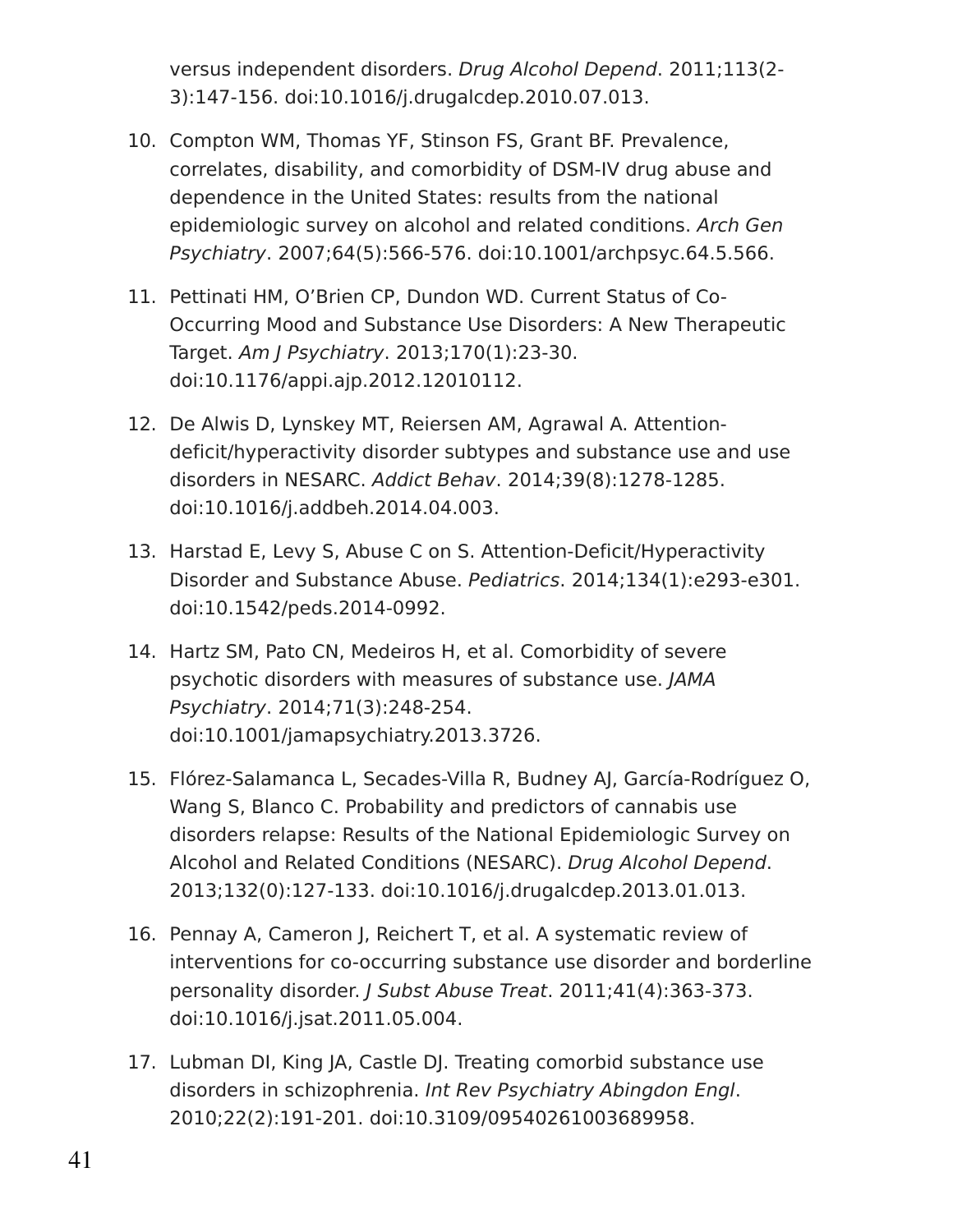- 18. Substance Abuse and Mental Health Services Administration (SAHMSA). Mental and Substance Use Disorders. [https://www.samhsa.gov/disorders.](https://www.samhsa.gov/disorders) Published June 20, 2014. Accessed February 21, 2018.
- 19. Katz C, El-Gabalawy R, Keyes KM, Martins SS, Sareen J. Risk factors for incident nonmedical prescription opioid use and abuse and dependence: results from a longitudinal nationally representative sample. Drug Alcohol Depend. 2013;132(1-2):107-113. doi:10.1016/j.drugalcdep.2013.01.010.
- 20. Goldner EM, Lusted A, Roerecke M, Rehm J, Fischer B. Prevalence of Axis-1 psychiatric (with focus on depression and anxiety) disorder and symptomatology among non-medical prescription opioid users in substance use treatment: systematic review and meta-analyses. Addict Behav. 2014;39(3):520-531. doi:10.1016/j.addbeh.2013.11.022.
- 21. Sheidow AJ, McCart M, Zajac K, Davis M. Prevalence and impact of substance use among emerging adults with serious mental health conditions. Psychiatr Rehabil J. 2012;35(3):235-243. doi:10.2975/35.3.2012.235.243.
- 22. Bukstein OG, Horner MS. Management of the adolescent with substance use disorders and comorbid psychopathology. Child Adolesc Psychiatr Clin N Am. 2010;19(3):609-623. doi:10.1016/j.chc.2010.03.011.
- 23. Sterling S, Weisner C, Hinman A, Parthasarathy S. Access to Treatment for Adolescents With Substance Use and Co-Occurring Disorders: Challenges and Opportunities. J Am Acad Child Adolesc Psychiatry. 2010;49(7):637-726. doi:10.1016/j.jaac.2010.03.019.
- 24. Winters KC, Tanner-Smith EE, Bresani E, Meyers K. Current advances in the treatment of adolescent drug use. Adolesc Health Med Ther. 2014;5:199-210. doi:10.2147/AHMT.S48053.
- 25. Barkus E, Murray RM. Substance use in adolescence and psychosis: clarifying the relationship. Annu Rev Clin Psychol. 2010;6:365-389. doi:10.1146/annurev.clinpsy.121208.131220.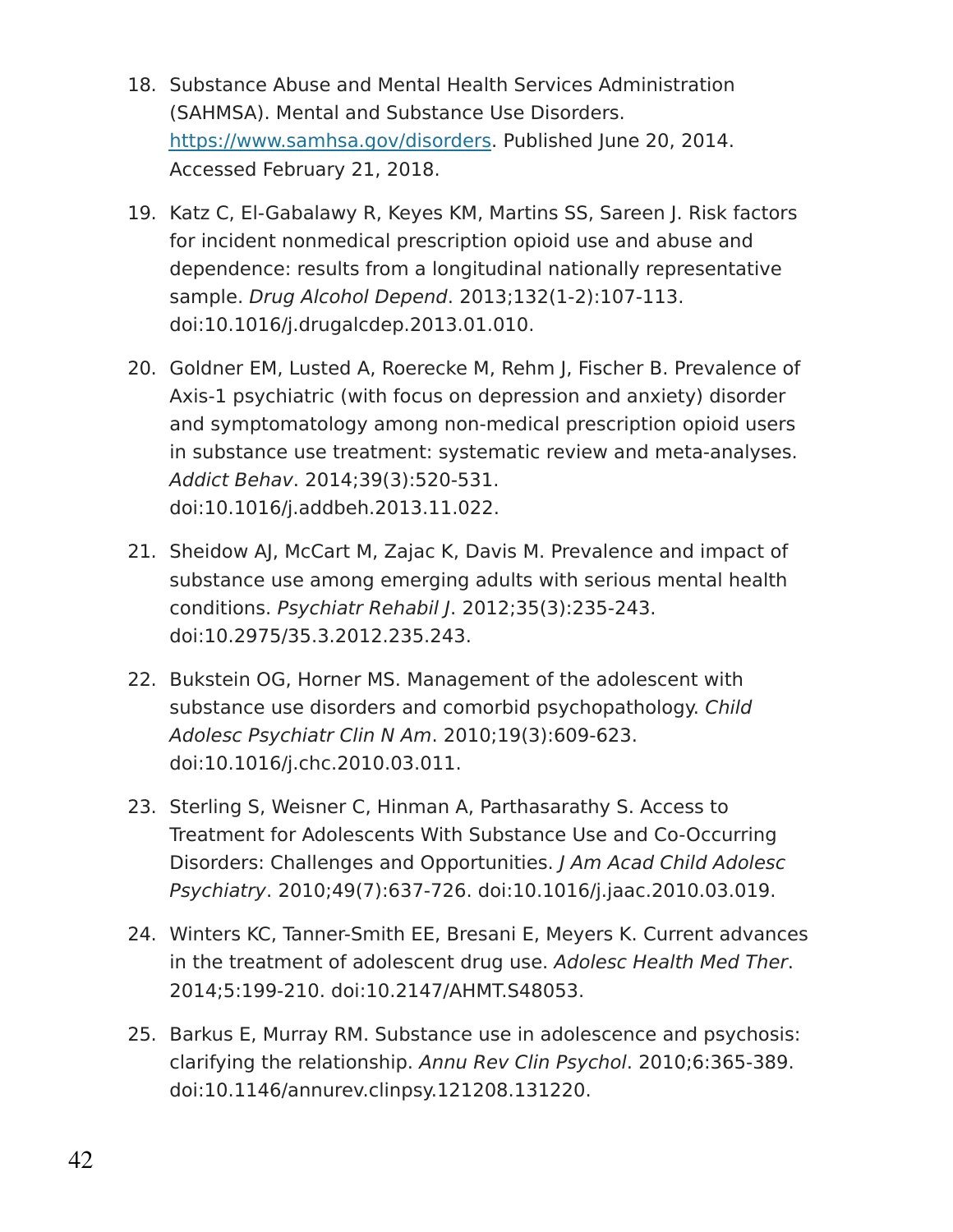- 26. Parakh P, Basu D. Cannabis and psychosis: have we found the missing links? Asian J Psychiatry. 2013;6(4):281-287. doi:10.1016/j.ajp.2013.03.012.
- 27. Pelayo-Terán JM, Suárez-Pinilla P, Chadi N, Crespo-Facorro B. Geneenvironment interactions underlying the effect of cannabis in first episode psychosis. Curr Pharm Des. 2012;18(32):5024-5035.
- 28. Goldstein BI, Bukstein OG. Comorbid substance use disorders among youth with bipolar disorder: opportunities for early identification and prevention. J Clin Psychiatry. 2010;71(3):348-358. doi:10.4088/JCP.09r05222gry.
- 29. O'Neil KA, Conner BT, Kendall PC. Internalizing disorders and substance use disorders in youth: comorbidity, risk, temporal order, and implications for intervention. Clin Psychol Rev. 2011;31(1):104- 112. doi:10.1016/j.cpr.2010.08.002.
- 30. Wilens TE, Martelon M, Joshi G, et al. Does ADHD predict substanceuse disorders? A 10-year follow-up study of young adults with ADHD. J Am Acad Child Adolesc Psychiatry. 2011;50(6):543-553. doi:10.1016/j.jaac.2011.01.021.
- 31. Zulauf CA, Sprich SE, Safren SA, Wilens TE. The complicated relationship between attention deficit/hyperactivity disorder and substance use disorders. Curr Psychiatry Rep. 2014;16(3):436. doi:10.1007/s11920-013-0436-6.
- 32. Nelson A, Galon P. Exploring the relationship among ADHD, stimulants, and substance abuse. J Child Adolesc Psychiatr Nurs Off Publ Assoc Child Adolesc Psychiatr Nurses Inc. 2012;25(3):113-118. doi:10.1111/j.1744-6171.2012.00322.x.
- 33. Cerdá M, Sagdeo A, Johnson J, Galea S. Genetic and environmental influences on psychiatric comorbidity: a systematic review. J Affect Disord. 2010;126(1-2):14-38. doi:10.1016/j.jad.2009.11.006.
- 34. Tsuang MT, Francis T, Minor K, Thomas A, Stone WS. Genetics of smoking and depression. Hum Genet. 2012;131(6):905-915. doi:10.1007/s00439-012-1170-6.
- 35. Nestler EJ. Epigenetic mechanisms of drug addiction.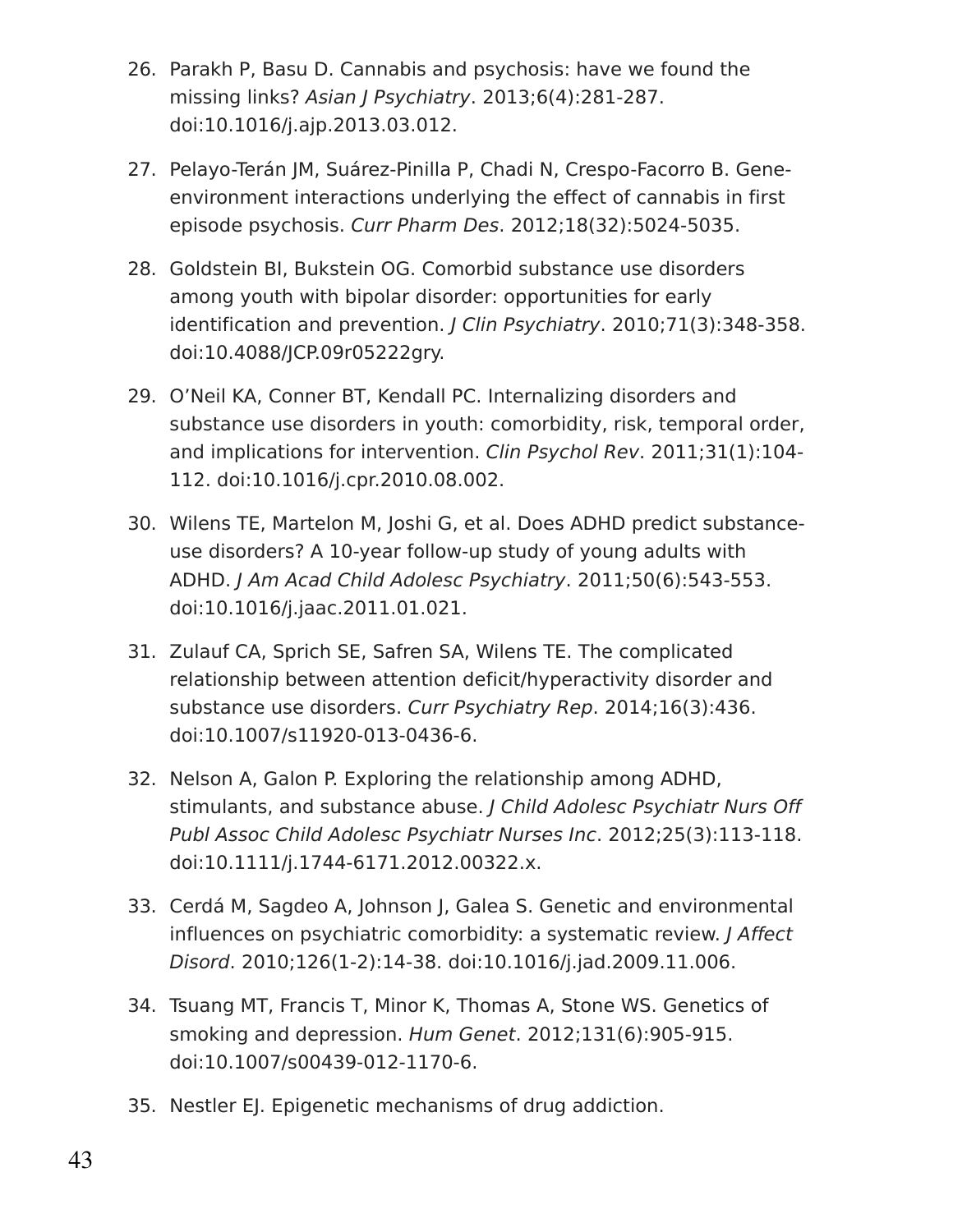Neuropharmacology. 2014;76 Pt B:259-268. doi:10.1016/j.neuropharm.2013.04.004.

- 36. Fontenelle LF, Oostermeijer S, Harrison BJ, Pantelis C, Yücel M. Obsessive-compulsive disorder, impulse control disorders and drug addiction: common features and potential treatments. Drugs. 2011;71(7):827-840. doi:10.2165/11591790-000000000-00000.
- 37. Wang J-C, Kapoor M, Goate AM. The genetics of substance dependence. Annu Rev Genomics Hum Genet. 2012;13:241-261. doi:10.1146/annurev-genom-090711-163844.
- 38. Enoch M-A. The influence of gene-environment interactions on the development of alcoholism and drug dependence. Curr Psychiatry Rep. 2012;14(2):150-158. doi:10.1007/s11920-011-0252-9.
- 39. Hartz SM, Bierut LJ. Genetics of addictions. Psychiatr Clin North Am. 2010;33(1):107-124. doi:10.1016/j.psc.2009.10.003.
- 40. Mahgoub M, Monteggia LM. Epigenetics and psychiatry. Neurother J Am Soc Exp Neurother. 2013;10(4):734-741. doi:10.1007/s13311- 013-0213-6.
- 41. Guintivano J, Kaminsky ZA. Role of epigenetic factors in the development of mental illness throughout life. Neurosci Res. 2016;102:56-66. doi:10.1016/j.neures.2014.08.003.
- 42. Peña CJ, Bagot RC, Labonté B, Nestler EJ. Epigenetic signaling in psychiatric disorders. J Mol Biol. 2014;426(20):3389-3412. doi:10.1016/j.jmb.2014.03.016.
- 43. Wing VC, Wass CE, Soh DW, George TP. A review of neurobiological vulnerability factors and treatment implications for comorbid tobacco dependence in schizophrenia. Ann N Y Acad Sci. 2012;1248:89-106. doi:10.1111/j.1749-6632.2011.06261.x.
- 44. Howes OD, Fusar-Poli P, Bloomfield M, Selvaraj S, McGuire P. From the prodrome to chronic schizophrenia: the neurobiology underlying psychotic symptoms and cognitive impairments. Curr Pharm Des. 2012;18(4):459-465.
- 45. Volkow ND, Fowler JS, Wang G-J, Swanson JM, Telang F. Dopamine in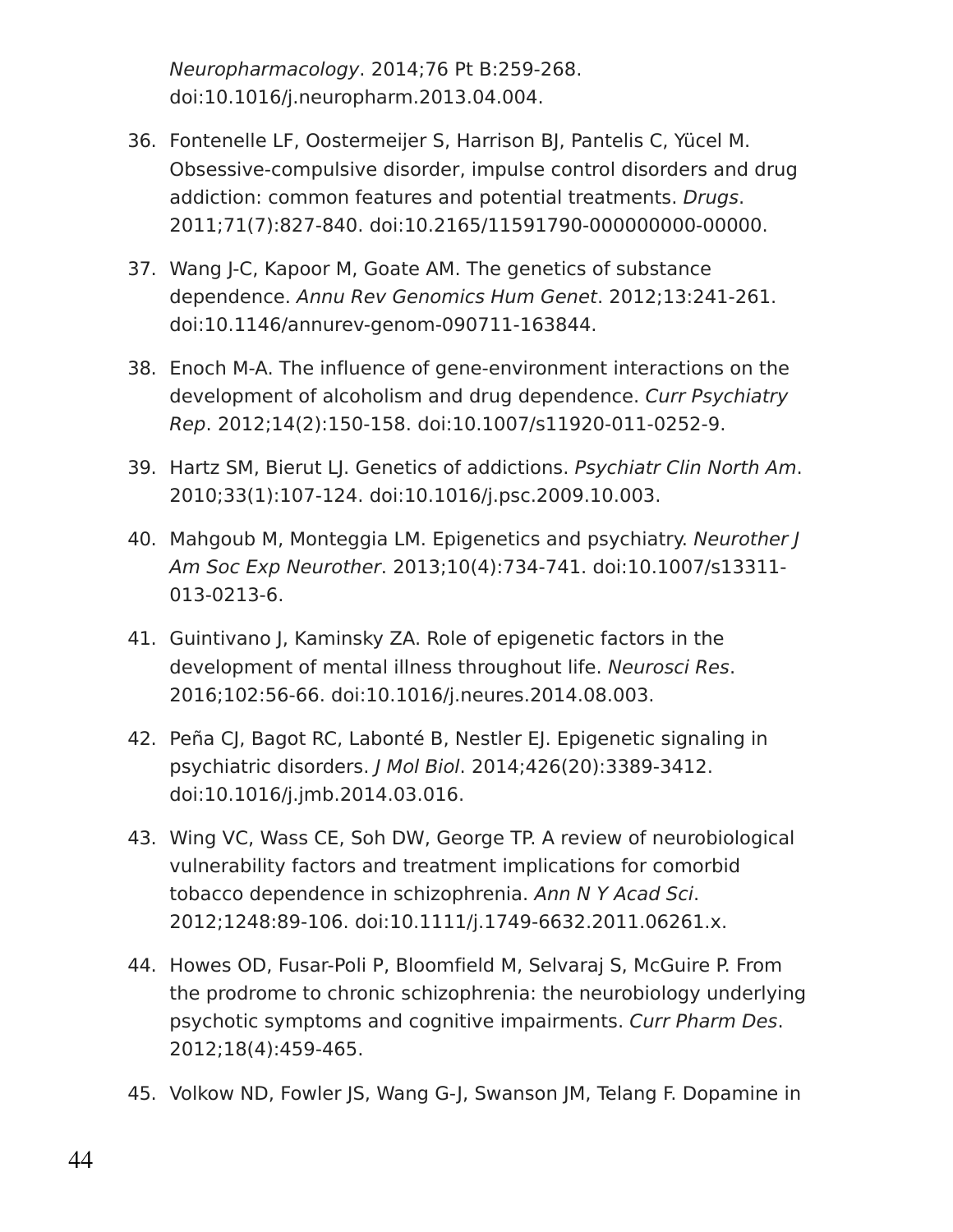Drug Abuse and Addiction: Results of Imaging Studies and Treatment Implications. Arch Neurol. 2007;64(11):1575-1579. doi:10.1001/archneur.64.11.1575.

- 46. Xing B, Li Y-C, Gao W-J. Norepinephrine versus Dopamine and their Interaction in Modulating Synaptic Function in the Prefrontal Cortex. Brain Res. 2016;1641(Pt B):217-233. doi:10.1016/j.brainres.2016.01.005.
- 47. Marazziti D. Understanding the role of serotonin in psychiatric diseases. F1000Research. 2017;6. doi:10.12688/f1000research.10094.1.
- 48. Müller CP, Homberg JR. The role of serotonin in drug use and addiction. Behav Brain Res. 2015;277:146-192. doi:10.1016/j.bbr.2014.04.007.
- 49. Tsapakis EM, Travis MJ. Glutamate and psychiatric disorders. Adv Psychiatr Treat. 2002;8(3):189-197. doi:10.1192/apt.8.3.189.
- 50. Tzschentke TM, Schmidt WJ. Glutamatergic mechanisms in addiction. Mol Psychiatry. 2003;8(4):373-382. doi:10.1038/sj.mp.4001269.
- 51. Kumar K, Sharma S, Kumar P, Deshmukh R. Therapeutic potential of GABAB receptor ligands in drug addiction, anxiety, depression and other CNS disorders. Pharmacol Biochem Behav. 2013;110:174-184. doi:10.1016/j.pbb.2013.07.003.
- 52. Aston-Jones G, Kalivas PW. Brain norepinephrine rediscovered in addiction research. Biol Psychiatry. 2008;63(11):1005-1006. doi:10.1016/j.biopsych.2008.03.016.
- 53. Langer SZ. α2-Adrenoceptors in the treatment of major neuropsychiatric disorders. Trends Pharmacol Sci. 2015;36(4):196- 202. doi:10.1016/j.tips.2015.02.006.
- 54. Norman SB, Myers US, Wilkins KC, et al. Review of biological mechanisms and pharmacological treatments of comorbid PTSD and substance use disorder. Neuropharmacology. 2012;62(2):542-551. doi:10.1016/j.neuropharm.2011.04.032.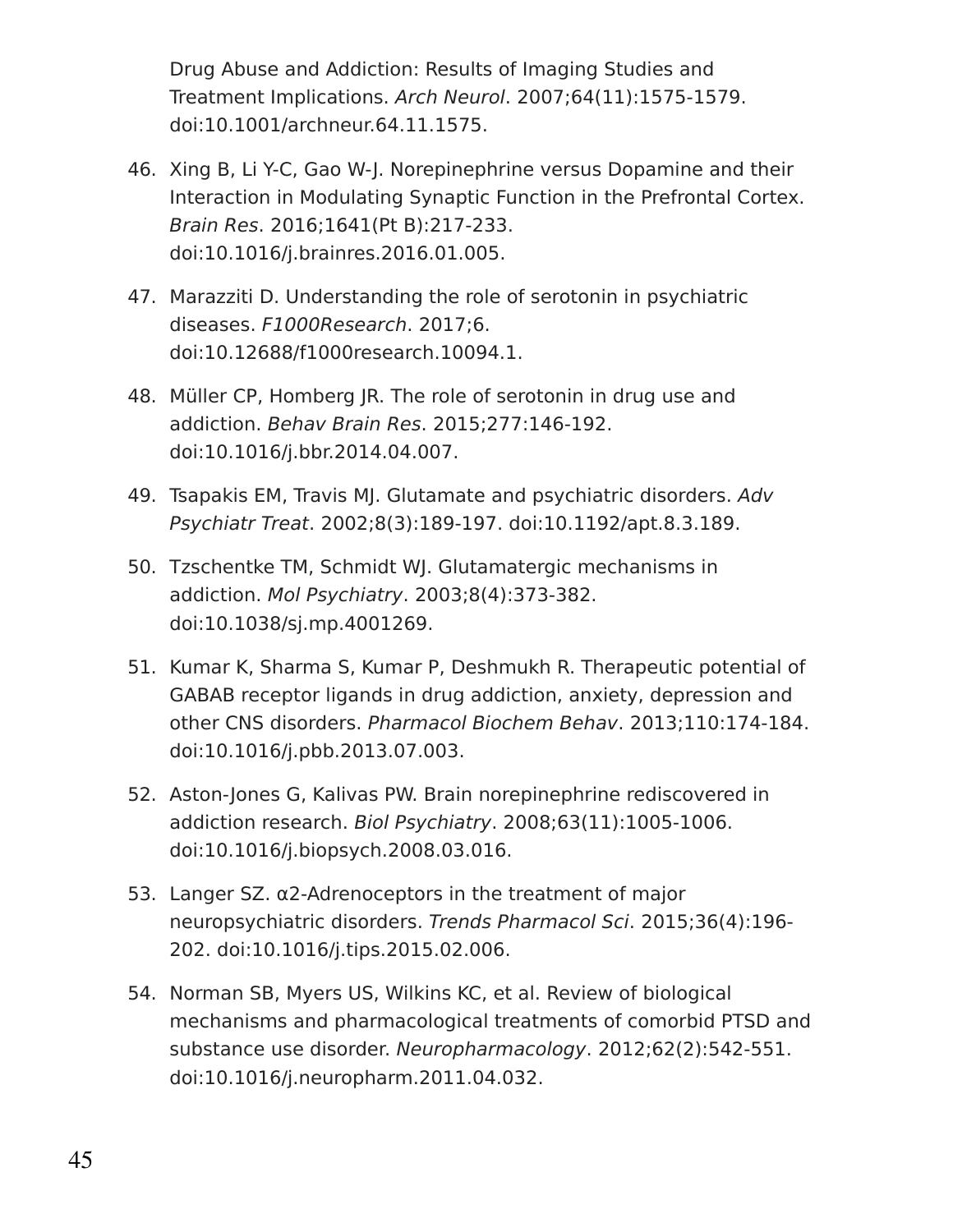- 55. Sinha R. Chronic Stress, Drug Use, and Vulnerability to Addiction. Ann N Y Acad Sci. 2008;1141:105-130. doi:10.1196/annals.1441.030.
- 56. Brewer JA, Bowen S, Smith JT, Marlatt GA, Potenza MN. Mindfulness-Based Treatments for Co-Occurring Depression and Substance Use Disorders: What Can We Learn from the Brain? Addict Abingdon Engl. 2010;105(10):1698-1706. doi:10.1111/j.1360- 0443.2009.02890.x.
- 57. Berenz EC, Coffey SF. Treatment of Co-occurring Posttraumatic Stress Disorder and Substance Use Disorders. Curr Psychiatry Rep. 2012;14(5):469-477. doi:10.1007/s11920-012-0300-0.
- 58. Boden MT, Kimerling R, Kulkarni M, Bonn-Miller MO, Weaver C, Trafton J. Coping among military veterans with PTSD in substance use disorder treatment. *J Subst Abuse Treat.* 2014;47(2):160-167. doi:10.1016/j.jsat.2014.03.006.
- 59. Golub A, Vazan P, Bennett AS, Liberty HJ. Unmet need for treatment of substance use disorders and serious psychological distress among veterans: a nationwide analysis using the NSDUH. Mil Med. 2013;178(1):107-114.
- 60. Wisco BE, Marx BP, Wolf EJ, Miller MW, Southwick SM, Pietrzak RH. Posttraumatic stress disorder in the US veteran population: results from the National Health and Resilience in Veterans Study. J Clin Psychiatry. 2014;75(12):1338-1346. doi:10.4088/JCP.14m09328.
- 61. VA Health Care, National Center for PTSD. Understanding PTSD and Substance Abuse. National Center for Posttraumatic Stress Disorder; 2011. [http://www.narbha.org/includes/media/docs/sudptsdflyer.pdf.](http://www.narbha.org/includes/media/docs/sudptsdflyer.pdf)
- 62. Baigent M. Managing patients with dual diagnosis in psychiatric practice. Curr Opin Psychiatry. 2012;25(3):201-205. doi:10.1097/YCO.0b013e3283523d3d.
- 63. Post RM, Kalivas P. Bipolar disorder and substance misuse: pathological and therapeutic implications of their comorbidity and cross-sensitisation. Br J Psychiatry J Ment Sci. 2013;202(3):172-176. doi:10.1192/bjp.bp.112.116855.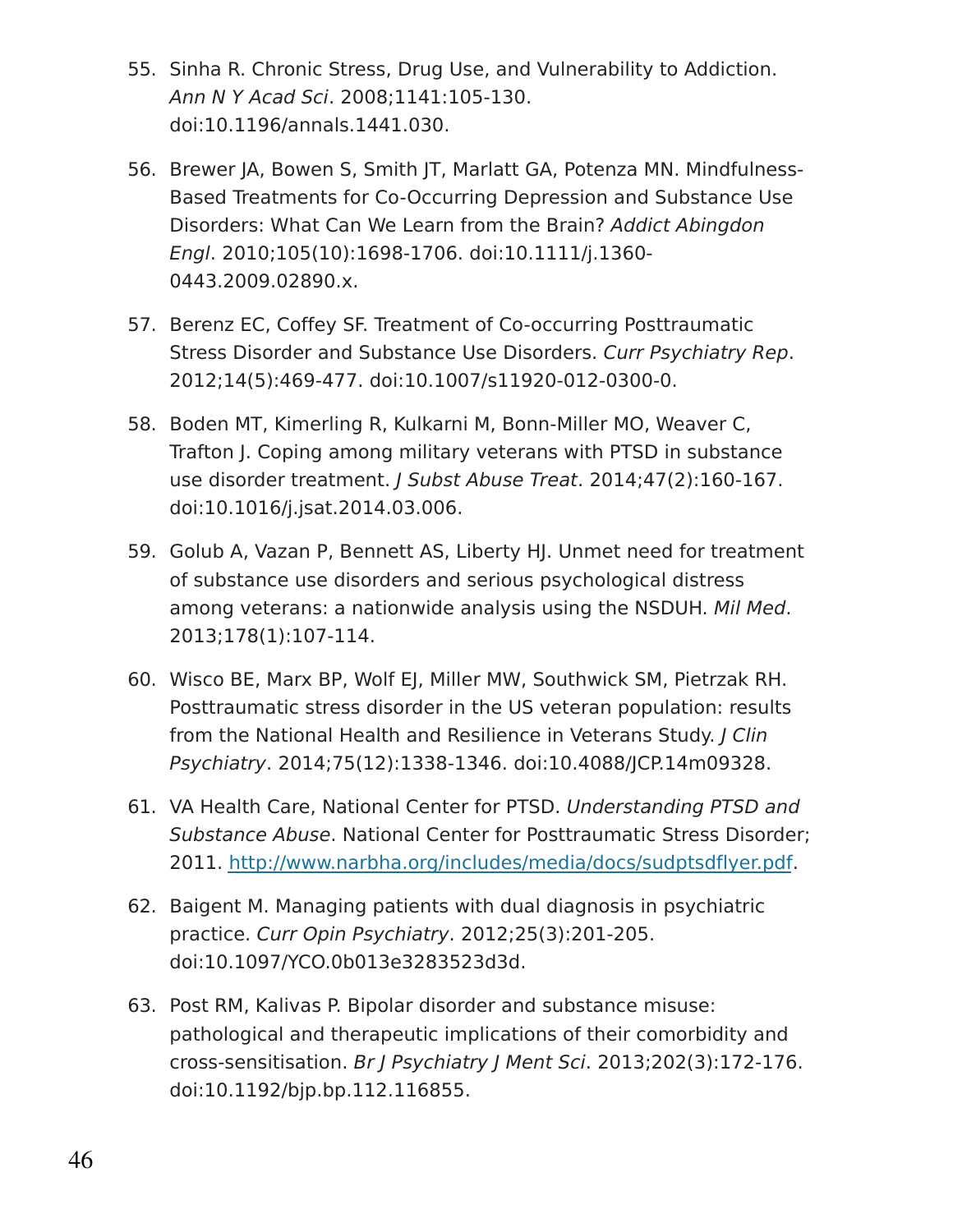- 64. Pérez de Los Cobos J, Siñol N, Puerta C, Cantillano V, López Zurita C, Trujols J. Features and prevalence of patients with probable adult attention deficit hyperactivity disorder who request treatment for cocaine use disorders. Psychiatry Res. 2011;185(1-2):205-210. doi:10.1016/j.psychres.2009.03.019.
- 65. Berlin I, Hu M-C, Covey LS, Winhusen T. Attentiondeficit/hyperactivity disorder (ADHD) symptoms, craving to smoke, and tobacco withdrawal symptoms in adult smokers with ADHD. Drug Alcohol Depend. 2012;124(3):268-273. doi:10.1016/j.drugalcdep.2012.01.019.
- 66. Seitz A, Wapp M, Burren Y, Stutz S, Schläfli K, Moggi F. Association between craving and attention deficit/hyperactivity disorder symptoms among patients with alcohol use disorders. Am J Addict. 2013;22(3):292-296. doi:10.1111/j.1521-0391.2012.12000.x.
- 67. Aubin H-J, Rollema H, Svensson TH, Winterer G. Smoking, quitting, and psychiatric disease: a review. Neurosci Biobehav Rev. 2012;36(1):271-284. doi:10.1016/j.neubiorev.2011.06.007.
- 68. Minichino A, Bersani FS, Calò WK, et al. Smoking behaviour and mental health disorders--mutual influences and implications for therapy. Int J Environ Res Public Health. 2013;10(10):4790-4811. doi:10.3390/ijerph10104790.
- 69. Center for Behavioral Health Statistics and Quality. Results from the 2016 National Survey on Drug Use and Health: Detailed Tables. Rockville, MD: Substance Abuse and Mental Health Services Administration; 2017.
- 70. Winterer G. Why do patients with schizophrenia smoke? Curr Opin Psychiatry. 2010;23(2):112-119. doi:10.1097/YCO.0b013e3283366643.
- 71. Donald S, Chartrand H, Bolton JM. The relationship between nicotine cessation and mental disorders in a nationally representative sample. J Psychiatr Res. 2013;47(11):1673-1679. doi:10.1016/j.jpsychires.2013.05.011.
- 72. Mackowick KM, Lynch M-J, Weinberger AH, George TP. Treatment of tobacco dependence in people with mental health and addictive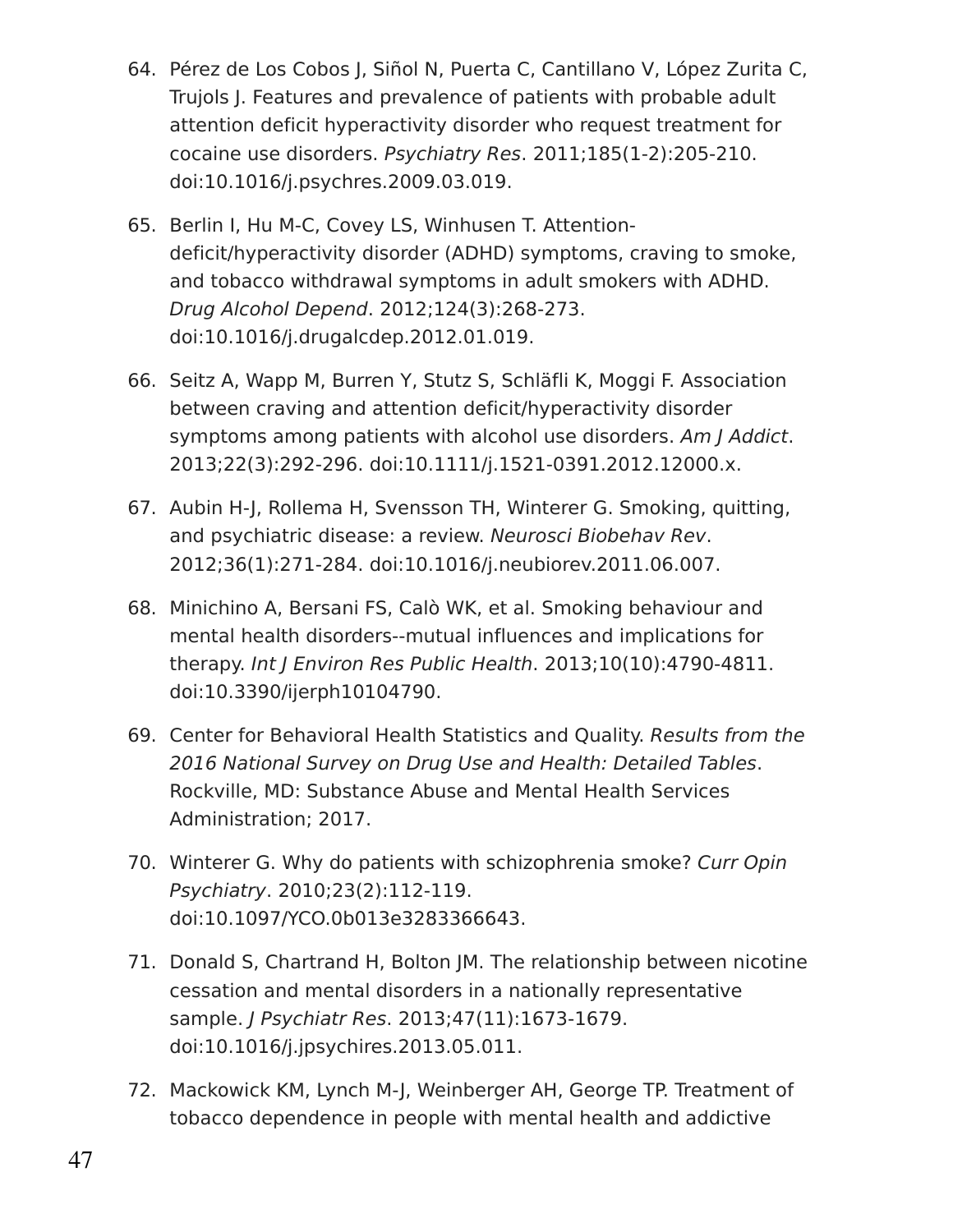disorders. Curr Psychiatry Rep. 2012;14(5):478-485. doi:10.1007/s11920-012-0299-2.

- 73. Moran LV, Sampath H, Kochunov P, Hong LE. Brain circuits that link schizophrenia to high risk of cigarette smoking. Schizophr Bull. 2013;39(6):1373-1381. doi:10.1093/schbul/sbs149.
- 74. Murthy P, Chand P. Treatment of dual diagnosis disorders. Curr Opin Psychiatry. 2012;25(3):194-200. doi:10.1097/YCO.0b013e328351a3e0.
- 75. Dineley KT, Pandya AA, Yakel JL. Nicotinic ACh receptors as therapeutic targets in CNS disorders. Trends Pharmacol Sci. 2015;36(2):96-108. doi:10.1016/j.tips.2014.12.002.
- 76. Ragg M, Gordon R, Ahmed T, Allan J. The impact of smoking cessation on schizophrenia and major depression. Australas Psychiatry Bull R Aust N Z Coll Psychiatr. 2013;21(3):238-245. doi:10.1177/1039856213486213.
- 77. Tsoi DT, Porwal M, Webster AC. Efficacy and safety of bupropion for smoking cessation and reduction in schizophrenia: systematic review and meta-analysis. Br J Psychiatry J Ment Sci. 2010;196(5):346-353. doi:10.1192/bjp.bp.109.066019.
- 78. Tsoi DT, Porwal M, Webster AC. Interventions for smoking cessation and reduction in individuals with schizophrenia. Cochrane Database Syst Rev. 2013;(2):CD007253. doi:10.1002/14651858.CD007253.pub3.
- 79. Cerimele JM, Durango A. Does varenicline worsen psychiatric symptoms in patients with schizophrenia or schizoaffective disorder? A review of published studies. J Clin Psychiatry. 2012;73(8):e1039-1047. doi:10.4088/JCP.11r07410.
- 80. Morojele NK, Saban A, Seedat S. Clinical presentations and diagnostic issues in dual diagnosis disorders. Curr Opin Psychiatry. 2012;25(3):181-186. doi:10.1097/YCO.0b013e328351a429.
- 81. Mueser KT, Gingerich S. Treatment of co-occurring psychotic and substance use disorders. Soc Work Public Health. 2013;28(3-4):424- 439. doi:10.1080/19371918.2013.774676.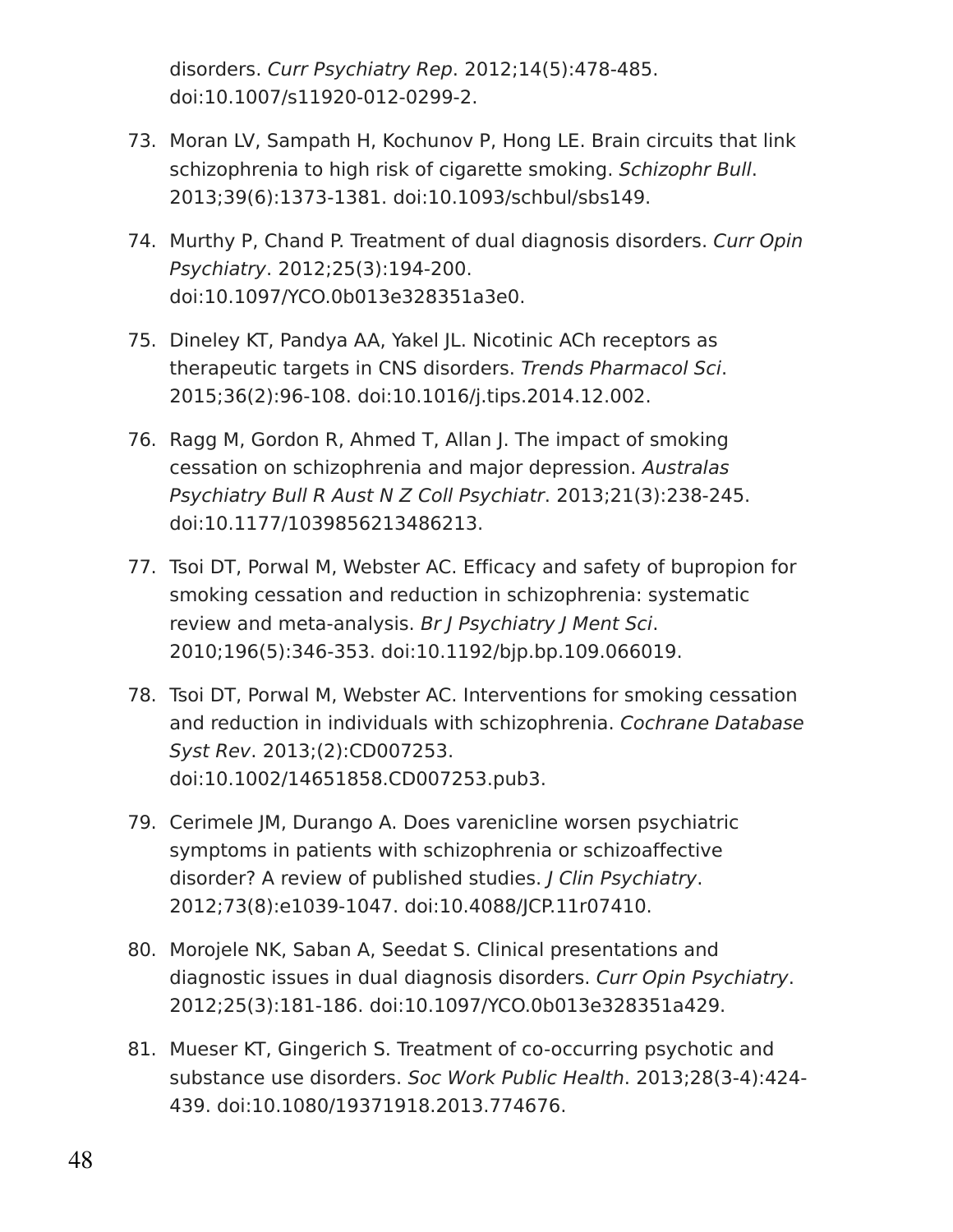- 82. Torrens M, Rossi PC, Martinez-Riera R, Martinez-Sanvisens D, Bulbena A. Psychiatric co-morbidity and substance use disorders: treatment in parallel systems or in one integrated system? Subst Use Misuse. 2012;47(8-9):1005-1014. doi:10.3109/10826084.2012.663296.
- 83. Kelly TM, Daley DC, Douaihy AB. Treatment of substance abusing patients with comorbid psychiatric disorders. Addict Behav. 2012;37(1):11-24. doi:10.1016/j.addbeh.2011.09.010.
- 84. DeMarce JM, Lash SJ, Stephens RS, Grambow SC, Burden JL. Promoting continuing care adherence among substance abusers with co-occurring psychiatric disorders following residential treatment. Addict Behav. 2008;33(9):1104-1112. doi:10.1016/j.addbeh.2008.02.008.
- 85. Hunt GE, Siegfried N, Morley K, Sitharthan T, Cleary M. Psychosocial Interventions for People With Both Severe Mental Illness and Substance Misuse. Schizophr Bull. 2014;40(1):18-20. doi:10.1093/schbul/sbt160.
- 86. Sacks S, Sacks J. Research on the effectiveness of the modified therapeutic community for persons with co-occurring substance use and mental disorders. Ther Communities. 2010;31:176-211.
- 87. Lee SJ, Crowther E, Keating C, Kulkarni J. What is needed to deliver collaborative care to address comorbidity more effectively for adults with a severe mental illness? Aust N Z J Psychiatry. 2013;47(4):333-346. doi:10.1177/0004867412463975.
- 88. Macgowan MJ, Engle B. Evidence for optimism: behavior therapies and motivational interviewing in adolescent substance abuse treatment. Child Adolesc Psychiatr Clin N Am. 2010;19(3):527-545. doi:10.1016/j.chc.2010.03.006.
- 89. National Research Council (US) and Institute of Medicine (US) Committee on the Prevention of Mental Disorders and Substance Abuse Among Children, Youth, and Young Adults: Research Advances and Promising Interventions. Preventing Mental, Emotional, and Behavioral Disorders Among Young People: Progress and Possibilities. (O'Connell ME, Boat T, Warner KE, eds.).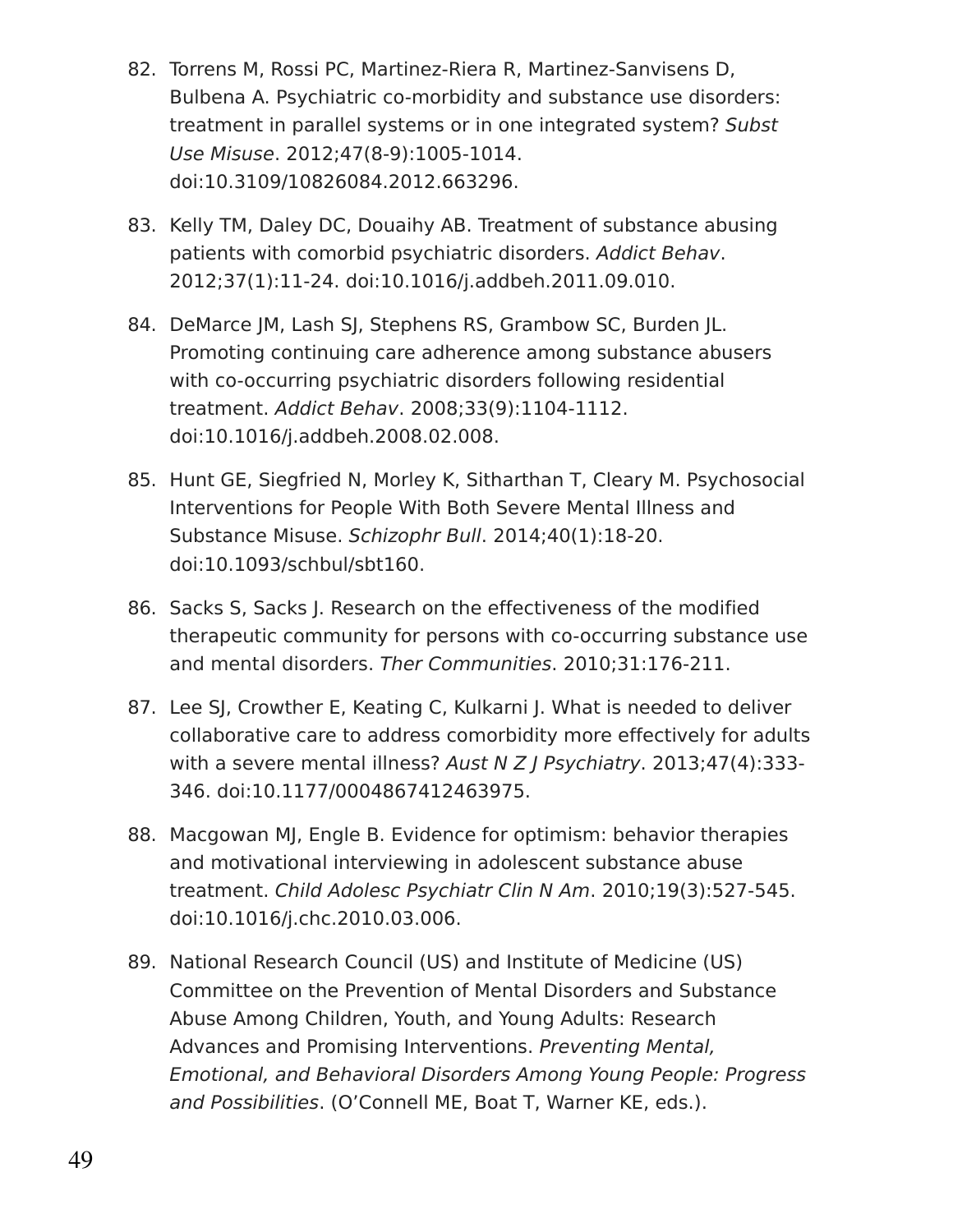Washington (DC): National Academies Press (US); 2009. [http://www.ncbi.nlm.nih.gov/books/NBK32775/.](http://www.ncbi.nlm.nih.gov/books/NBK32775/) Accessed August 22, 2017..

- 90. Szapocznik J, Zarate M, Duff J, Muir J. Brief strategic family therapy: engaging drug using/problem behavior adolescents and their families in treatment. Soc Work Public Health. 2013;28(3-4):206- 223. doi:10.1080/19371918.2013.774666.
- 91. Rowe CL. Multidimensional family therapy: addressing co-occurring substance abuse and other problems among adolescents with comprehensive family-based treatment. Child Adolesc Psychiatr Clin N Am. 2010;19(3):563-576. doi:10.1016/j.chc.2010.03.008.
- 92. Axelrod SR, Perepletchikova F, Holtzman K, Sinha R. Emotion regulation and substance use frequency in women with substance dependence and borderline personality disorder receiving dialectical behavior therapy. Am J Drug Alcohol Abuse. 2011;37(1):37-42. doi:10.3109/00952990.2010.535582.
- 93. Fries HP, Rosen MI. The efficacy of assertive community treatment to treat substance use. J Am Psychiatr Nurses Assoc. 2011;17(1):45-50. doi:10.1177/1078390310393509.
- 94. Jainchill N, Hawke J, Messina M. Post-Treatment Outcomes Among Adjudicated Adolescent Males and Females in Modified Therapeutic Community Treatment. Subst Use Misuse. 2005;40(7):975-996. doi:10.1081/JA-200058857.
- 95. Tidey JW. Using incentives to reduce substance use and other health risk behaviors among people with serious mental illness. Prev Med. 2012;55 Suppl:S54-60. doi:10.1016/j.ypmed.2011.11.010.
- 96. Farren CK, Hill KP, Weiss RD. Bipolar disorder and alcohol use disorder: a review. Curr Psychiatry Rep. 2012;14(6):659-666. doi:10.1007/s11920-012-0320-9.
- 97. Najavits LM, Hien D. Helping vulnerable populations: a comprehensive review of the treatment outcome literature on substance use disorder and PTSD. J Clin Psychol. 2013;69(5):433- 479. doi:10.1002/jclp.21980.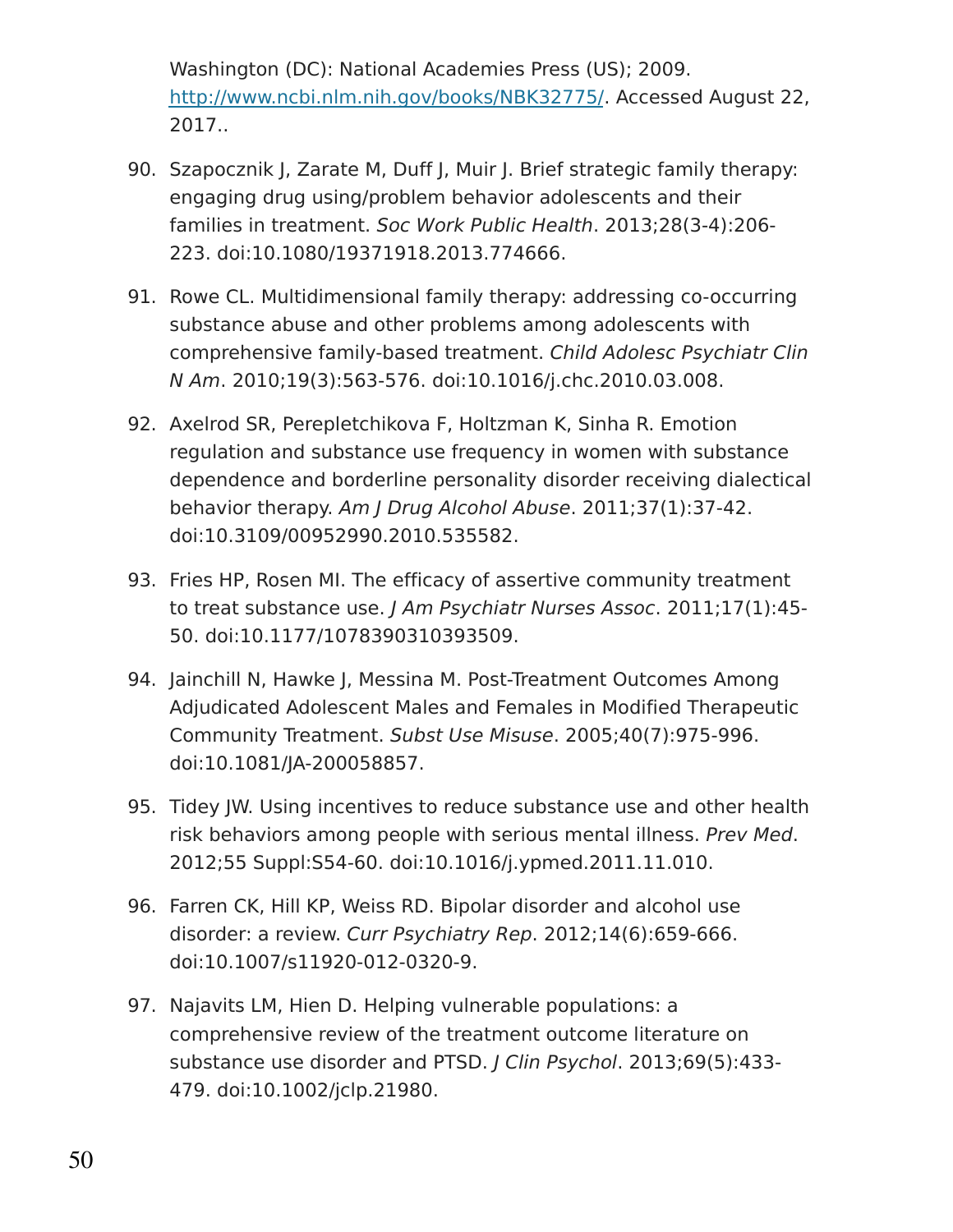- 98. FDA permits marketing of mobile medical application for substance use disorder [FDA News Release]. Food and Drug Administration (FDA). https://www.fda.gov/NewsEvents/Newsroom/PressAnnouncements/ucm57608 Published September 14, 2017. Accessed February 8, 2018.
- 99. Garland EL, Froeliger B, Zeidan F, Partin K, Howard MO. The Downward Spiral of Chronic Pain, Prescription Opioid Misuse, and Addiction: Cognitive, Affective, and Neuropsychopharmacologic Pathways. Neurosci Biobehav Rev. 2013;37(10 0 2):2597-2607. doi:10.1016/j.neubiorev.2013.08.006.
- 100. Schulte MT, Hser Y-I. Substance Use and Associated Health Conditions throughout the Lifespan. Public Health Rev. 2014;35(2).
- 101. Centers for Disease Control and Prevention (CDC). Data Brief 294. Drug Overdose Deaths in the United States, 1999–2016. National Center for Health Statistics [https://www.cdc.gov/nchs/data/databriefs/db294\\_table.pdf#page=4.](https://www.cdc.gov/nchs/data/databriefs/db294_table.pdf#page=4)
- 102. Berland D, Rodgers P. Rational use of opioids for management of chronic nonterminal pain. Am Fam Physician. 2012;86(3):252-258.
- 103. Sehgal N, Manchikanti L, Smith HS. Prescription opioid abuse in chronic pain: a review of opioid abuse predictors and strategies to curb opioid abuse. Pain Physician. 2012;15(3 Suppl):ES67-92.
- 104. U.S. Department of Health and Human Services. The Health Consequences of Smoking—50 Years of Progress. A Report of the Surgeon General. Atlanta, GA: U.S. Department of Health and Human Services, Centers for Disease Control and Prevention, National Center for Chronic Disease Prevention and Health Promotion, Office on Smoking and Health; 2014.
- 105. Kang H-J, Kim S-Y, Bae K-Y, et al. Comorbidity of Depression with Physical Disorders: Research and Clinical Implications. Chonnam Med J. 2015;51(1):8-18. doi:10.4068/cmj.2015.51.1.8.
- 106. DeJean D, Giacomini M, Vanstone M, Brundisini F. Patient experiences of depression and anxiety with chronic disease: a systematic review and qualitative meta-synthesis. Ont Health Technol Assess Ser. 2013;13(16):1-33.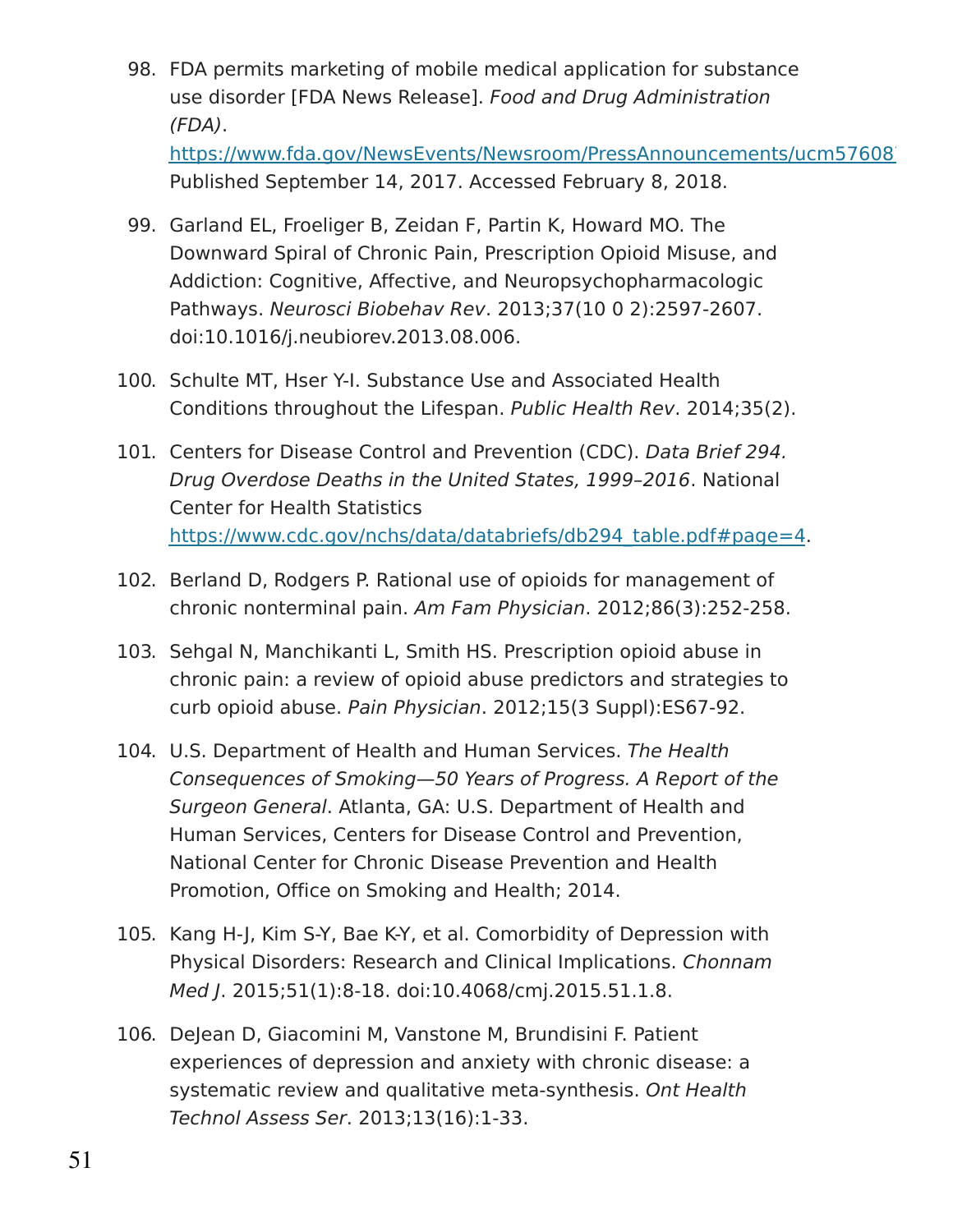- 107. Campbell ANC, Tross S, Caslyn DA. Substance Use Disorders and HIV/AIDS Prevention and Treatment Intervention: Research and Practice Considerations. Soc Work Public Health. 2013;28(0):333- 348. doi:10.1080/19371918.2013.774665.
- 108. Magura S, Rosenblum A, Fong C. Factors associated with medication adherence among psychiatric outpatients at substance abuse risk. Open Addict J. 2011;4:58-64. doi:10.2174/1874941001104010058.
- 109. Bidell MR, McLaughlin M, Faragon J, Morse C, Patel N. Desirable Characteristics of Hepatitis C Treatment Regimens: A Review of What We Have and What We Need. Infect Dis Ther. 2016;5(3):299- 312. doi:10.1007/s40121-016-0118-x.
- 110. El-Bassel N, Shaw SA, Dasgupta A, Strathdee SA. Drug use as a driver of HIV risks: re-emerging and emerging issues. Curr Opin HIV AIDS. 2014;9(2):150-155. doi:10.1097/COH.0000000000000035.
- 111. Klevens RM, Hu DJ, Jiles R, Holmberg SD. Evolving epidemiology of hepatitis C virus in the United States. Clin Infect Dis Off Publ Infect Dis Soc Am. 2012;55 Suppl 1:S3-9. doi:10.1093/cid/cis393.
- 112. Young JQ, Kline-Simon AH, Mordecai DJ, Weisner C. Prevalence of behavioral health disorders and associated chronic disease burden in a commercially insured health system: findings of a case-control study. Gen Hosp Psychiatry. 2015;37(2):101-108. doi:10.1016/j.genhosppsych.2014.12.005.
- 113. Shim RS, Koplan C, Langheim FJP, et al. Health care reform and integrated care: a golden opportunity for preventive psychiatry. Psychiatr Serv Wash DC. 2012;63(12):1231-1233. doi:10.1176/appi.ps.201200072.
- 114. Centers for Disease Control and Prevention (CDC). HIV in the United States: At A Glance.; 2017. [https://www.cdc.gov/hiv/statistics/overview/ataglance.html.](https://www.cdc.gov/hiv/statistics/overview/ataglance.html) Accessed February 8, 2018.
- 115. Archin NM, Margolis DM. Emerging strategies to deplete the HIV reservoir. Curr Opin Infect Dis. 2014;27(1):29-35. doi:10.1097/QCO.0000000000000026.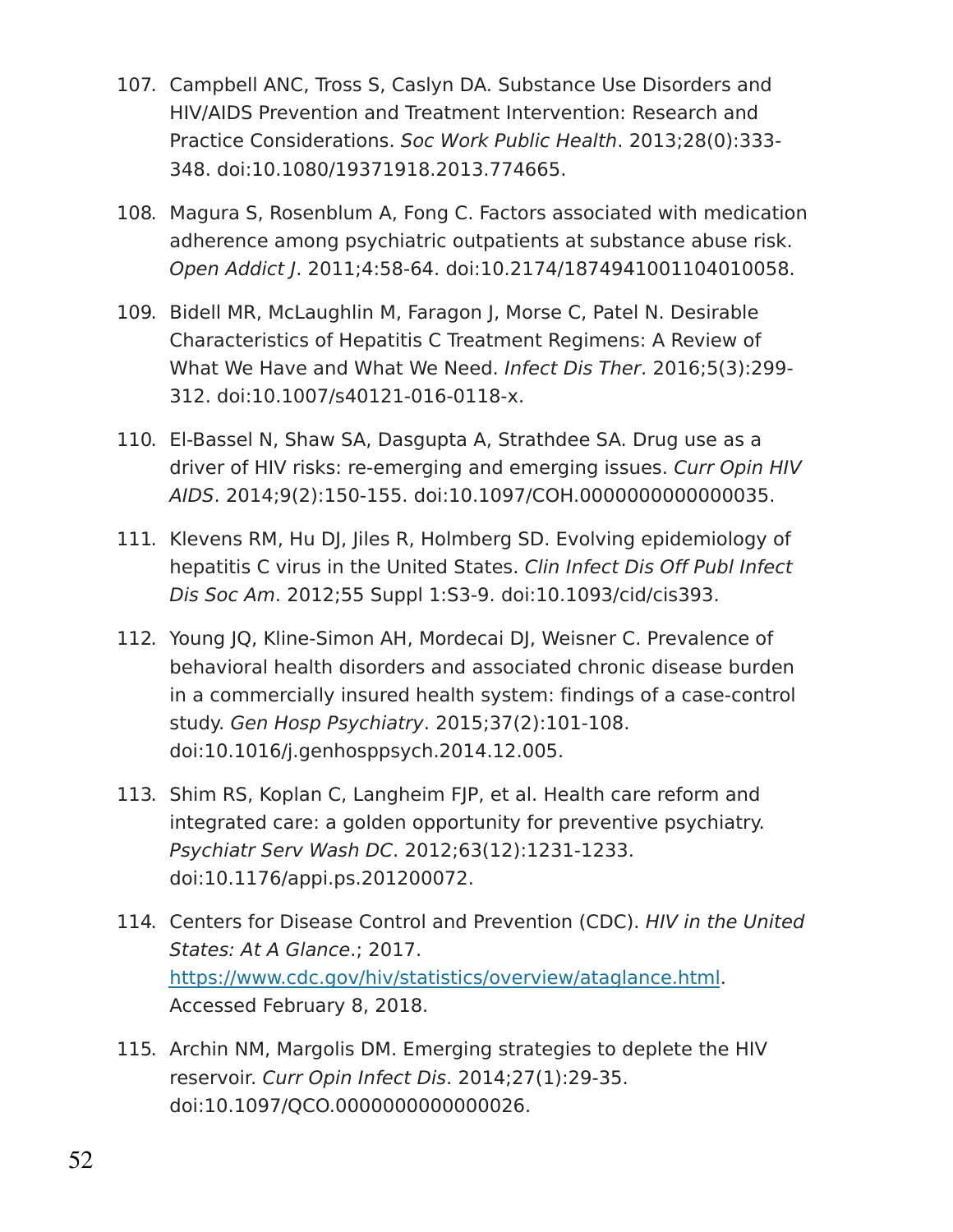- 116. Barton KM, Burch BD, Soriano-Sarabia N, Margolis DM. Prospects for treatment of latent HIV. Clin Pharmacol Ther. 2013;93(1):46-56. doi:10.1038/clpt.2012.202.
- 117. Montaner JSG, Lima VD, Barrios R, et al. Association of highly active antiretroviral therapy coverage, population viral load, and yearly new HIV diagnoses in British Columbia, Canada: a population-based study. Lancet Lond Engl. 2010;376(9740):532-539. doi:10.1016/S0140-6736(10)60936-1.
- 118. Degenhardt L, Whiteford HA, Ferrari AJ, et al. Global burden of disease attributable to illicit drug use and dependence: findings from the Global Burden of Disease Study 2010. Lancet Lond Engl. 2013;382(9904):1564-1574. doi:10.1016/S0140-6736(13)61530-5.
- 119. Volkow ND, Baler RD, Normand JL. The unrealized potential of addiction science in curbing the HIV epidemic. Curr HIV Res. 2011;9(6):393-395.
- 120. Centers for Disease Control and Prevention (CDC). HIV and Injection Drug Use.; 2017. [https://www.cdc.gov/hiv/risk/idu.html.](https://www.cdc.gov/hiv/risk/idu.html) Accessed February 8, 2018.
- 121. Dash S, Balasubramaniam M, Villalta F, Dash C, Pandhare J. Impact of cocaine abuse on HIV pathogenesis. Front Microbiol. 2015;6. doi:10.3389/fmicb.2015.01111.
- 122. Hauser KF, Knapp PE. Interactions of HIV and drugs of abuse: the importance of glia, neural progenitors, and host genetic factors. Int Rev Neurobiol. 2014;118:231-313. doi:10.1016/B978-0-12-801284- 0.00009-9.
- 123. Dahal S, Chitti SVP, Nair MPN, Saxena SK. Interactive effects of cocaine on HIV infection: implication in HIV-associated neurocognitive disorder and neuroAIDS. Front Microbiol. 2015;6:931. doi:10.3389/fmicb.2015.00931.
- 124. Chang SL, Connaghan KP, Wei Y, Li MD. NeuroHIV and use of addictive substances. Int Rev Neurobiol. 2014;118:403-440. doi:10.1016/B978-0-12-801284-0.00013-0.
- 125. Nasi M, Pinti M, De Biasi S, et al. Aging with HIV infection: a journey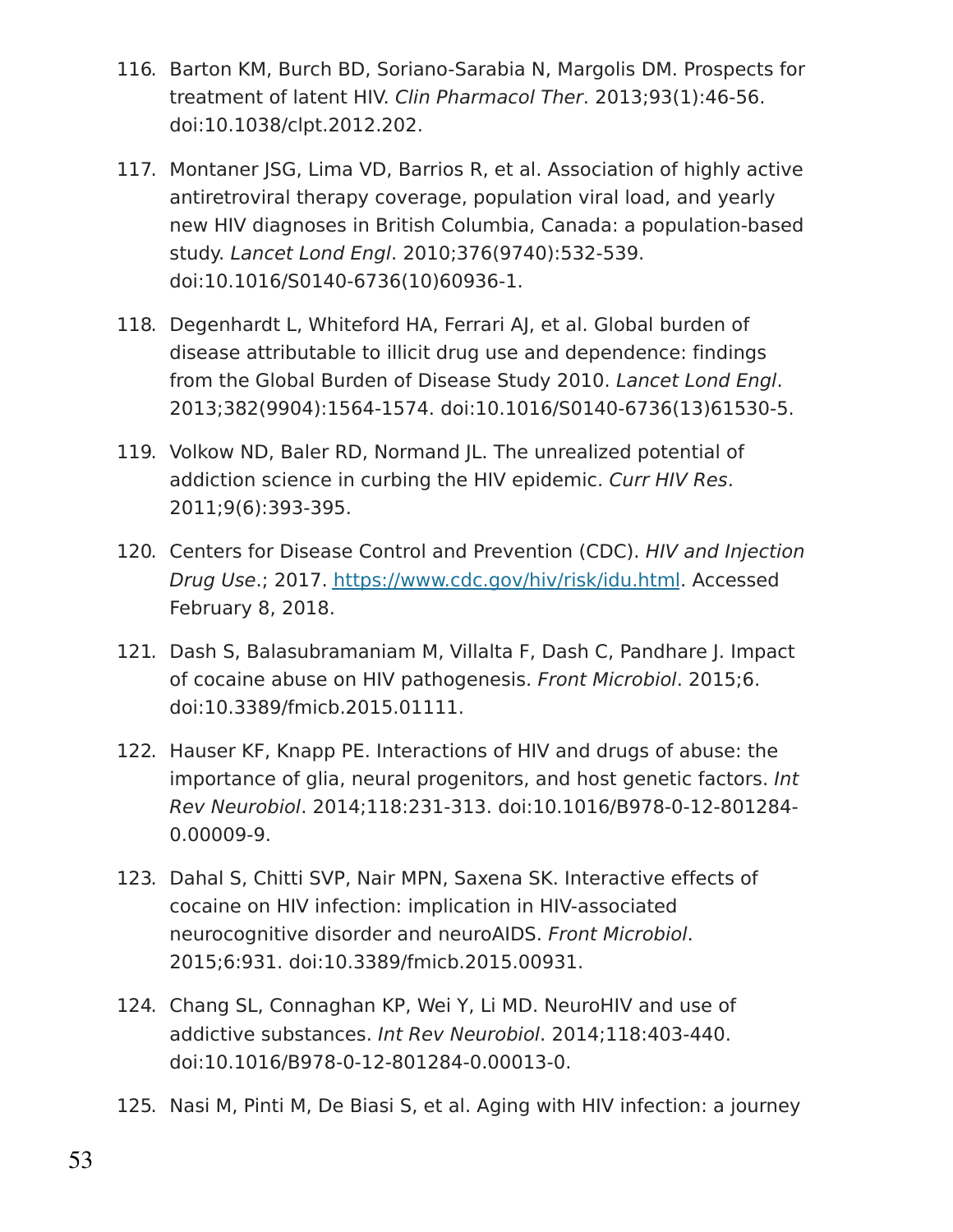to the center of inflammAIDS, immunosenescence and neuroHIV. Immunol Lett. 2014;162(1 Pt B):329-333. doi:10.1016/j.imlet.2014.06.012.

- 126. Alfahad TB, Nath A. Update on HIV-associated neurocognitive disorders. Curr Neurol Neurosci Rep. 2013;13(10):387. doi:10.1007/s11910-013-0387-7.
- 127. Holt JL, Kraft-Terry SD, Chang L. Neuroimaging studies of the aging HIV-1-infected brain. J Neurovirol. 2012;18(4):291-302. doi:10.1007/s13365-012-0114-1.
- 128. Laura M. Maruschak. HIV in Prisons, 2001-2010. U.S. Department of Justice; 2012. [https://www.bjs.gov/content/pub/pdf/hivp10.pdf.](https://www.bjs.gov/content/pub/pdf/hivp10.pdf)
- 129. Beckwith CG, Zaller ND, Fu JJ, Montague BT, Rich JD. Opportunities to diagnose, treat, and prevent HIV in the criminal justice system. J Acquir Immune Defic Syndr 1999. 2010;55 Suppl 1:S49-55. doi:10.1097/QAI.0b013e3181f9c0f7.
- 130. Montague BT, Rosen DL, Solomon L, et al. Tracking linkage to HIV care for former prisoners. Virulence. 2012;3(3):319-324. doi:10.4161/viru.20432.
- 131. Iroh PA, Mayo H, Nijhawan AE. The HIV Care Cascade Before, During, and After Incarceration: A Systematic Review and Data Synthesis. Am J Public Health. 2015;105(7):e5-16. doi:10.2105/AJPH.2015.302635.
- 132. National Center for Health Statistics. Early Release of Selected Estimates Based on Data from The National Health Interview Survey. Atlanta, GA: Centers for Disease Control and Prevention; 2015. [https://www.cdc.gov/nchs/data/nhis/earlyrelease/earlyrelease201506\\_10.pdf.](https://www.cdc.gov/nchs/data/nhis/earlyrelease/earlyrelease201506_10.pdf)
- 133. Copen CE, Chandra A, Febo-Vazquez I. HIV Testing in the Past Year Among the U.S. Household Population Aged 15-44: 2011-2013. NCHS Data Brief. 2015;(202):1-8.
- 134. Aletraris L, Roman PM. Provision of onsite HIV Services in Substance Use Disorder Treatment Programs: A Longitudinal Analysis. J Subst Abuse Treat. 2015;57:1-8. doi:10.1016/j.jsat.2015.04.005.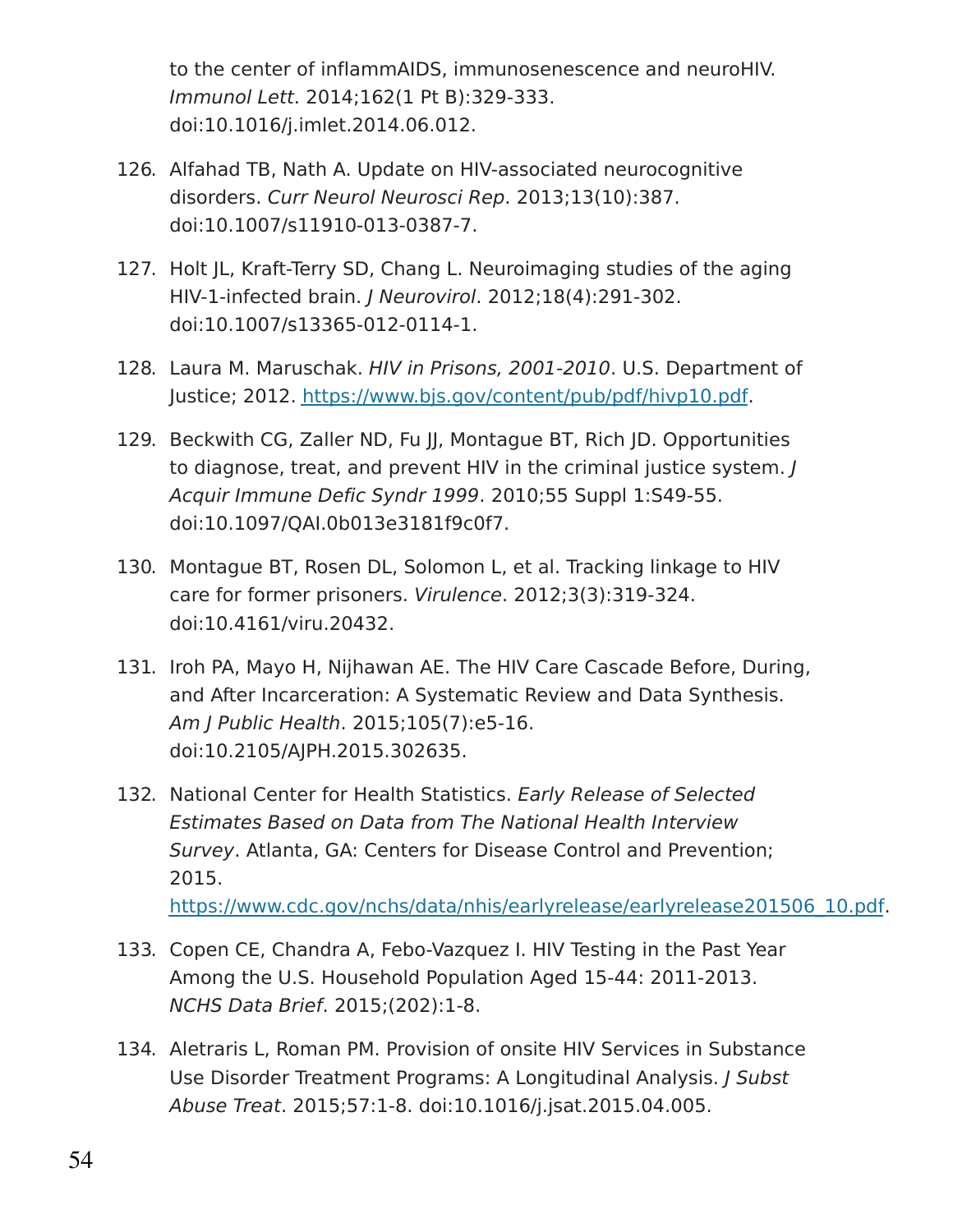- 135. The White House. National HIV/AIDS Strategy for the United States: Updated to 2020.; 2015. https://www.hiv.gov/federal[response/national-hiv-aids-strategy/overview.](https://www.hiv.gov/federal-response/national-hiv-aids-strategy/overview)
- 136. MacArthur GJ, Minozzi S, Martin N, et al. Opiate substitution treatment and HIV transmission in people who inject drugs: systematic review and meta-analysis. BMJ. 2012;345:e5945.
- 137. Friedman SR, Downing MJ, Smyrnov P, et al. Socially-integrated transdisciplinary HIV prevention. AIDS Behav. 2014;18(10):1821- 1834. doi:10.1007/s10461-013-0643-5.
- 138. Hull MW, Wu Z, Montaner JSG. Optimizing the engagement of care cascade: a critical step to maximize the impact of HIV treatment as prevention. Curr Opin HIV AIDS. 2012;7(6):579-586. doi:10.1097/COH.0b013e3283590617.
- 139. Maina G, Mill J, Chaw-Kant J, Caine V. A systematic review of best practices in HIV care. J HIVAIDS Soc Serv. 2016;15(1):114-126.
- 140. Montaner JSG. Treatment as prevention: toward an AIDS-free generation. Top Antivir Med. 2013;21(3):110-114.
- 141. Castel AD, Magnus M, Greenberg AE. Pre-exposure prophylaxis for human immunodeficiency virus: the past, present, and future. Infect Dis Clin North Am. 2014;28(4):563-583. doi:10.1016/j.idc.2014.08.001.
- 142. World Health Organization. Guideline on When to Start Antiretroviral Therapy and on Pre-Exposure Prophylaxis for HIV. World Health Organization; 2015. [http://www.who.int/hiv/pub/guidelines/earlyrelease-arv/en/.](http://www.who.int/hiv/pub/guidelines/earlyrelease-arv/en/)
- 143. Baeten J, Grant R. Use of Antiretrovirals for HIV Prevention: What Do We Know and What Don't We Know? Curr HIV/AIDS Rep. 2013;10(2):142-151. doi:10.1007/s11904-013-0157-9.
- 144. Blumenthal J, Haubrich R. Pre-exposure Prophylaxis (PrEP) for HIV Infection: How Antiretroviral Pharmacology helps to Monitor and Improve Adherence. Expert Opin Pharmacother. 2013;14(13):1777- 1785. doi:10.1517/14656566.2013.812072.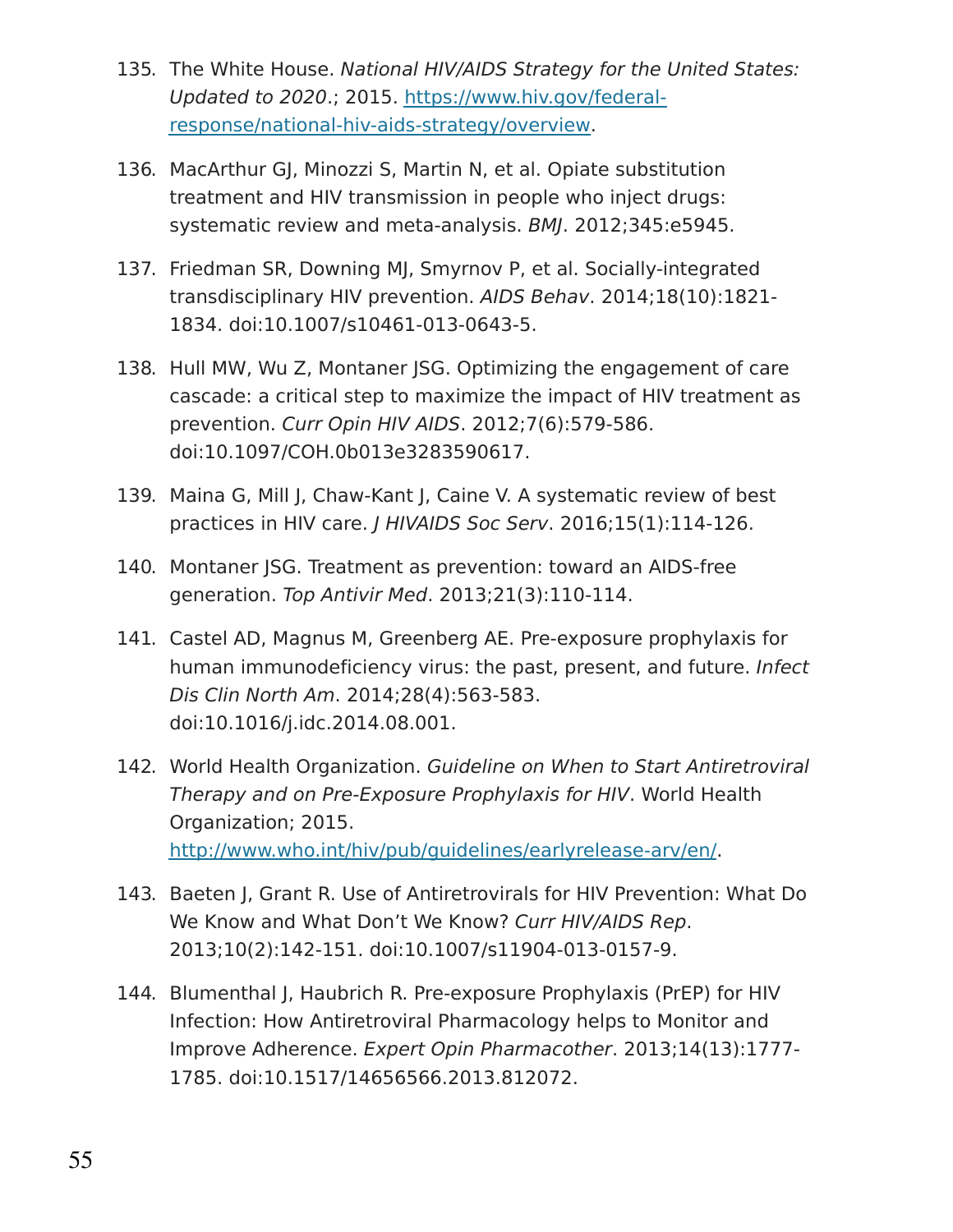- 145. Martin M, Vanichseni S, Suntharasamai P, et al. The impact of adherence to preexposure prophylaxis on the risk of HIV infection among people who inject drugs. AIDS Lond Engl. 2015;29(7):819- 824. doi:10.1097/QAD.0000000000000613.
- 146. Escudero DJ, Lurie MN, Kerr T, Howe CJ, Marshall BDL. HIV preexposure prophylaxis for people who inject drugs: a review of current results and an agenda for future research. J Int AIDS Soc. 2014;17:18899.
- 147. Burns DN, Grossman C, Turpin J, Elharrar V, Veronese F. Role of oral pre-exposure prophylaxis (PrEP) in current and future HIV prevention strategies. Curr HIV/AIDS Rep. 2014;11(4):393-403. doi:10.1007/s11904-014-0234-8.
- 148. Gwadz M, Cleland CM, Hagan H, et al. Strategies to uncover undiagnosed HIV infection among heterosexuals at high risk and link them to HIV care with high retention: a "seek, test, treat, and retain" study. BMC Public Health. 2015;15:481. doi:10.1186/s12889- 015-1816-0.
- 149. Meyer JP, Althoff AL, Altice FL. Optimizing care for HIV-infected people who use drugs: evidence-based approaches to overcoming healthcare disparities. Clin Infect Dis Off Publ Infect Dis Soc Am. 2013;57(9):1309-1317. doi:10.1093/cid/cit427.
- 150. Hood KB, Robertson AA, Baird-Thomas C. Implementing solutions to barriers to on-site HIV testing in substance abuse treatment: a tale of three facilities. Eval Program Plann. 2015;49:1-9. doi:10.1016/j.evalprogplan.2014.11.001.
- 151. Hutchinson AB, Farnham PG, Sansom SL, Yaylali E, Mermin JH. Cost-Effectiveness of Frequent HIV Testing of High-Risk Populations in the United States. J Acquir Immune Defic Syndr 1999. 2016;71(3):323- 330. doi:10.1097/QAI.0000000000000838.
- 152. Muga R, Langohr K, Tor J, et al. Survival of HIV-infected injection drug users (IDUs) in the highly active antiretroviral therapy era, relative to sex- and age-specific survival of HIV-uninfected IDUs. Clin Infect Dis Off Publ Infect Dis Soc Am. 2007;45(3):370-376. doi:10.1086/519385.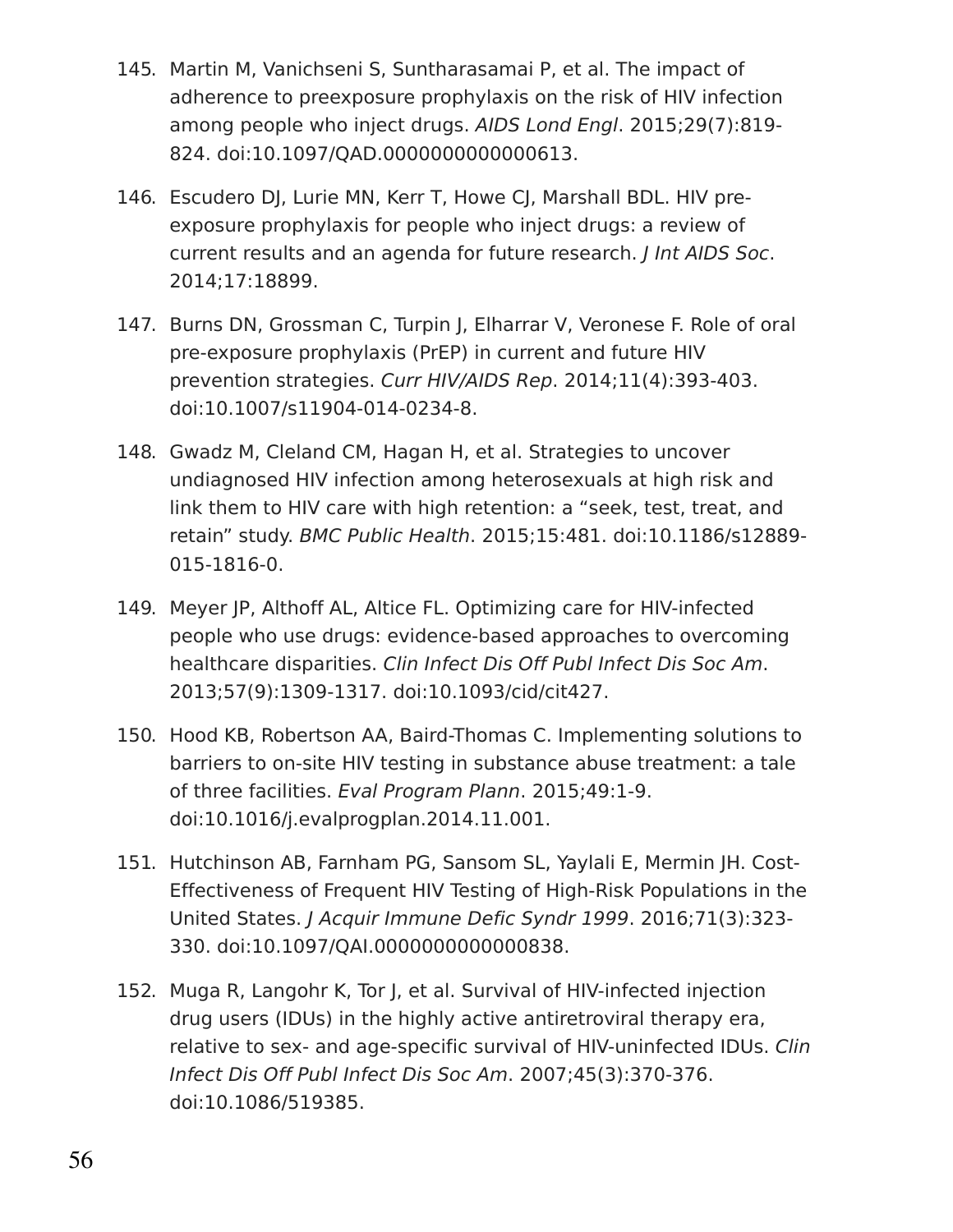- 153. Lima VD, Nosyk B, Wood E, et al. Assessing the effectiveness of antiretroviral regimens in cohort studies involving Hiv-positive injection drug users. Aids. 2012;26(12):1491-1500. doi:10.1097/QAD.0b013e3283550b68.
- 154. Centers for Disease Control and Prevention (CDC). More people with HIV have the virus under control [press release]. NCHHSTP Newsroom. [https://www.cdc.gov/nchhstp/newsroom/2017/2017-HIV-](https://www.cdc.gov/nchhstp/newsroom/2017/2017-HIV-Continuum-Press-Release.html)Continuum-Press-Release.html. Published July 27, 2017. Accessed February 8, 2018.
- 155. Bradley H, Hall HI, Wolitski RJ, et al. Vital Signs: HIV Diagnosis, Care, and Treatment Among Persons Living with HIV — United States, 2011. Centers for Disease Control and Prevention (CDC); 2014. [https://www.cdc.gov/mmwr/preview/mmwrhtml/mm6347a5.htm#fig2.](https://www.cdc.gov/mmwr/preview/mmwrhtml/mm6347a5.htm#fig2) Accessed February 8, 2018.
- 156. Durvasula R, Miller TR. Substance abuse treatment in persons with HIV/AIDS: challenges in managing triple diagnosis. Behav Med Wash DC. 2014;40(2):43-52. doi:10.1080/08964289.2013.866540.
- 157. Dimova RB, Zeremski M, Jacobson IM, Hagan H, Des Jarlais DC, Talal AH. Determinants of hepatitis C virus treatment completion and efficacy in drug users assessed by meta-analysis. Clin Infect Dis Off Publ Infect Dis Soc Am. 2013;56(6):806-816. doi:10.1093/cid/cis1007.
- 158. Carrico AW, Flentje A, Gruber VA, et al. Community-Based Harm Reduction Substance Abuse Treatment with Methamphetamine-Using Men Who Have Sex with Men. J Urban Health. 2014;91(3):555- 567. doi:10.1007/s11524-014-9870-y.
- 159. Joseph B, Wood E, Hayashi K, et al. Factors associated with initiation of antiretroviral therapy among HIV-positive people who use injection drugs in a Canadian setting. AIDS Lond Engl. 2016;30(6):925-932. doi:10.1097/QAD.0000000000000989.
- 160. Buckingham E, Schrage E, Cournos F. Why the Treatment of Mental Disorders Is an Important Component of HIV Prevention among People Who Inject Drugs. Adv Prev Med. 2013;2013:690386. doi:10.1155/2013/690386.